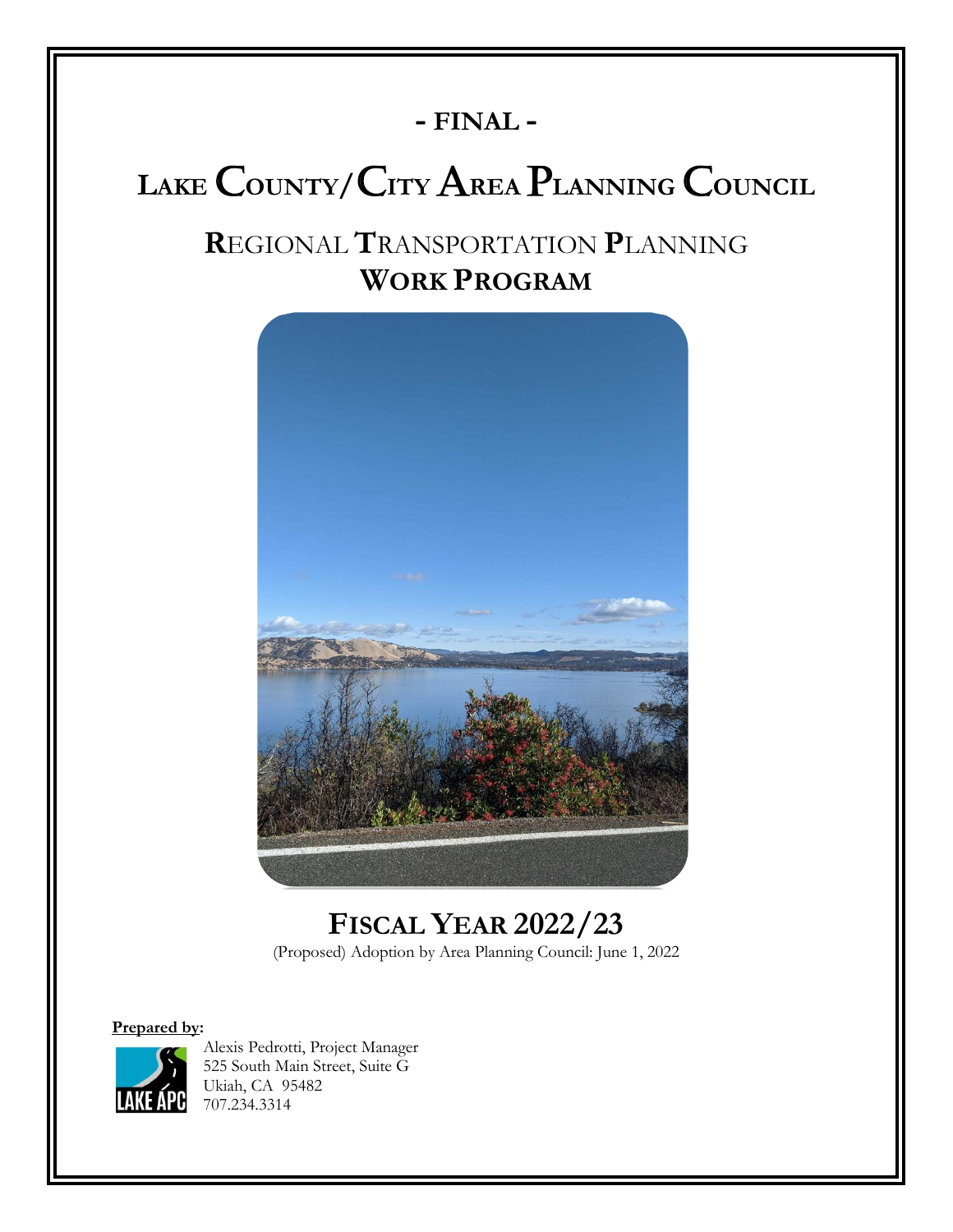# **TABLE OF CONTENTS**

| <b>TOPIC</b> | Page |
|--------------|------|
|              |      |
|              |      |
|              |      |
|              |      |
|              |      |
|              |      |
|              |      |
|              |      |
|              |      |
|              |      |

#### **SUMMARY OF WORK ELEMENTS:**

|   | Work Element 600: Regional Planning & Intergovernmental Coordination  18                                   |  |
|---|------------------------------------------------------------------------------------------------------------|--|
|   |                                                                                                            |  |
|   |                                                                                                            |  |
|   | Work Element 603: Lake Co. Priority Interregional Facilities Study (Carryover) 24                          |  |
| ٠ |                                                                                                            |  |
|   | Work Element 605: Federal & State Grant Preparation & Monitoring Program 27                                |  |
|   |                                                                                                            |  |
|   |                                                                                                            |  |
|   |                                                                                                            |  |
|   |                                                                                                            |  |
|   |                                                                                                            |  |
|   |                                                                                                            |  |
|   |                                                                                                            |  |
|   |                                                                                                            |  |
|   |                                                                                                            |  |
|   |                                                                                                            |  |
|   |                                                                                                            |  |
|   |                                                                                                            |  |
|   |                                                                                                            |  |
|   |                                                                                                            |  |
|   | Appendix $A$ – Project Status of 2021/22 Work Program                                                      |  |
|   | Appendix B - Overall Work Program and Budget Revenue Summary FY 2022/23                                    |  |
|   | $\Lambda$ and $\Lambda$ of $\Lambda$ and $\Lambda$ and $\Lambda$ and $\Lambda$ and $\Lambda$ and $\Lambda$ |  |

- **•** Appendix  $C$  Memorandum of Understanding
- $\overline{P}$  Appendix D Fiscal Year 2022/23 Federal Planning Factors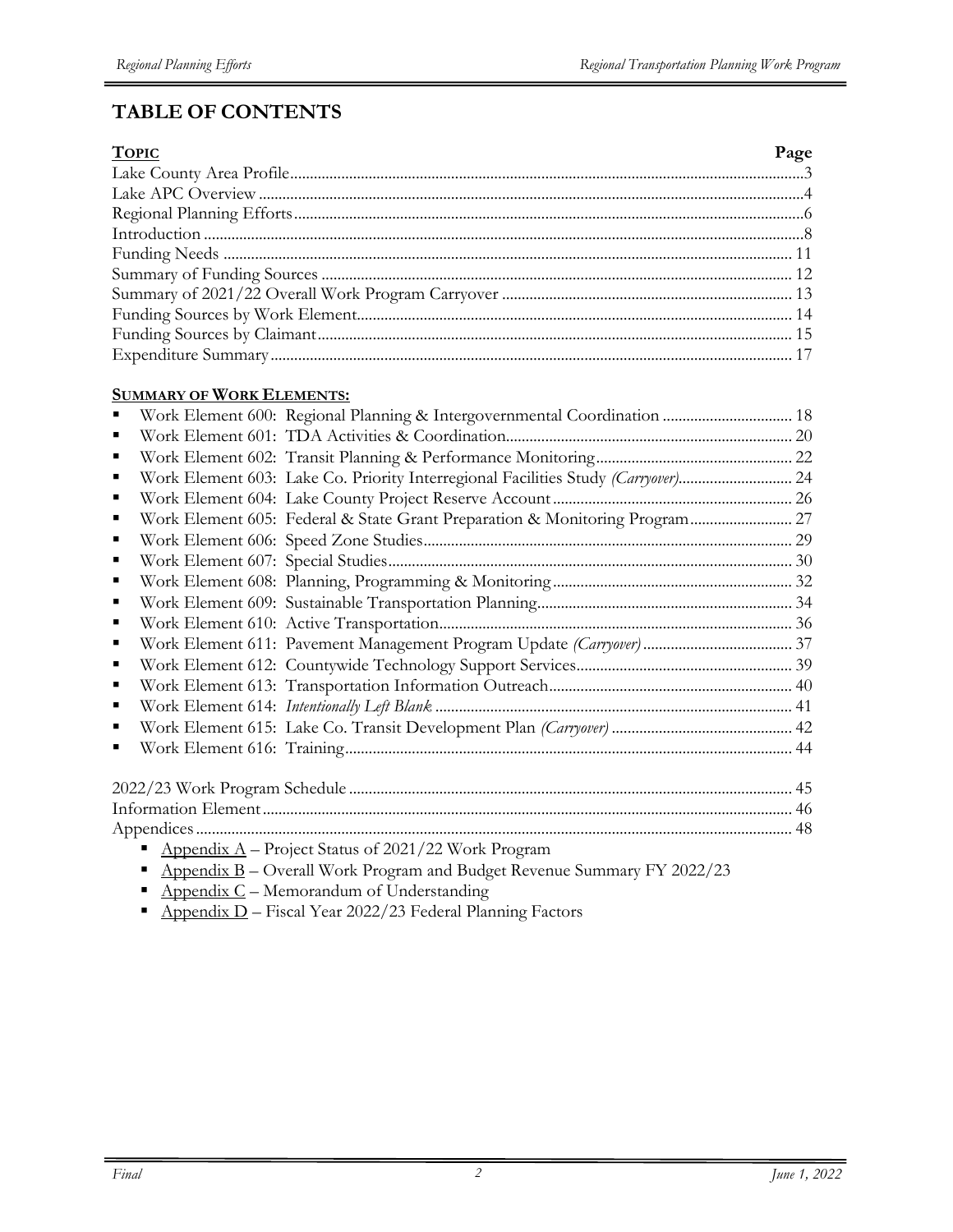# **LAKE COUNTY AREA PROFILE**

Lake County lies within the coastal range of mountains approximately 100 miles north of San Francisco and 35 miles east of the Pacific Ocean. It is surrounded by Mendocino County on the west, Sonoma and Napa Counties to the south, and Yolo, Colusa and Glenn Counties on the east. State Highway 20 connects the area with both U.S. 101 and Interstate 5. The northern third of the county is largely unoccupied, much of it lying within the Mendocino National Forest.

According to the estimates from the California Department of Finance, the total population in Lake County was 65,071 in 2019. This included the unincorporated population of 45,437 and the incorporated population of 19,634. Clearlake is the larger of the two incorporated cities, with a population of 14,828. Lakeport has a population of 4,806. The majority of the population of the county resides along the shores of Clear Lake, the most prominent geographical feature of Lake County.

Lake County, although rural in nature, has a number of transportation problems. The ground transportation network is impacted by topography, an aging population, declining financial resources and high nonresident recreational traffic use. Many of these and other important issues are identified in the 2022 Regional Transportation Plan, adopted February 9, 2022**.** 

The largest income producing industries are agriculture, located in the lowlands to the west and southwest of Clear Lake, tourism, and geothermal development, located in the mountainous terrain in the southwestern portion of the County. In recent years, employment associated with tribal economic development has also become a significant factor.

Finally, another important factor facing the region is the steady increase of commuting traffic. To look at this issue more closely, a four-county Inter-Regional Partnership (IRP) Report was completed in June 2004 concerning jobs-housing imbalances in Mendocino, Lake, Napa, and Sonoma Counties. The report presented the case that, even though a jobs-housing imbalance crisis may not be apparent yet, indications are that if nothing is done this will be a serious issue in the near future.

A County-Wide Micro Simulation Model was completed in FY 2012/13 to analyze projected traffic growth and prioritize transportation projects on the State Highways in Lake County. The Middletown Community Action Plan and Engineered Feasibility Study were also completed in FY 2013/14 to enhance interregional and regional travel while balancing the community of Middletown's needs.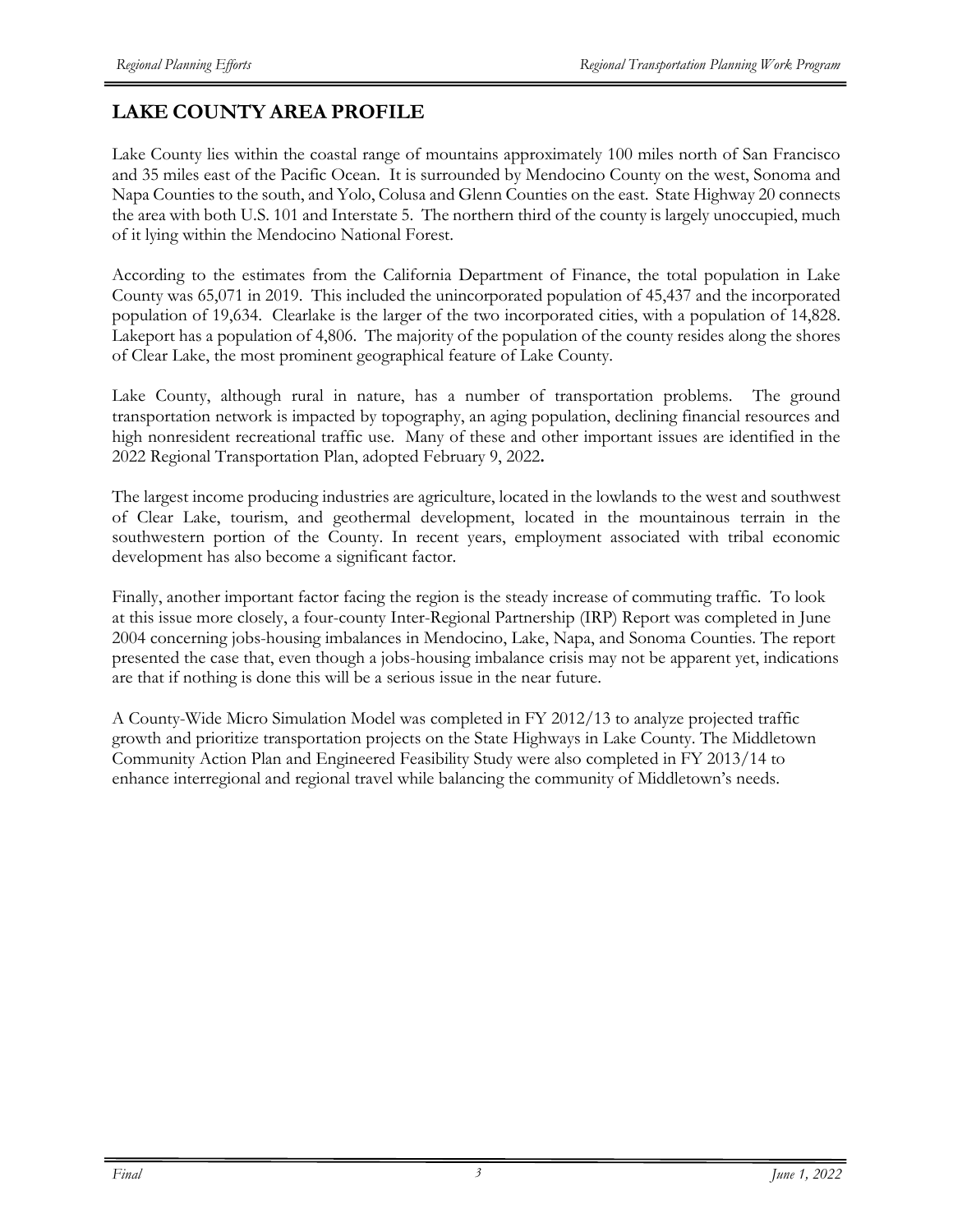# **LAKE APC OVERVIEW**

The Lake County/City Area Planning Council (APC) was established in June 1972 by a Joint Powers Agreement. Subsequently, it was designated by the Secretary of Transportation as the Regional Transportation Planning Agency for Lake County. The cooperative relationship between Caltrans and Area Planning Council was formalized by a Memorandum of Understanding.

A 1986 amendment to the Joint Powers Agreement revised the membership of the Area Planning Council to its current composition of eight (8) members. This includes two (2) members of the Lake County Board of Supervisors, two (2) city council members from the City of Lakeport, two (2) city council members from the City of Clearlake, and two (2) citizen members selected at large by the Board of Supervisors.

Three standing committees aid the Area Planning Council in performing its transportation planning functions.

Executive Committee: The Council may appoint an Executive Committee consisting of the Chair, the Vice Chair and a third council member from a city, the County, or Member-at-Large. The Executive Committee may carry on the administrative and executive functions of the Council between regular meetings of the Council. The Executive Committee may also be used to oversee the personnel budget and policy issues and make recommendations to the full Council. The Council shall attempt to appoint members to the Executive Committee that reflect a balance between city and County representation.

The Executive Committee reserves the right to hold executive sessions at any time to consider the employment of, or dismissal of, any public officer, independent contractor, or employee of the Council. Such executive sessions, if held, shall comply with all provisions of the Brown Act as set forth in the Government Code of the State of California.

Policy Advisory Committee (PAC): The PAC shall consist of the eight (8) Council members and one representative of the California Department of Transportation (Caltrans). The Council's agendas shall be structured such that the Caltrans representative, as a member of the PAC, shall have a vote on all matters dealing with transportation.

Technical Advisory Committee (TAC): The TAC shall consist of the Director of Public Works of Lake County, the Community Development Directors of Lake County and the cities of Clearlake and Lakeport, the City Engineers or Public Works Directors of Clearlake and Lakeport, the Commander of the Lake County Office of the California Highway Patrol, a representative from the Lake Transit Authority, and a transportation planner from the Caltrans District 1 Office, or authorized technical representatives from any of these noted agencies, for a total of nine (9) voting members. If a vote is required, and a quorum is not present, a motion must pass with a two-thirds majority of those members present voting in the affirmative.

The Lake APC seeks the TAC's professional expertise as an independent technical committee. Lake APC recognizes that the TAC is to review material presented before it and make recommendations to the Council. Lake APC also recognizes that, although the impact of the TAC's recommendations on an individual constituent agency may be a factor, the decision-making process must remain a combination of technical information and individual TAC members' education, experience, and professional judgement. Recommendations to the Council shall remain focused on improvement of the transportation system based on technical considerations.

The Lake APC Executive Director or his/her authorized representative shall have the responsibility of chairing the TAC and ensuring that the TAC's recommendations are reported to the Council.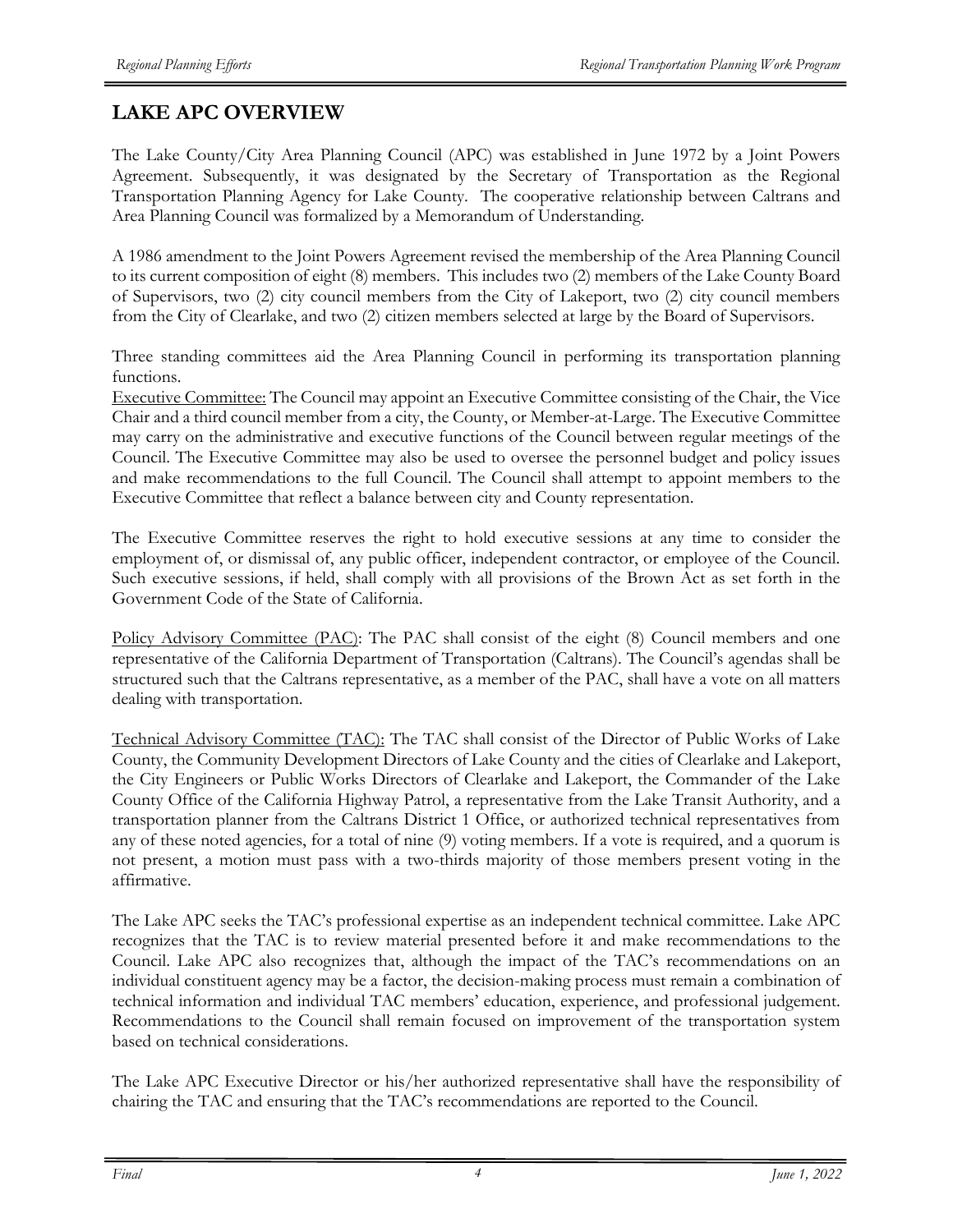Social Services Transportation Advisory Council (SSTAC): The purpose of the SSTAC is to advise the Lake APC on matters involving the needs of the transit dependent and transit disadvantaged, including the elderly, disabled and persons of limited means. The SSTAC shall consist of a representative of potential transit users 60 years of age or older, a potential transit user who is disabled, two representatives of local service providers for seniors, two representatives of local service providers for the disabled, a representative from a local social service provider for persons of limited means and two representatives from the local Consolidated Transportation Services Agency (CTSA), for a total of nine (9) voting members.

Additional committees are formed on an as needed basis, typically to advise on a particular project or serve a specific function, such as a study advisory group.

The Lake APC relies on and values the many avenues of government-to-government coordination and consultation with local, state, and federal agencies representing transportation planning in Lake County. The Lake APC works cooperatively with the seven (7) Native American Tribal Governments represented in Lake County; including Elem Indian Colony, Habematolel Pomo of Upper Lake, Big Valley Band of Pomo Indians, Scotts Valley Band of Pomo Indians, Robinson Rancheria Pomo Indians of California, Koi Nation, and Middletown Rancheria of Pomo Indians. The Native American Tribes are invited to participate in APC monthly meetings, informed of available grant funding available to them, and invited to participate in public outreach on current and upcoming projects. The Lake APC also participates in the quarterly Caltrans Native American Planning/Status Meetings.

The Federal Land Management Agencies for the Lake County Region include Bureau Of Land Management (BLM), U.S. Forest Service, U.S. Fish and Wildlife and National Park Service.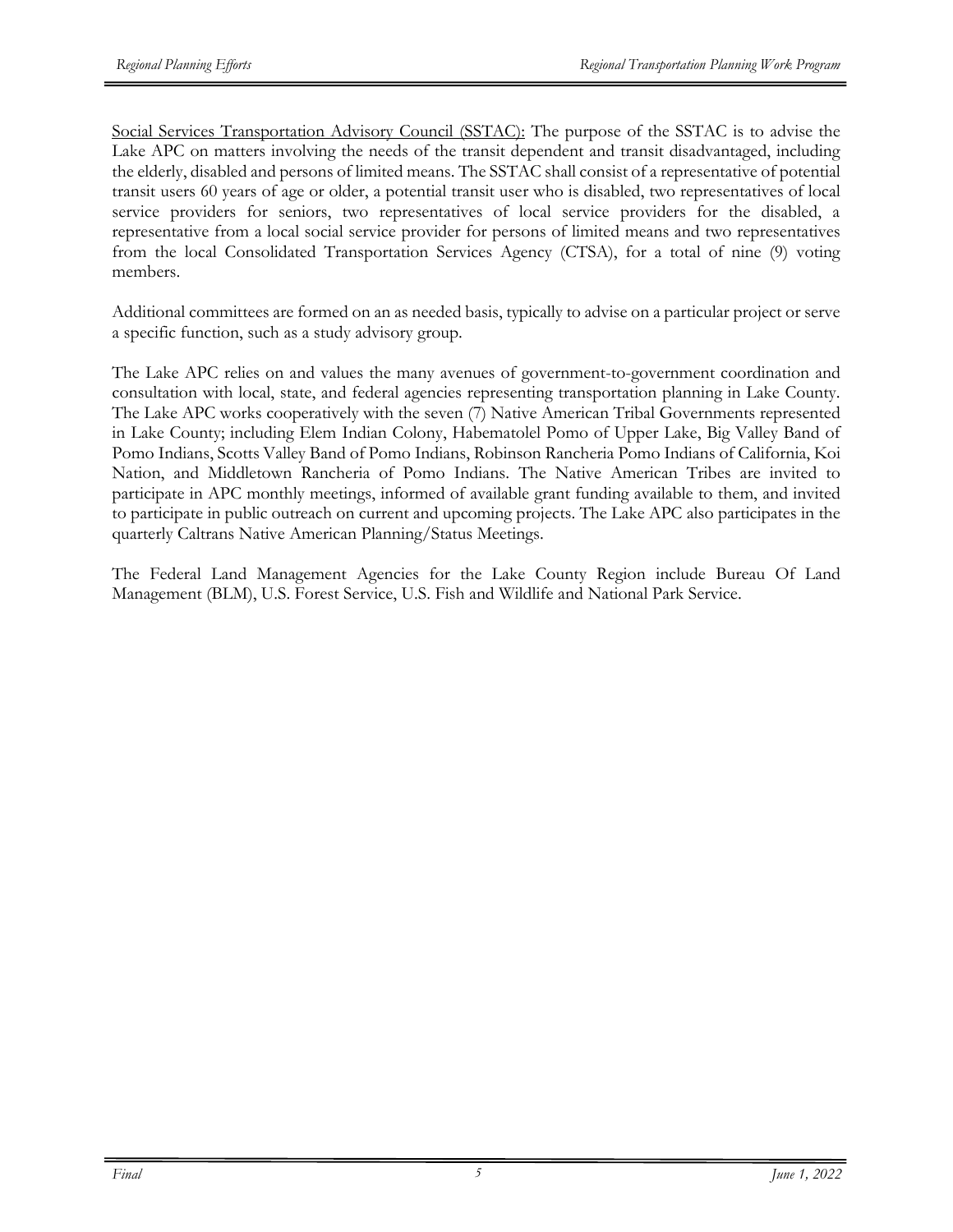# **REGIONAL PLANNING EFFORTS**

The Lake County/City Area Planning Council is committed to incorporating planning items identified in the Federal transportation bill, Fixing America's Surface Transportation (FAST) Act, while preparing and implementing planning projects throughout the region. A significant boost in this direction arrived in April 2017, with the passage of Senate Bill (SB) 1, the Road Repair and Accountability Act of 2017. SB1 is a long-term, dedicated transportation funding bill which raises approximately \$5.4 billion annually throughout the State. It allows for a variety of transportation projects including rehabilitation and maintenance for local streets, roads and highways, safety improvements, repair and replacement of bridges and culverts, and congestion reduction. It also provides for an increase in mobility options with funds available for bicycle and pedestrian facilities, as well as transit improvements. As funding flows into the region, Lake APC will continue to pursue opportunities as they become available.

A number of regional planning projects have been initiated over the past decade resulting in notable improvements in the following areas:

In 2011, the Lake APC, in coordination with the Lake Transit Authority (LTA), developed a Non-Emergency Medical Transportation (NEMT) Plan to get a better assessment of the needs in Lake County, consider program alternatives, and research potential funding options. The NEMT Plan provided direction to begin addressing NEMT needs in Lake County, including an implementing budget with a start-up package of projects, a mobility manager/brokerage function and Lake Transit service enhancements. Based on the outcome of the NEMT Plan, a determination was made that there was a serious need for Non-Emergency Transportation Services in Lake County. In FY 2015/16 the Lake APC began allocating 5% of LTF estimated revenues to the Consolidated Transportation Services Agency to initiate a Mobility Manager position focusing on NEMT Services throughout Lake County. This position has been maintained with the assistance of grant funding since that time.

The most recent update of the Human Services Transportation Plan (2021) Coordinated Public Transit Human Services Transportation Plan (Coordinated Plan) was adopted in 2021. Requirements for coordinated plans first appeared in 2012, in response to federal transportation legislation at the time, "Moving Ahead for Progress in the 21 st Century," or "MAP21." Goals and policies of the Coordinated Plan aim to improve awareness and safety of the existing transit system as well as expanding services and mobility for 15elderly, disabled and low income individuals. Projects listed within the plan also enables the local transit provider, Lake Transit Authority, to qualify for several grant programs that may be critical for continued maintenance and operation.

The Middletown Community Action Plan (CAP) was completed in 2014 in conjunction with the SR 29 South Corridor Engineered Feasibility Study. These documents are used to identify safety and operational improvements along the southern portion of the SR 29 corridor including potential non-motorized improvements through the Middletown community. The CAP focuses on multimodal improvements including pedestrian, bicycle, equestrian and transit that are intended to enhance economic development and promote growth, while also continuing to accommodate regional travel over State Routes 29 and 175, which intersect in the heart of the town.

The most recent Transit Development and Marketing Plan (TDP) was adopted in 2015 to guide the current and future development of LTA services in order to improve mobility for County residents and visitors. An update to that plan was initiated in the 2021/22 Overall Work Program and will be finalized in this OWP. The project will evaluate transit services provided by LTA to determine their efficacy in meeting the current and future needs of its users. Additional analysis will focus on other private or non-profit transportation providers in the region such as Lake Links (CTSA), People Services and/or Transportation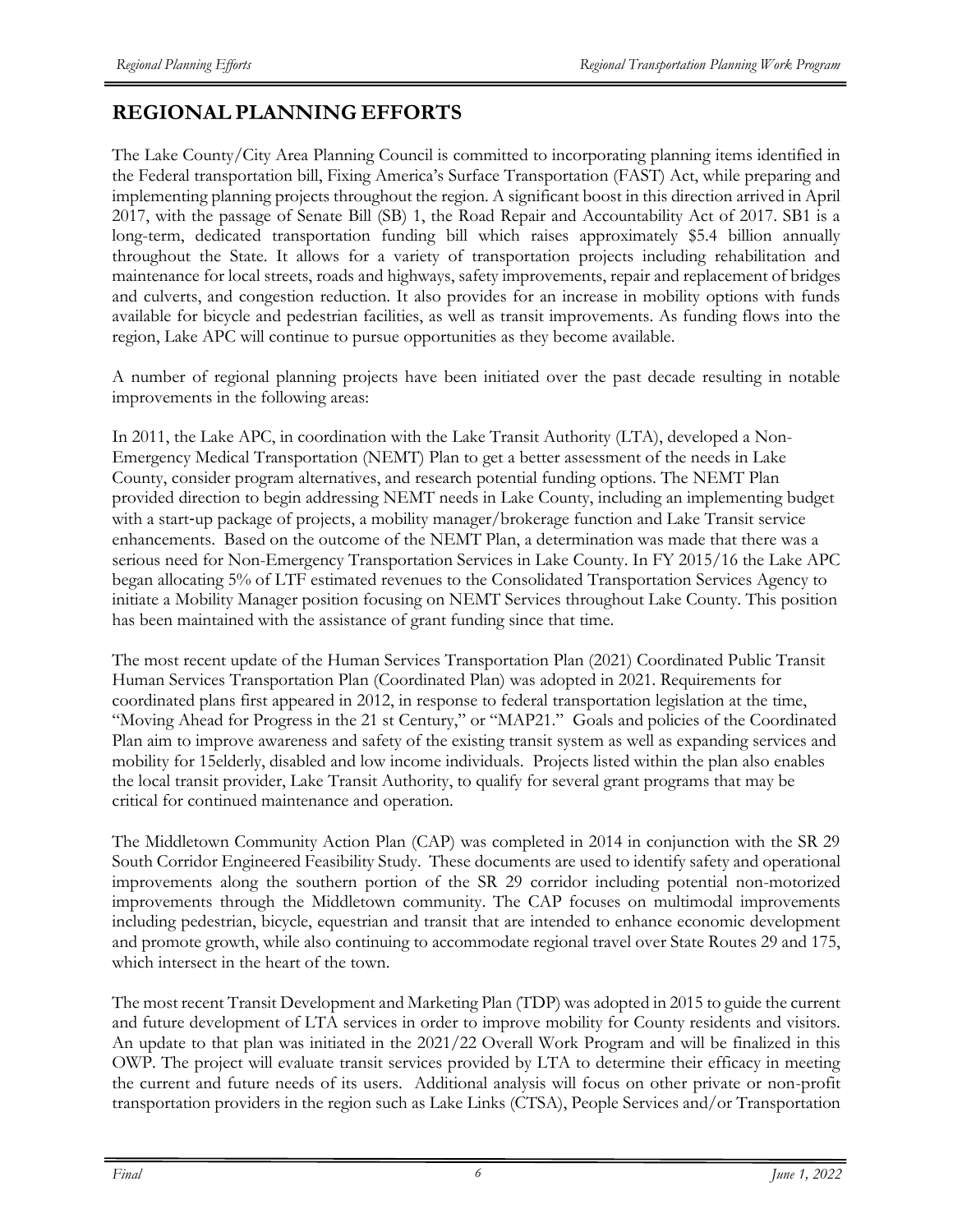Network Companies (TNCs), to provide a more comprehensive assessment of mobility services available to area residents. Finally, the updated TDP will look at the potential for more flexible or on-demand type services as a means of addressing the needs of transit dependent users unable to utilize fixed route service. This is based on a recurring need identified through the "Unmet Transit Needs" process conducted by Lake Area Planning Council (APC) on an annual basis. Improvement and strategy recommendations will be made in each of these areas to help guide service providers through the near-term (approximately fiveyear) horizon.

In 2016, the Lake APC adopted the Lake County Active Transportation Program (ATP) Plan. The Plan has been used to increase the region's chances in securing future grant funds for Active Transportation projects. It will also help to identify and prioritize non-motorized and transit improvement projects in the region.

A Transit Hub Location Plan was adopted in 2017, which was used to identify a preferred location for a new transit hub in the City of Clearlake at the intersection of Dam Road Extension and South Center Drive. This project was instrumental in securing subsequent funding through the Transit and Intercity Rail Capital Program (TIRCP) in 2020 for the design and construction of the hub, deemed a critical need for the transit dependent region.

Other recent approvals of regionwide planning efforts include the adoption of the Bus Passenger Facilities Plan and the Pedestrian Facilities Needs Inventory (2019). Both were completed at the end of 2019 and will be useful in determining priorities for funding needed improvements throughout the County with respect to bus stops facilities (e.g. signs, benches, shelters, pull-outs) and pedestrian safety projects (e.g. sidewalk projects, gap closures, crossings, etc.). Additional approvals by the APC Board in 2020 were the Eleventh Street Corridor Multi-modal Engineered Feasibility Study and the Highway 20 Northshore Communities Traffic Calming Study. These studies provide lists of priority projects intended to improve safety and multi-modal use of a key Lakeport access corridor (Eleventh Street) as well as several small communities relying on Highway 20 as their Main Street (Nice, Lucerne, Glenhaven and Clearlake Oaks).

The Regional Transportation Plan/Active Transportation Plan (RTP/ATP) is the region's long-term planning document covering a 20-year time span intended to promote a safe and efficient transportation system for the movement of people and goods throughout the region. The primary purpose of the plan is to identify transportation needs and priority projects in all modes of transportation including streets, highways, bicycle and pedestrian facilities, aviation and transit. Updated every four years, the RTP/ATP covers present and future transportation needs, deficiencies and constraints, as well as providing estimates of available funding for future transportation projects in the region. The last RTP was adopted by the Lake APC in February 2018 and most recently in February 2022.

The RTP was developed with input from the public, local agencies and other stakeholders including existing committees that represent broad segments of regional system users, such as the Technical Advisory Committee (TAC) and the Social Services Transportation Advisory Council (SSTAC). Public involvement was guided in part by the Public Participation Plan (PPP) adopted by the Lake APC in 2021, which calls for public awareness and accessibility to the transportation planning process. While outreach for RTP updates has traditionally been conducted through workshops at various locations throughout the County, COVID-19 protocols in place for much of 2020 and 2021 have required alternative forms of engagement. An online interactive mapping platform was used instead for this purpose, soliciting input through "virtual" means such as mapped location-based comments, opinion surveys, and budget preference tools.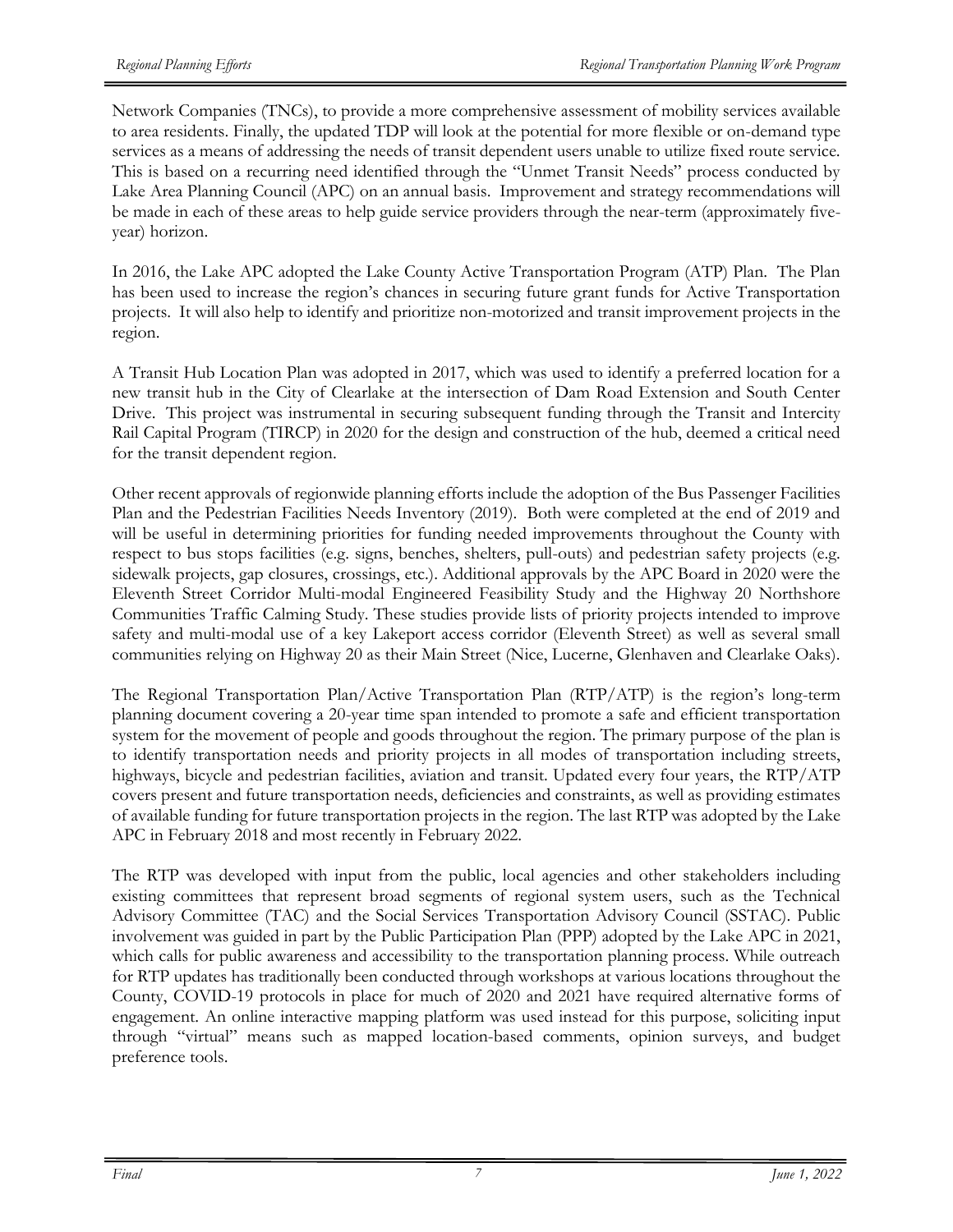# **INTRODUCTION**

The Area Planning Council's Transportation Planning Work Program is prepared annually to identify and focus the next year's transportation planning tasks. These tasks are envisioned and are to be fulfilled in accordance with the goals and policies of the Lake County Regional Transportation Plan (RTP) and other planning documents prepared by the Lake APC. The primary goal is to develop a safe, balanced, practical and efficient regional transportation system. This entails timely maintenance as well as capital improvements to the transportation network, which includes the streets and highways.

Since the Fiscal Year 1986/87, the Lake County/City Area Planning Council (APC) has contracted with a consultant to do most of the technical planning efforts in the Work Programs. Dow & Associates entered into a contract with the Lake APC (effective October 1, 2006) to continue to perform planning duties. In December 2008 and again in April 2012, the APC Board acted to renew its contract with Dow & Associates for an additional three years.

In June 2014, the Lake APC advertised for an Administration/Fiscal Contractor, as well as the Planning duties to be conducted under the Overall Work Program. Dow and Associates was awarded the Planning contract for a five-year period (effective October 1, 2014), with one-year optional contract extensions for an additional five-year period. Grant funded work elements will likely be completed by consultants hired under this contract and administered through Dow & Associates.

# **PUBLIC PARTICIPATION**

The Lake Area Planning Council (APC) encourages public participation in the planning and decisionmaking process and holds public hearings whenever an important decision concerning transportation is imminent. In addition to these public hearings which are announced in local newspapers, parties known to be interested in specific issues are invited to both the Technical Advisory Committee and the APC meetings, when appropriate.

As required by SAFETEA-LU, the APC developed a Public Participation Plan in Fiscal Year 2008/09 to enhance its public outreach efforts. The development of this Plan included strategies to engage and notify the public when conducting planning activities. The plan provides a clear directive for public participation activities of the APC, particularly when they pertain to the development and implementation of the Regional Transportation Plan (RTP), Regional Transportation Improvement Program (RTIP), Overall Work Program (OWP), administration of the Transit Development Act (TDA), Federal and state grant programs, Coordinated Human Transportation Plan, transit studies, area transportation plans, blueprint planning, and other special projects. The Public Participation Plan was updated and approved at a public hearing in February 2021 and can be found on the Lake APC Website at www.lakeapc.org/library/plans.

In Mach 2020, the COVID-19 Pandemic launched new opportunities and visions of alternative ways to reaching and connecting with the public. The Lake APC will utilize online technology platforms to host Public Outreach Workshops, surveys, and offer commentary outlets, as needed. Some examples of these platforms include Social Pinpoint, Zoom, and ArcGIS Interactive Mapping. The online public outreach platforms offer the public an opportunity to participate that otherwise may not have been previously available due to travel restrictions and/or time constraints.

The Local Road Safety Plans for the City of Lakeport and Clearlake are another example of plans that will include a variety of public outreach measures. The consultant has designed an online platform to allow for public comment through an interactive map, as well as access to the convenient online survey.

# **COMPLETED PRODUCTS IN PRIOR WORK PROGRAM**

Appendix A includes a brief synopsis of products that were completed in the 2021/22 Work Program.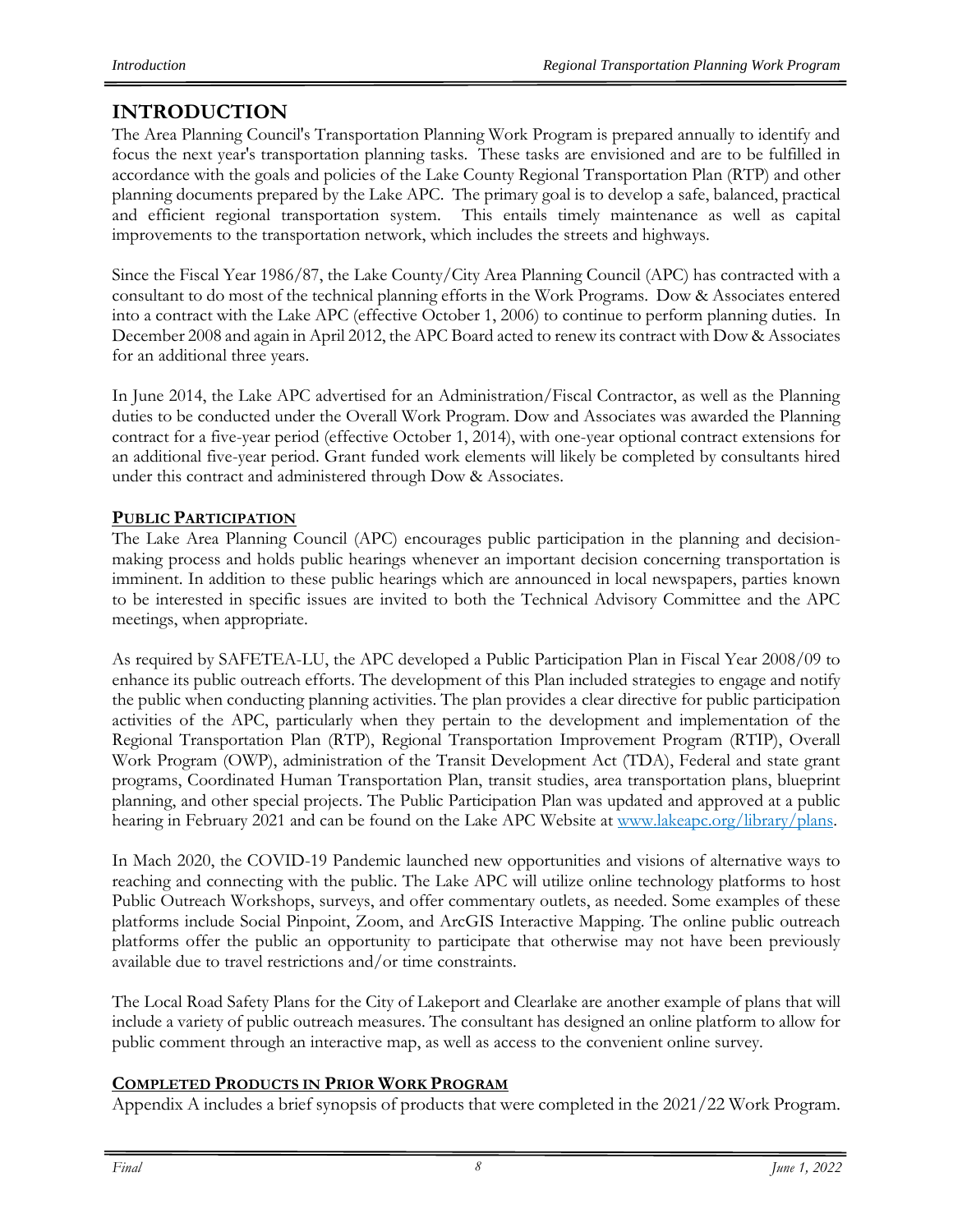# **2022/23 WORK ELEMENTS**

The Lake County/City Area Planning Council is dedicated to working cooperatively with all agencies to provide comprehensive planning in the region. There is **no** new work element included in the 2022/23 work program. The majority of elements are either ongoing work elements that appear repetitively in Work Programs or carryover projects that will be completed in this Overall Work Program. Several projects below support planning efforts on a regional level.

The following work elements are included in the 2022/23 Work Program, and are briefly described below:

- $\checkmark$  Work Element 600 This work element includes funding for general planning activities to be completed by the regional transportation planning agency (Lake APC), County and two cities.
- $\checkmark$  Work Element 601 This element was added to the 2017/18 OWP in order to conduct Transportation Development Act activities that are not eligible for Rural Planning Assistance funding. This element was found very valuable and remains crucial to include in this upcoming fiscal year.
- $\checkmark$  Work Element 602 This work element will help determine the need for public transportation in Lake County and strive to provide a reliable source of mobility for all citizens. Also providing transit service performance monitoring on an ongoing basis for the Lake Transit Agency.
- $\checkmark$  Work Element 603 To study the potential transportation impacts that implementing multimodal improvements on Highway 20 would have on Lake County's priority interregional facilities.
- ✓ Work Element 604 This element has been designated as a *reserve account for* planning projects to be completed by. Lake County, City of Lakeport and City of Clearlake that are often not funded due to a lack of funding from year-to-year in the Overall Work Program.
- $\checkmark$  Work Element 605 This work element continues to provide funding to assist agencies in the preparation of applications and monitoring of Federal and State grants to improve the transportation system in Lake County.
- $\checkmark$  Work Element 606 This work element was established as an ongoing to gather and interpret roadway, traffic, and accident data for Lake County in order to establish and enforce appropriate traffic speed limits in the community.
- $\checkmark$  Work Element 607 Special Studies has been included in the past several work programs and will be used to perform studies, collect data, update the transportation data base, respond to local issues, and aid in implementation of the Regional Transportation Plan, and other projects as needed.
- $\checkmark$  Work Element 608 Planning, Programming & Monitoring is an ongoing work element to provide assistance associated with project development for Regional Improvement Program projects and other planning activities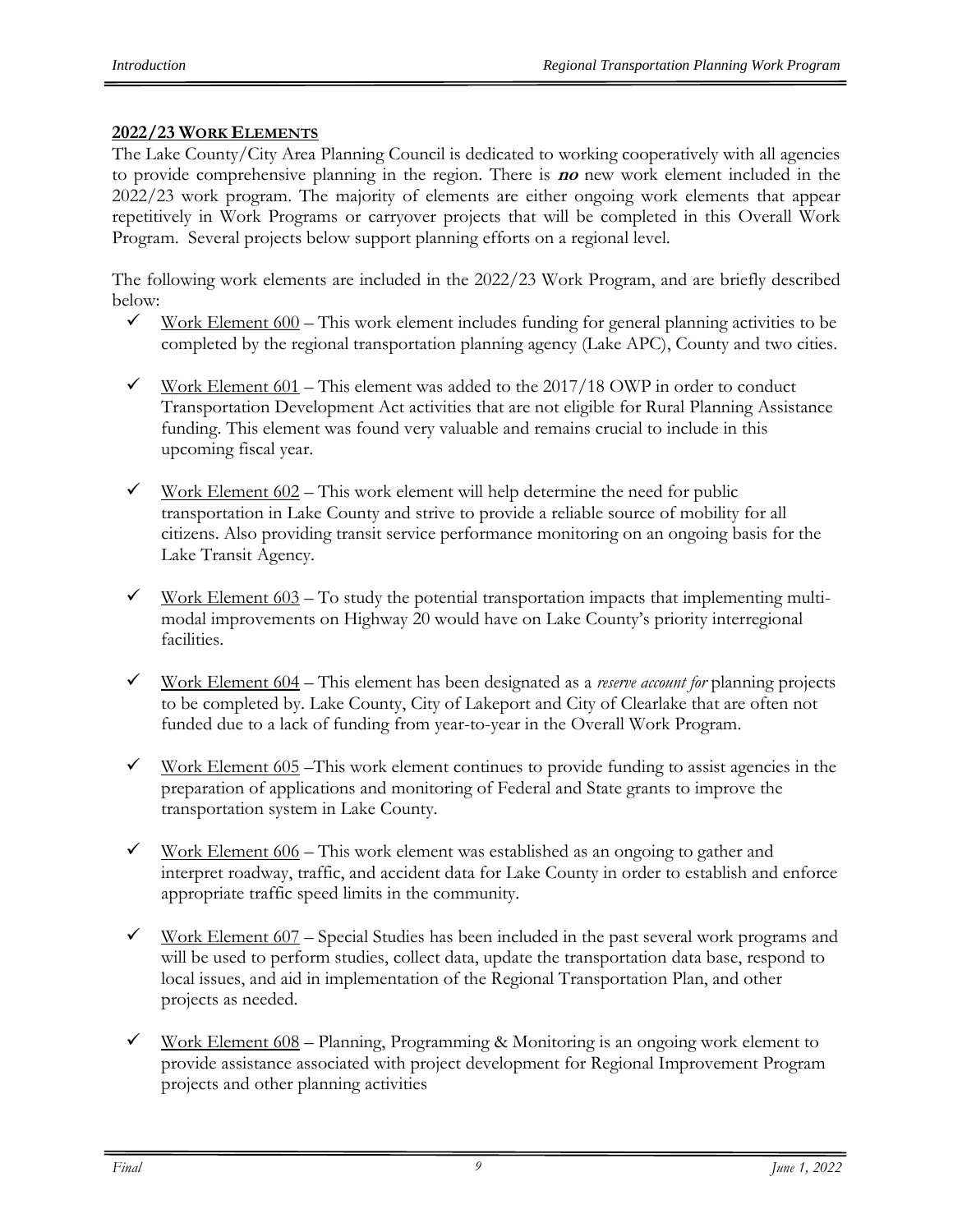- $\checkmark$  Work Element 609 This is a newly added work element to support the goals of SB 375 and AB 32 to reduce greenhouse gas emission and respond and conduct sustainable transportation planning.
- $\checkmark$  Work Element 610 To encourage growth to bicycle and pedestrian travel to the region by integrating and promoting bicycle and pedestrian facilities and services with roadway and transit planning operations.
- $\checkmark$  Work Element 611 Pavement Management Program Update, an ongoing project to provide a systematic method for determining roadway pavement maintenance, rehabilitation, and reconstruction needs. Triennial updates are conducted to provide an updated streets/roads inventory.
- $\checkmark$  Work Element 612 Technology Support Services has been an ongoing project to provide GIS support services to agencies within Lake County involved with the roadway transportation system, aviation, bike/pedestrian, and transit planning. The name has been changed to incorporate additional technology needs in the county.
- $\checkmark$  Work Element 613 Transportation Information Outreach is a work element that informs and educates residents of Lake County on transportation related activities. This work element also maintains the agency's website.
- ✓ Work Element 614 *Intentionally Left Blank*
- $\checkmark$  Work Element 615 This carryover project involves an update to the County's 2015 Transit Development Plan (TDP) for use by Lake Transit Authority (LTA) and other local service providers.
- $\checkmark$  Work Element 616 This work element will provide training to staff of upcoming requirements for grant programs, changes in technologies relating to transportation planning, and other useful educational opportunities as needed.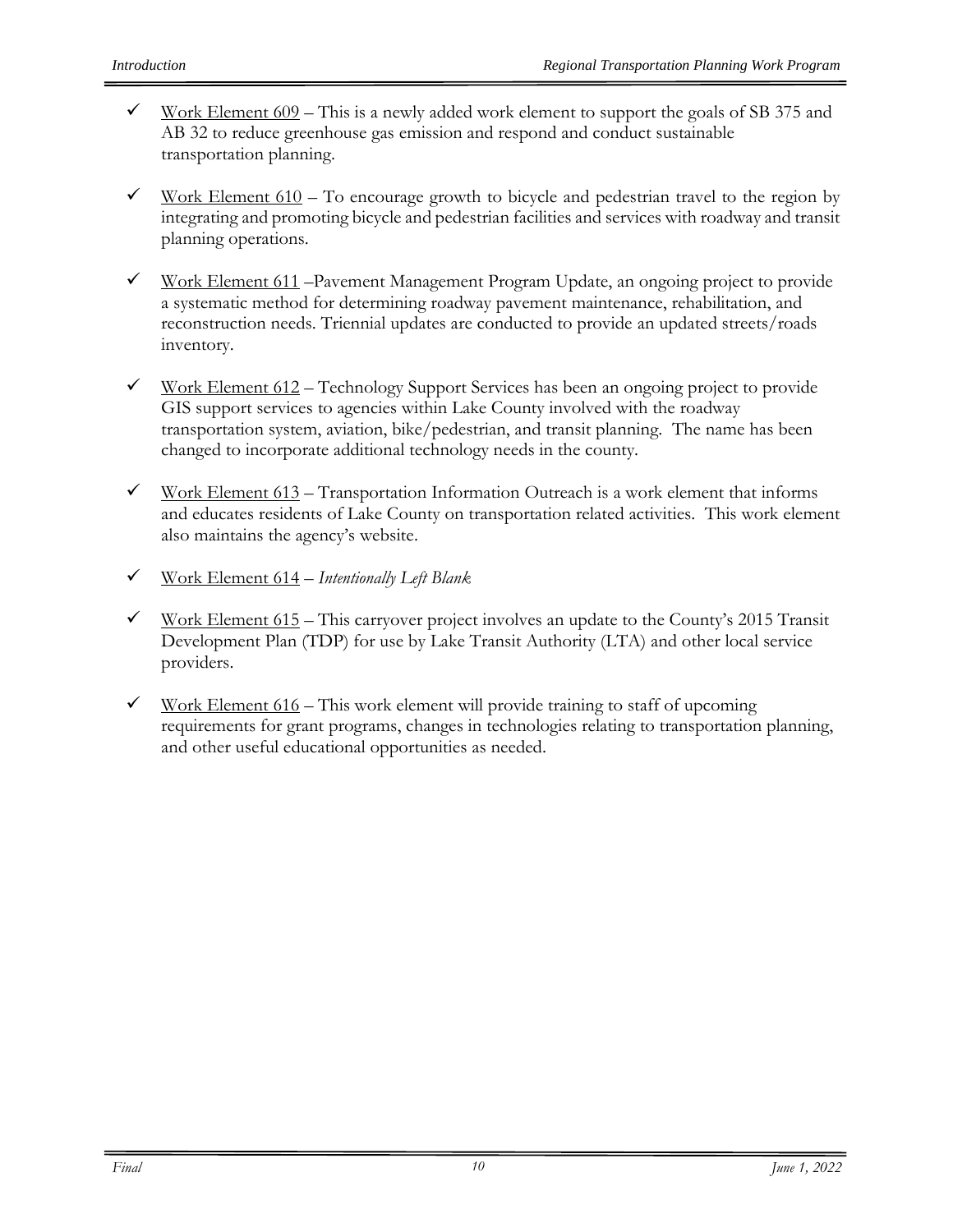# **FUNDING NEEDS**

The **Final** 2022/23 Transportation Planning Work Program requires total funding of **\$641,384** and will be funded from a combination of Rural Planning Assistance (RPA) funds, Local Transportation Funds (LTF), Planning, Programming & Monitoring (PPM) funds and Federal Transit Assistance Grant Funding.

### **FEDERAL**

The Lake APC was awarded a Federal Transit Administration, Sustainable Communities Grant totaling \$103,580 to complete the Lake County Transit Development Plan Update. This project was originally included under Work Element 615 of the FY 2021/22 OWP and will be carried over into the FY 2022/23 OWP for completion. The total carryover funds are **\$75,250.**

#### **STATE**

Rural Planning Assistance (RPA) funds in the amount of **\$294,000** are expected for FY 2022/23. These funds are only available after the passage of the State Budget and on a reimbursement basis. It is permissible to carry over up to 25% of RPA funding from the prior year's Work Program. Actual carryover RPA Funds from the 2021/22 Work Program total **\$10,000.** Work Program products funded by RPA funds must be received by Caltrans District 1 staff prior to requesting full reimbursement of funds. Totals RPA Funds committed to the 2022/23 Work Program total **\$304,000.**

Planning, Programming & Monitoring Funds in the amount of **\$47,000** were allocated for FY 2022/23. PPM Funds carried over from the 2021/22 Work Program in the amount of **\$15,000** are being carried over in the 2022/23 Work Program. Total PPM Funds committed to the 2022/23 Work Program total **\$62,000.**

#### **LOCAL**

The total new Local Transportation Funds (LTF) commitment will be **\$82,632** in the 2022/23 Work Program. LTF Funds carried over from the 2021/22 Work Program in the amount of **\$117,502** are being carried over to be used under several work elements in the 2022/23 Work Program. Total LTF Funds committed to the 2022/23 Work Program total **\$200,134.**

The total commitment from **local funding** sources totals **\$200,134 (31%)** to be included in the 2022/23 OWP.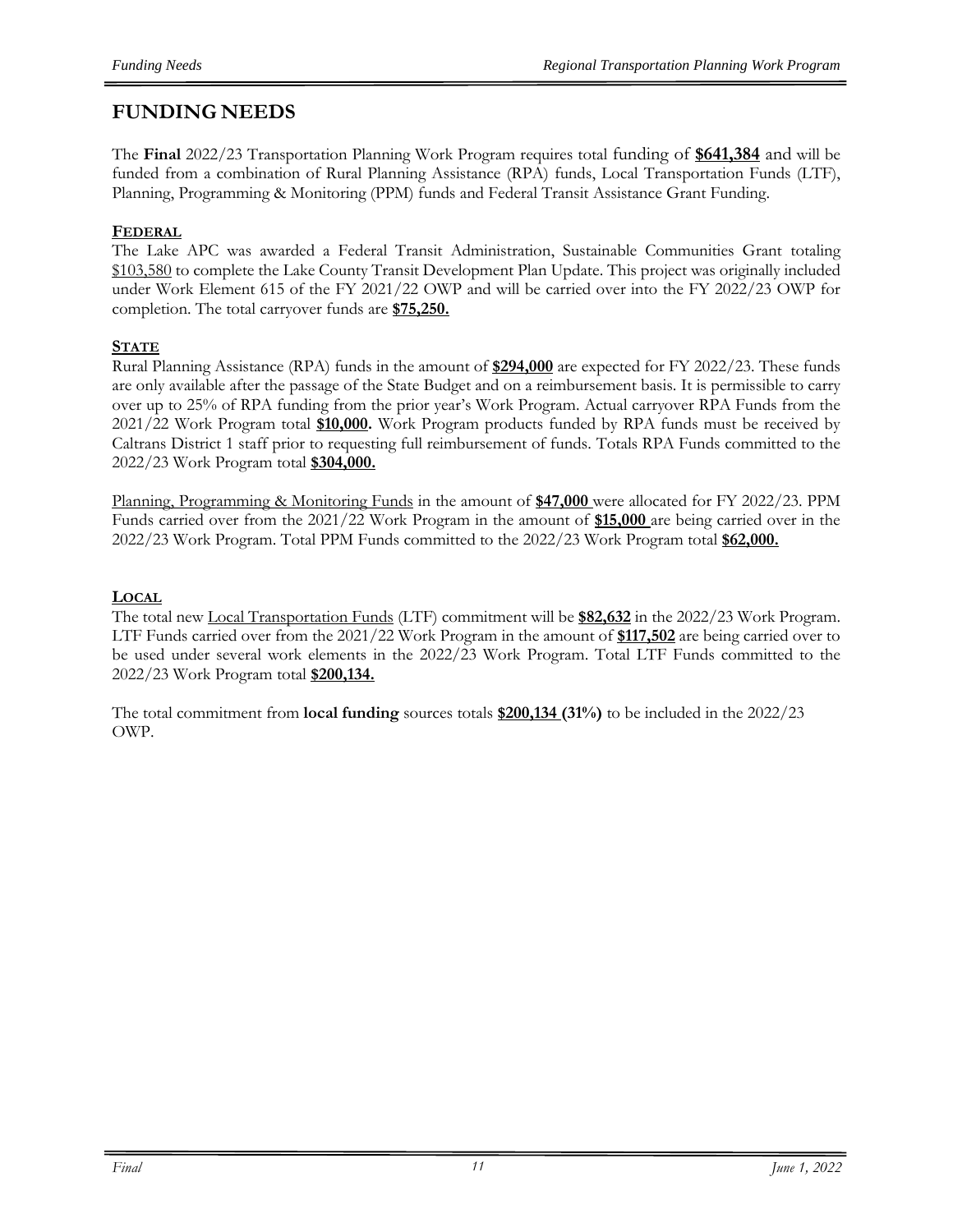# **LAKE COUNTY WORK PROGRAM SUMMARY OF FUNDING SOURCES**

Fiscal Year 2022/23

| <b>FUNDING SOURCE</b>                                                           | AMOUNT    | <b>FUNDING %</b> |
|---------------------------------------------------------------------------------|-----------|------------------|
| <b>Federal Funding Sources</b>                                                  |           |                  |
| FTA - Sustainable Communities Grant - Transit Develop. Plan - (21/22 Carryover) | \$75,250  | 12%              |
| <b>Total Federal Funds:</b>                                                     | \$75,250  | 12%              |
| <b>State Funding Sources</b>                                                    |           |                  |
| Rural Planning Assistance - 2022/23                                             | \$294,000 | 46%              |
| Rural Planning Assistance - (2021/22 Carryover)                                 | \$10,000  | $2\%$            |
| Planning, Programming & Monitoring (PPM) - 2022/23                              | \$47,000  | $7\%$            |
| Planning, Programming & Monitoring - (Carryover-See Page 13 for Breakdown)      | \$15,000  | $2\%$            |
| <b>Total State Funds:</b>                                                       | \$366,000 | 57%              |
| <b>Federal and State Funding:</b>                                               | \$441,250 | 69%              |
| <b>Local Funding Sources</b>                                                    |           |                  |
| Local Transportation Funds - 2022/23                                            | \$82,632  | 13%              |
| Local Transportation Funds - (Carryover-See Page 13 for Breakdown)              | \$117,502 | 18%              |
| <b>Total Local Funding:</b>                                                     | \$200,134 | 31%              |
|                                                                                 |           |                  |
| TOTAL PROGRAM FUNDING REVENUES                                                  | \$641,384 | 100%             |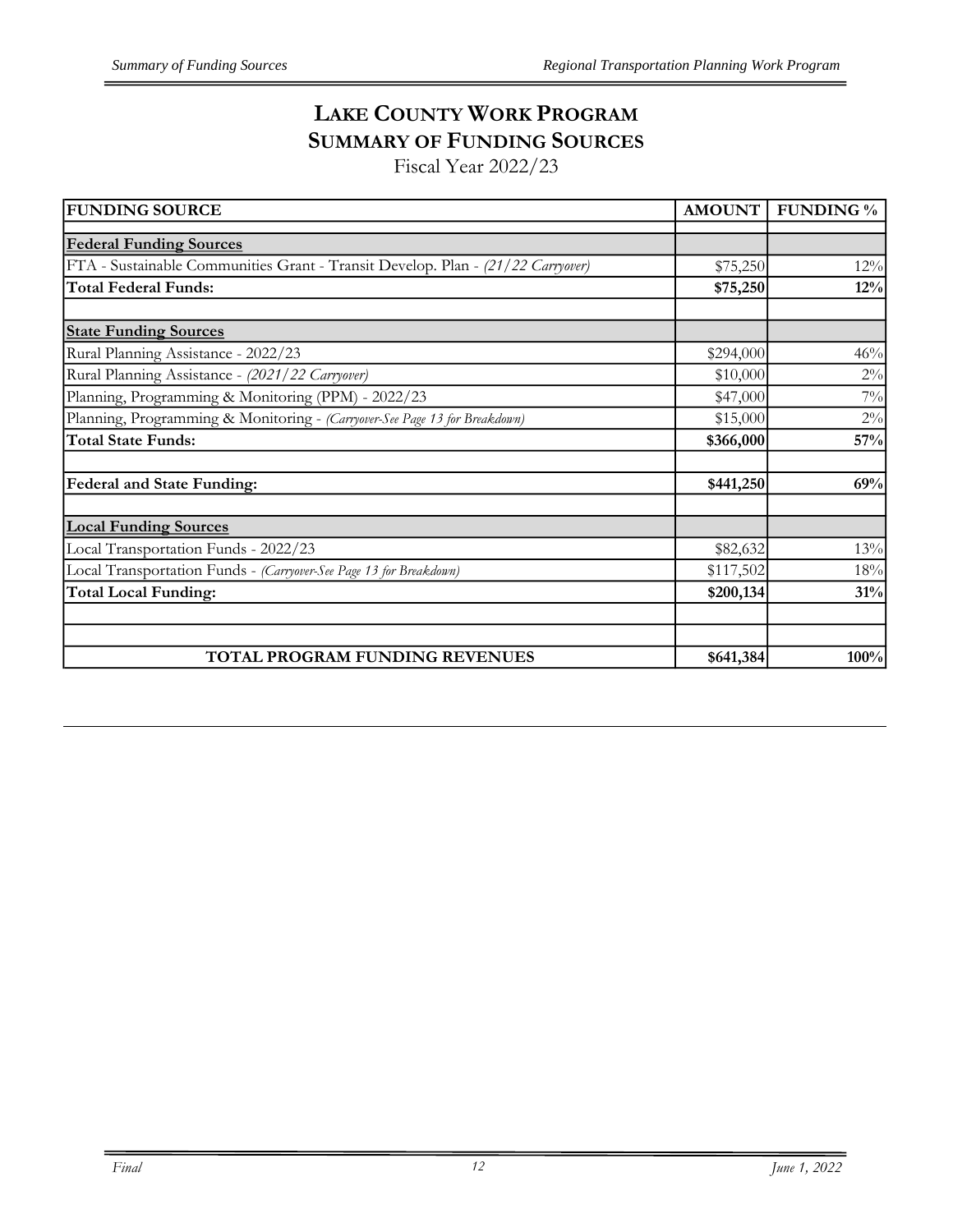# **LAKE COUNTY WORK PROGRAM SUMMARY OF 2021/22 CARRYOVER**

# **BY FUNDING SOURCE**

| <b>WE</b> | Title                                              | <b>RPA</b> | <b>PPM</b> | <b>LTF</b>  | Other    | Total Costs   | <b>Notes</b>                              |
|-----------|----------------------------------------------------|------------|------------|-------------|----------|---------------|-------------------------------------------|
| 600       | Regional Planning & Intergovernmental Coordination |            |            |             |          |               |                                           |
| 1601      | TDA Activities & Coordination                      |            | J.         | .752<br>ъ   |          | 7,752         | Actual Carryover from Reserve<br>Element. |
| 603       | Lake County Principal Arterial Corridor VMT Study  |            |            | \$100,000   |          | 100,000       | Estimated 2021/22 LTF Carryover.          |
| 610       | Pavement Management Program Update                 | \$10,000   | \$15,000   |             |          | 25,000        | Carryover.                                |
| 612       | <b>Technology Support Services</b>                 |            |            |             |          |               |                                           |
| 615       | Lake Co. Transit Development Plan Update           |            |            | 9,750<br>Ж, | \$75,250 | 85,000        | Estimated 2021/22 Project                 |
| 616       | Training                                           |            |            |             |          |               |                                           |
|           | Totals                                             | \$10,000   | \$15,000   | \$117,502   | \$75,250 | \$<br>217,752 |                                           |
|           |                                                    |            |            |             |          |               |                                           |
|           |                                                    |            |            |             |          |               |                                           |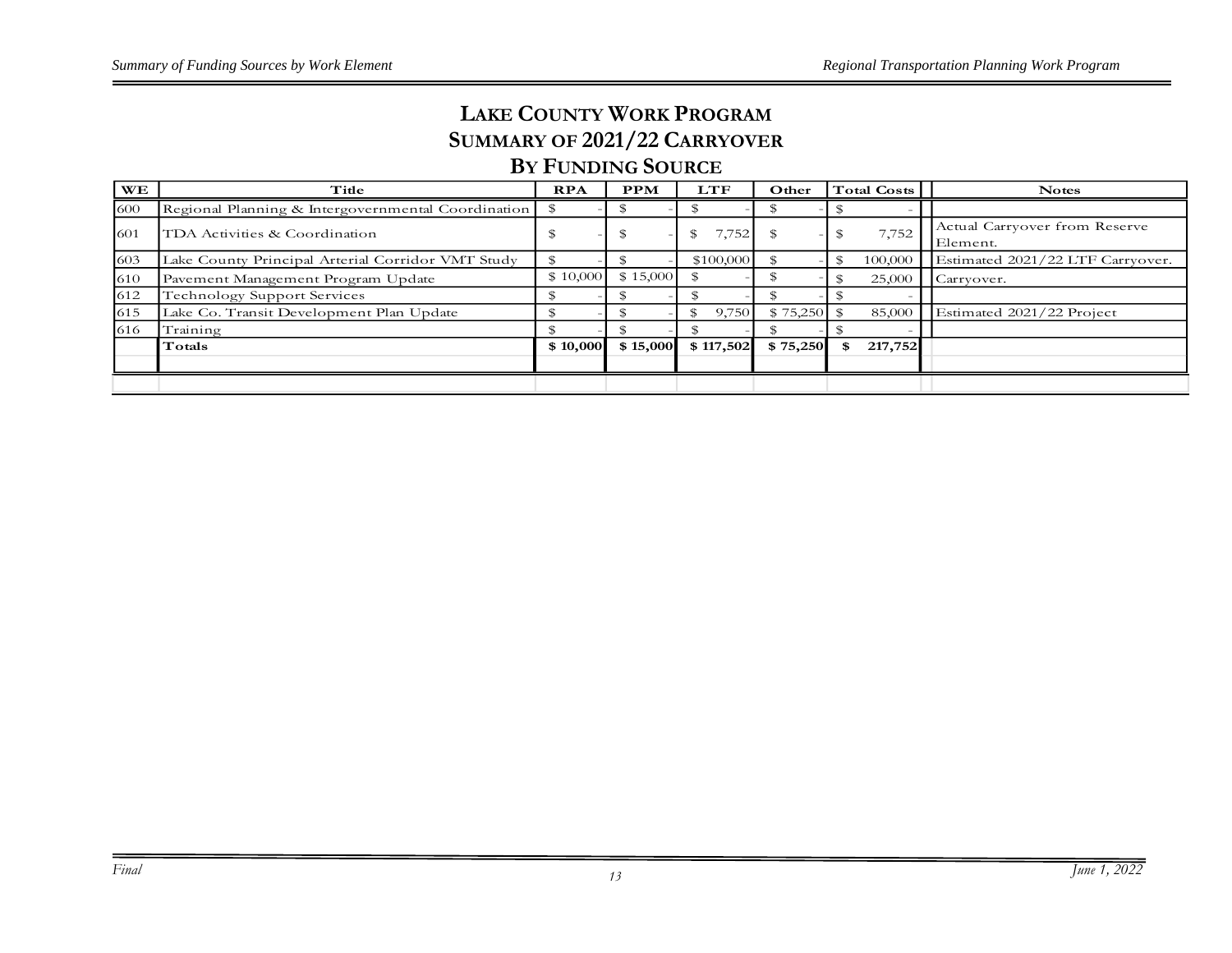# **LAKE COUNTY WORK PROGRAM SUMMARY OF FUNDING SOURCES BY WORK ELEMENT FY 2022/23 (FINAL)**

| <b>WE</b> | Title                                                      |               | <b>State RPA</b> |               |        |          |               |         |             |        |               |               |         |  |  |  |  |  |  |  |  |  |  |  |  |  |  |  |  |  |  |  |  |  |  |  |  |  | <b>State RPA</b><br>C/O | State<br><b>PPM</b> |  | Local LTF |  | Federal<br><b>FTA 5304</b> | Other |  | <b>Total Costs</b> |
|-----------|------------------------------------------------------------|---------------|------------------|---------------|--------|----------|---------------|---------|-------------|--------|---------------|---------------|---------|--|--|--|--|--|--|--|--|--|--|--|--|--|--|--|--|--|--|--|--|--|--|--|--|--|-------------------------|---------------------|--|-----------|--|----------------------------|-------|--|--------------------|
| 600       | Regional Planning & Intergovernmental Coordination         | \$            | 151,500          | $\mathcal{F}$ |        |          | \$            |         |             |        | \$            | \$            | 151,500 |  |  |  |  |  |  |  |  |  |  |  |  |  |  |  |  |  |  |  |  |  |  |  |  |  |                         |                     |  |           |  |                            |       |  |                    |
| 601       | TDA Activities & Coordination                              | $\mathcal{S}$ |                  | \$            |        | \$       | \$            | 42,103  | \$          |        | $\mathcal{S}$ |               | 42,103  |  |  |  |  |  |  |  |  |  |  |  |  |  |  |  |  |  |  |  |  |  |  |  |  |  |                         |                     |  |           |  |                            |       |  |                    |
| 602       | Transit Planning & Performance Monitoring                  | \$            | 15,000           | \$            |        | \$       | \$            |         | \$          |        | $\mathbb{S}$  | $\mathcal{S}$ | 15,000  |  |  |  |  |  |  |  |  |  |  |  |  |  |  |  |  |  |  |  |  |  |  |  |  |  |                         |                     |  |           |  |                            |       |  |                    |
| 603       | Lake Co. Principal Arterial Corridor VMT Study (Carryover) | \$            |                  | \$            |        | \$       | \$            | 100,000 | \$          |        | \$            | $\mathcal{S}$ | 100,000 |  |  |  |  |  |  |  |  |  |  |  |  |  |  |  |  |  |  |  |  |  |  |  |  |  |                         |                     |  |           |  |                            |       |  |                    |
| 604       | Lake County Project Reserve Funds                          |               |                  |               |        |          | \$            |         |             |        | \$            |               |         |  |  |  |  |  |  |  |  |  |  |  |  |  |  |  |  |  |  |  |  |  |  |  |  |  |                         |                     |  |           |  |                            |       |  |                    |
| 605       | Federal & State Grant Prep., Monitoring & Assistance       | \$            | 55,200           |               |        |          | \$            |         |             |        | \$            |               | 55,200  |  |  |  |  |  |  |  |  |  |  |  |  |  |  |  |  |  |  |  |  |  |  |  |  |  |                         |                     |  |           |  |                            |       |  |                    |
| 606       | Speed Zone Studies                                         | \$            | 12,500           | $\mathcal{S}$ |        |          | \$            |         |             |        | \$            | $\mathbf S$   | 12,500  |  |  |  |  |  |  |  |  |  |  |  |  |  |  |  |  |  |  |  |  |  |  |  |  |  |                         |                     |  |           |  |                            |       |  |                    |
| 607       | Special Studies                                            | \$            | 35,000           | $\mathcal{S}$ |        | \$       | \$            | 35,000  | \$          |        | \$            | $\mathcal{S}$ | 70,000  |  |  |  |  |  |  |  |  |  |  |  |  |  |  |  |  |  |  |  |  |  |  |  |  |  |                         |                     |  |           |  |                            |       |  |                    |
| 608       | Planning, Programming, & Monitoring                        | \$            | 5,519            |               |        | \$42,881 | \$            |         |             |        |               |               | 48,400  |  |  |  |  |  |  |  |  |  |  |  |  |  |  |  |  |  |  |  |  |  |  |  |  |  |                         |                     |  |           |  |                            |       |  |                    |
| 609       | Sustainable Transportation Planning                        | \$            | 9,281            |               |        |          |               |         |             |        |               |               | 9,281   |  |  |  |  |  |  |  |  |  |  |  |  |  |  |  |  |  |  |  |  |  |  |  |  |  |                         |                     |  |           |  |                            |       |  |                    |
| 610       | Active Transportation                                      |               | 10,000           |               |        |          |               |         |             |        |               |               | 10,000  |  |  |  |  |  |  |  |  |  |  |  |  |  |  |  |  |  |  |  |  |  |  |  |  |  |                         |                     |  |           |  |                            |       |  |                    |
| 611       | Pavement Management Program Update (Carryover)             | \$            |                  | \$            | 10,000 | \$19,119 | $\mathbb{S}$  | 2,381   | \$          |        | \$            |               | 31,500  |  |  |  |  |  |  |  |  |  |  |  |  |  |  |  |  |  |  |  |  |  |  |  |  |  |                         |                     |  |           |  |                            |       |  |                    |
| 612       | Technology Support Services                                |               |                  | \$            |        |          | \$            | 6,400   |             |        |               |               | 6,400   |  |  |  |  |  |  |  |  |  |  |  |  |  |  |  |  |  |  |  |  |  |  |  |  |  |                         |                     |  |           |  |                            |       |  |                    |
| 613       | Transportation Information Outreach                        |               |                  |               |        |          |               | 4,500   |             |        |               |               | 4,500   |  |  |  |  |  |  |  |  |  |  |  |  |  |  |  |  |  |  |  |  |  |  |  |  |  |                         |                     |  |           |  |                            |       |  |                    |
| 615       | Lake Co. Transit Development Plan (Carryover)              |               |                  | \$            |        |          | \$            | 9,750   | $\mathbb S$ | 75,250 |               |               | 85,000  |  |  |  |  |  |  |  |  |  |  |  |  |  |  |  |  |  |  |  |  |  |  |  |  |  |                         |                     |  |           |  |                            |       |  |                    |
| 616       | Training                                                   | \$            |                  | $\mathbb S$   |        |          | $\mathcal{L}$ |         |             |        | $\mathbb S$   | $\mathbf S$   |         |  |  |  |  |  |  |  |  |  |  |  |  |  |  |  |  |  |  |  |  |  |  |  |  |  |                         |                     |  |           |  |                            |       |  |                    |
|           | Totals                                                     | \$            | 294,000          | \$            | 10,000 | \$62,000 | \$            | 200,134 | \$          | 75,250 | -\$           | \$            | 641,384 |  |  |  |  |  |  |  |  |  |  |  |  |  |  |  |  |  |  |  |  |  |  |  |  |  |                         |                     |  |           |  |                            |       |  |                    |
|           |                                                            |               |                  |               |        |          |               |         |             |        |               |               |         |  |  |  |  |  |  |  |  |  |  |  |  |  |  |  |  |  |  |  |  |  |  |  |  |  |                         |                     |  |           |  |                            |       |  |                    |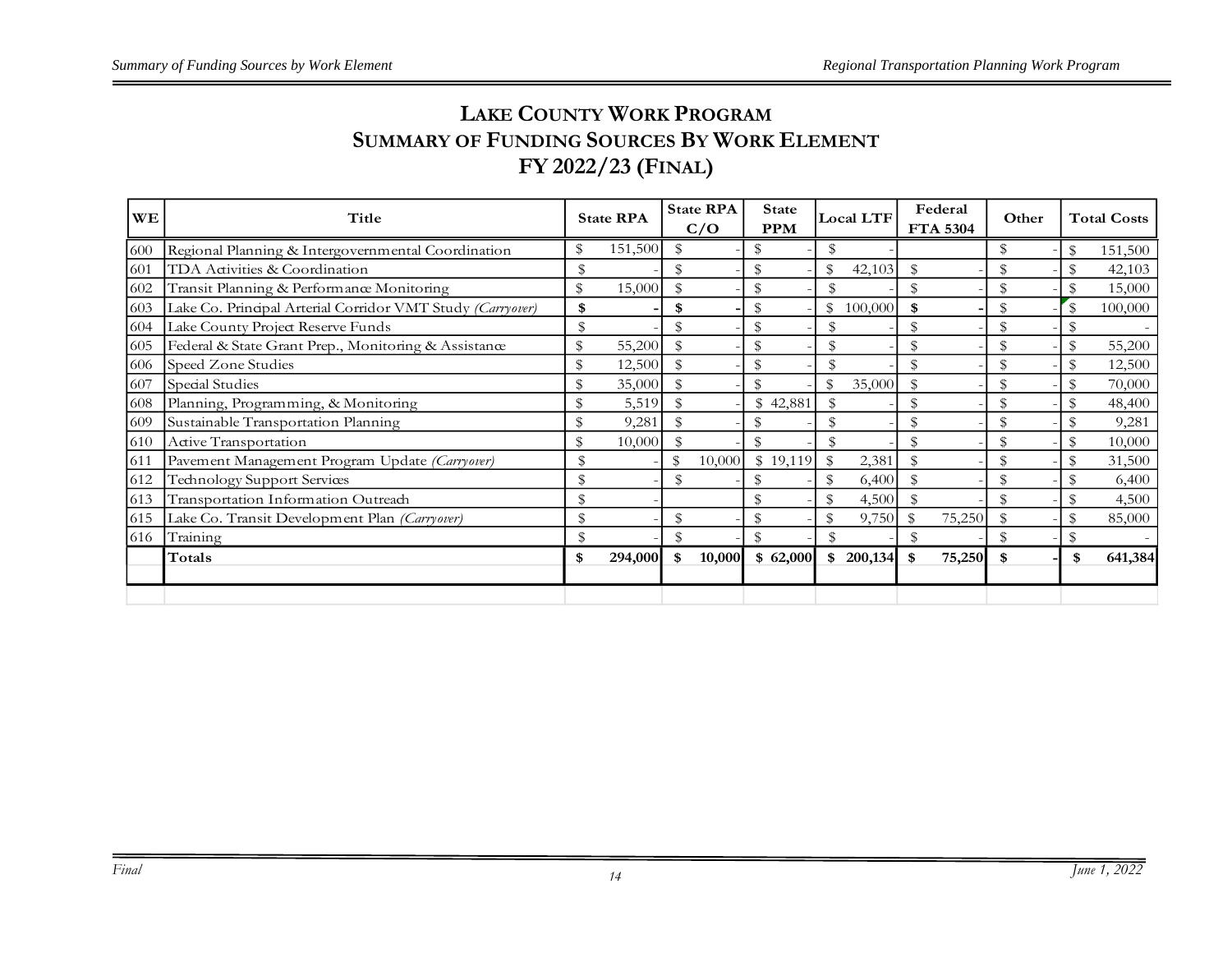# **LAKE COUNTY WORK PROGRAM SUMMARY OF FUNDING SOURCES BY CLAIMANT**

|           | <b>Local Transportation Fund (LTF)</b>                       |                    |          |          |       |           |       |                                |        |               |           |               |
|-----------|--------------------------------------------------------------|--------------------|----------|----------|-------|-----------|-------|--------------------------------|--------|---------------|-----------|---------------|
| <b>WE</b> | <b>WE Project Description</b>                                | Lake<br><b>DPW</b> |          | Lakeport |       | Clearlake |       | <b>APC Staff</b><br>Consultant |        | Other         |           | Total         |
| 601       | TDA Activities & Coordination                                |                    |          |          | 2,500 |           | 2,000 |                                | 35,603 |               | 2,000     | 42,103        |
| 603       | Lake Co. Priority Interregional Facilities Study (Carryover) |                    |          |          |       |           |       |                                |        | $\mathbf{\$}$ | 100,000   | 100,000       |
| 607       | <b>Special Studies</b>                                       |                    | 30,000   |          |       |           | 5,000 |                                |        |               | -         | 35,000        |
| 611       | Pavement Management Program Update (Carryover)               |                    |          |          |       |           |       |                                |        |               | 2,381     | 2,381         |
| 612       | <b>Technology Support Services</b>                           |                    | 3,400    | - \$     | 3,000 |           |       |                                |        |               |           | 6,400         |
| 613       | Transportation Information Outreach                          |                    |          |          |       |           |       |                                | 4,500  |               |           | 4,500         |
| 615       | Lake Co. Transit Development Plan Update (Carryover)         |                    |          |          |       |           |       |                                | 574    |               | 9,176     | 9,750         |
| 616       | Training                                                     |                    |          |          |       |           |       |                                |        |               |           |               |
|           | <b>Total LTF Funding by Claimant</b>                         |                    | \$33,400 |          | 5,500 |           | 7,000 |                                | 40,677 |               | \$113,557 | \$<br>200,134 |

|     | Planning, Programming & Monitoring (PPM)       |                    |       |  |  |                      |       |                                |        |          |  |        |
|-----|------------------------------------------------|--------------------|-------|--|--|----------------------|-------|--------------------------------|--------|----------|--|--------|
| WE  | <b>WE Project Description</b>                  | Lake<br><b>DPW</b> |       |  |  | Lakeport   Clearlake |       | <b>APC</b> Staff<br>Consultant |        | Other    |  | Total  |
|     |                                                |                    |       |  |  |                      |       |                                |        |          |  |        |
| 608 | Planning, Programming & Monitoring             |                    | 3,400 |  |  |                      | 5,000 |                                | 34,481 |          |  | 42,881 |
| 611 | Pavement Management Program Update (Carryover) |                    |       |  |  |                      |       |                                |        | 19,119   |  | 19,119 |
|     | <b>Total PPM Funds by Claimant</b>             |                    | 3,400 |  |  |                      | 5,000 |                                | 34,481 | : 19 119 |  | 62,000 |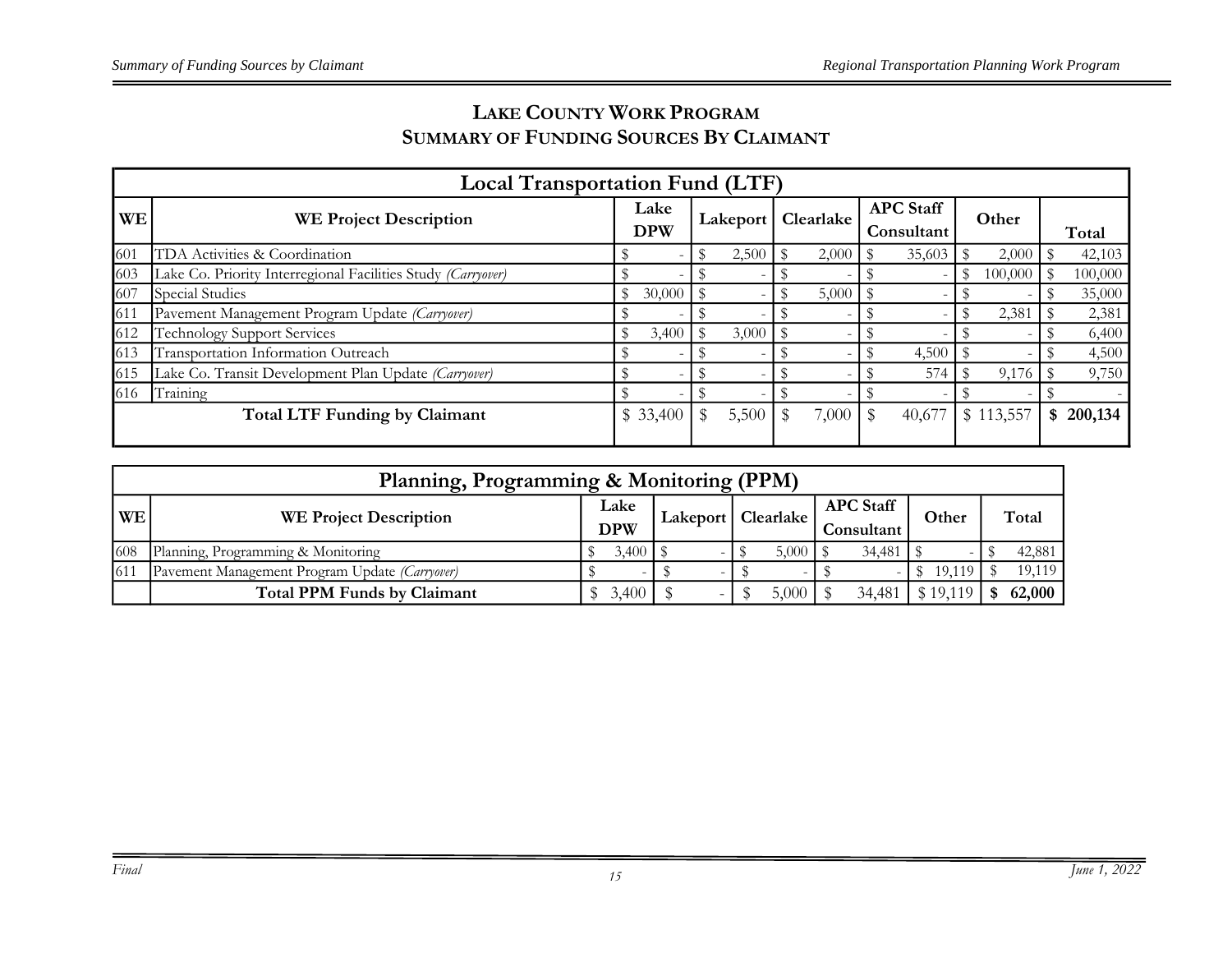| <b>Rural Planning Assistance (RPA)</b> |                                                      |    |                    |      |          |    |                          |                                |         |       |        |             |         |
|----------------------------------------|------------------------------------------------------|----|--------------------|------|----------|----|--------------------------|--------------------------------|---------|-------|--------|-------------|---------|
| WE                                     | <b>WE Project Description</b>                        |    | Lake<br><b>DPW</b> |      | Lakeport |    | Clearlake                | <b>APC</b> Staff<br>Consultant |         | Other |        |             | Total   |
| 600                                    | Regional Plng & Intergovernmental Coordination       |    | 10,000             | \$   | 2,500    |    | 7,000                    | S                              | 130,000 |       | 2,000  |             | 151,500 |
| 602                                    | Transit Planning & Performance Monitoring            |    |                    |      |          |    |                          |                                | 15,000  |       |        |             | 15,000  |
| 605                                    | Federal & State Grant Prep., Monitoring & Assistance |    | 6,700              | \$   | 7,500    |    | 6,000                    |                                | 35,000  |       |        |             | 55,200  |
|                                        | 606 Speed Zone Studies                               |    |                    |      |          |    |                          |                                | 12,500  |       |        |             | 12,500  |
| 607                                    | Special Studies                                      |    |                    | - \$ | -        | \$ | $\overline{\phantom{0}}$ |                                | 35,000  |       |        |             | 35,000  |
| 608                                    | Planning, Programming & Monitoring                   |    |                    | \$   |          |    |                          |                                | 5,519   |       |        |             | 5,519   |
| 609                                    | Sustainable Transportation Planning                  |    |                    | \$   |          |    |                          |                                | 9,281   |       |        |             | 9,281   |
| 610                                    | Active Transportation                                |    |                    | \$   |          |    |                          | S                              | 10,000  |       |        |             | 10,000  |
| 611                                    | Pavement Management Program Update (Carryover)       |    |                    |      |          |    |                          |                                |         |       | 10,000 | $\mathbf S$ | 10,000  |
|                                        | <b>Total RPA Funding by Claimant</b>                 | \$ | 16,700             | \$   | 10,000   | \$ | 13,000                   | \$                             | 252,300 |       | 12,000 |             | 304,000 |

|    | <b>Other Funding: (Awarded Grants)</b>                     |                    |     |                      |                                |          |          |  |  |  |  |  |
|----|------------------------------------------------------------|--------------------|-----|----------------------|--------------------------------|----------|----------|--|--|--|--|--|
| WE | <b>WE Project Description</b>                              | Lake<br><b>DPW</b> |     | Lakeport   Clearlake | <b>APC Staff</b><br>Consultant | Other    | Total    |  |  |  |  |  |
|    | [615] Lake Co. Transit Development Plan Update (Carryover) |                    |     |                      | 4,426                          | 70,824   | \$75,250 |  |  |  |  |  |
|    | <b>Total Funds by Claimant</b>                             | \$0                | \$0 | \$0                  | \$4,426                        | \$70,824 | \$75,250 |  |  |  |  |  |

**Total Funds Available: \$641,384**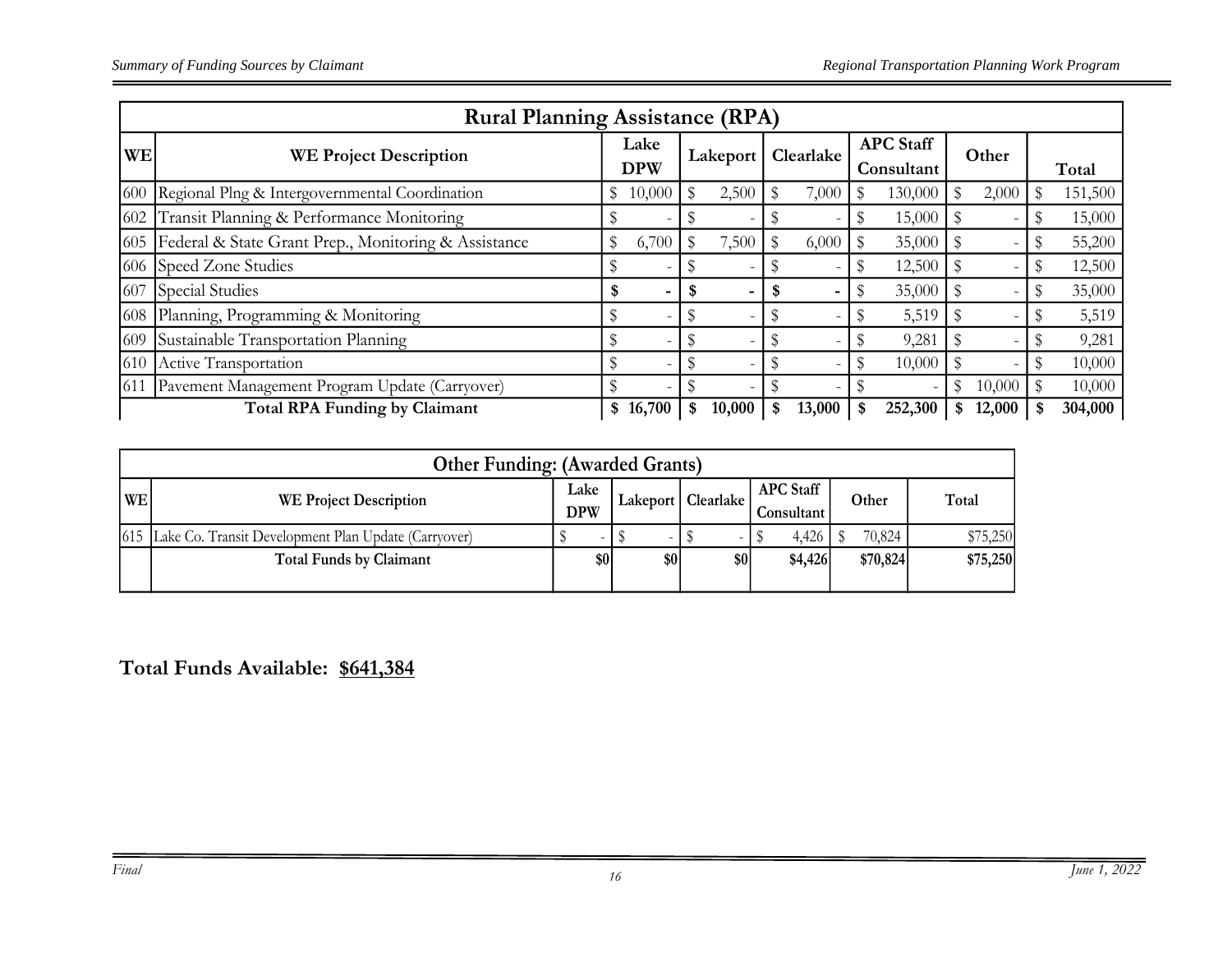| WE  | Title                                                        | Lake DPW |        |                | Lakeport | Clearlake    |                | <b>APC</b> Staff<br>Consultant |               | Other     |                | <b>Total Costs</b> |
|-----|--------------------------------------------------------------|----------|--------|----------------|----------|--------------|----------------|--------------------------------|---------------|-----------|----------------|--------------------|
| 600 | Regional Planning & Intergovernmental Coordination           | \$       | 10,000 | \$             | 2,500    | 7,000        | \$             | 130,000                        | $\mathbb{S}$  | 2,000     | $\mathcal{F}$  | 151,500            |
| 601 | TDA Activities & Coordination                                |          |        |                | 2,500    | 2,000        | \$             | 35,603                         | \$            | 2,000     | $^{\circ}$     | 42,103             |
| 602 | Transit Planning & Performance Monitoring                    | \$       |        |                |          |              | \$             | 15,000                         |               |           | \$             | 15,000             |
| 603 | Lake Co. Priority Interregional Facilities Study - Carryover | \$       |        |                |          |              | \$             |                                |               | \$100,000 | $\sqrt{3}$     | 100,000            |
| 604 | Lake County Project Reserve Funds                            | \$       |        |                |          |              | \$             |                                |               |           | \$             |                    |
| 605 | Federal & State Grant Prep., Monitoring & Assistance         | \$       | 6,700  | $\mathfrak{B}$ | 7,500    | 6,000        | \$             | 35,000                         |               |           | \$             | 55,200             |
| 606 | Speed Zone Studies                                           | \$       |        | \$             |          |              | \$             | 12,500                         | $\mathbf{\$}$ |           | $\mathbf{\$}$  | 12,500             |
| 607 | Special Studies                                              |          | 30,000 |                |          | 5,000        |                | 35,000                         |               |           | $\mathcal{S}$  | 70,000             |
| 608 | Planning, Programming, & Monitoring                          | \$       | 3,400  |                |          | 5,000        |                | 40,000                         |               |           | $\mathbf{\$}$  | 48,400             |
| 609 | Sustainable Transportation Planning                          |          |        |                |          |              | \$             | 9,281                          |               |           | $\mathfrak{B}$ | 9,281              |
| 610 | Active Transportation                                        | \$       |        | $\mathcal{S}$  |          |              | \$             | 10,000                         |               |           | $\mathcal{S}$  | 10,000             |
| 611 | Pavement Management Program Update - Carryover               | \$       |        | \$             |          |              | \$             |                                | \$            | 31,500    | $\mathfrak{B}$ | 31,500             |
| 612 | Technology Support Services                                  | \$       | 3,400  | \$             | 3,000    |              | \$             |                                |               |           |                | 6,400              |
| 613 | Transportation Information Outreach                          | \$       |        |                |          |              | $\mathfrak{B}$ | 4,500                          |               |           |                | 4,500              |
| 615 | Lake Co. Transit Development Plan Update - Carryover         | \$       |        |                |          |              | \$             | 5,000                          | \$            | 80,000    | $\mathbb S$    | 85,000             |
| 616 | Training                                                     | \$       |        | $\mathcal{S}$  |          |              | \$             |                                |               |           | \$             |                    |
|     | Totals                                                       | \$       | 53,500 | \$             | 15,500   | \$<br>25,000 | \$             | 331,884                        |               | \$215,500 | \$             | 641,384            |
|     |                                                              |          |        |                |          |              |                |                                |               |           |                |                    |
|     |                                                              |          |        |                |          |              |                |                                |               |           |                |                    |

# **LAKE COUNTY WORK PROGRAM SUMMARY OF EXPENDITURES BY WORK ELEMENT**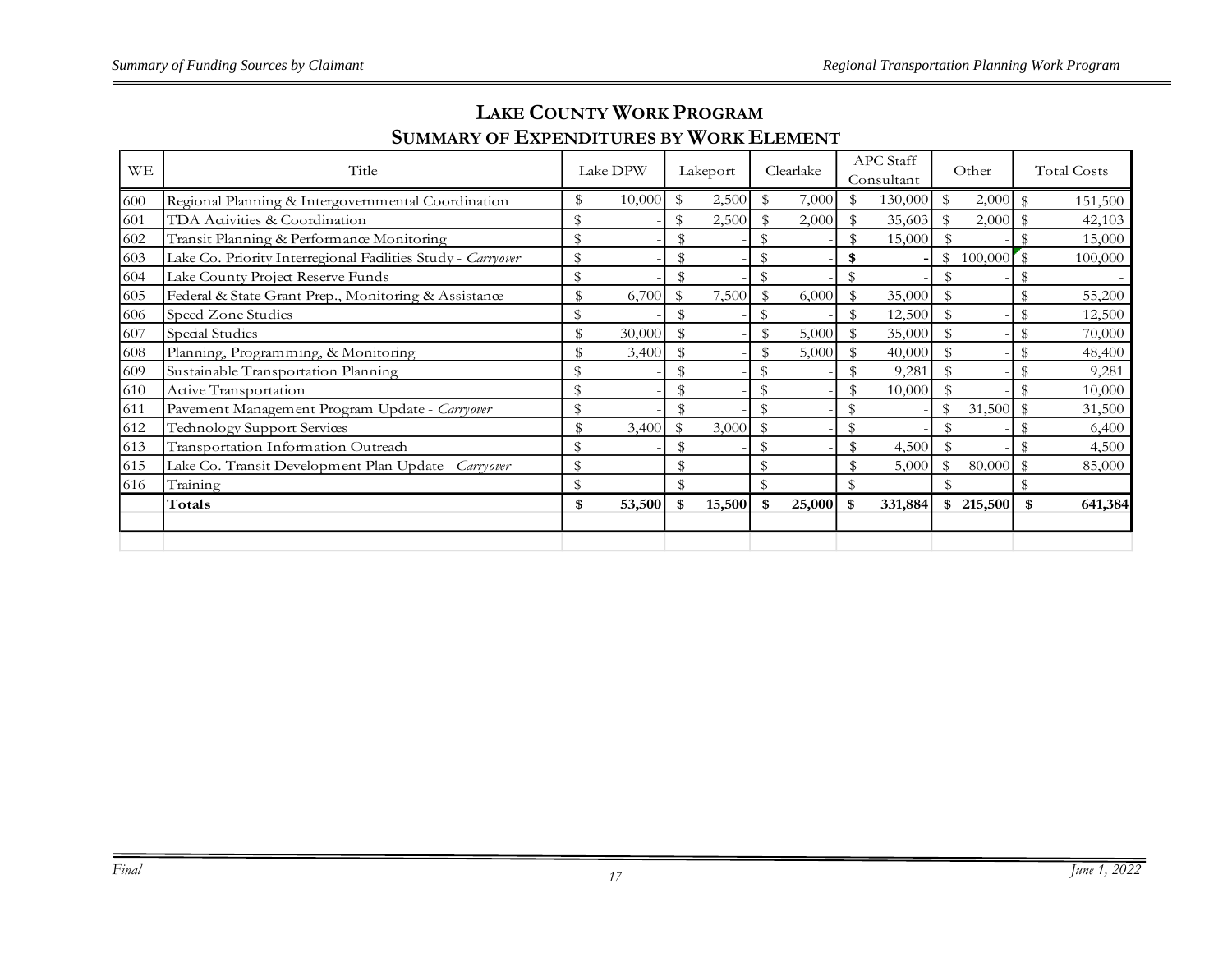# **WORK ELEMENT 600 – REGIONAL PLANNING & INTERGOVERNMENTAL COORDINATION**

**PURPOSE:** Provide ongoing coordination with local and state agencies, the general public and the private sector in planning efforts to identify and plan policies, strategies, and programs and make policy and technical recommendations to the Area Planning Council. This comprehensive work element covers RPAeligible regional transportation planning duties and ongoing coordination with state, regional and local agencies; as well as long range transportation planning duties including streets/roads/highways, air quality, aviation, and transit planning.

*This work element includes only tasks that are eligible for Rural Planning Assistance (RPA) funds. A separate work element (W.E. 601) funds similar tasks that may not be RPA-eligible with local transportation funds.* 

**PREVIOUS WORK:** This work element provides ongoing transportation planning duties; including participation in APC/TAC Meetings throughout the year, and participation in CTC and other state meetings. Work completed varies each year according to planning needs, yet consistently includes involvement in and completion/updates of planning projects and documents; such as the Regional Transportation Plan, Regional Bikeway Plan, Human Services Coordinated Plan, Transit Plans and other special studies, participation in local, regional, statewide and committee meetings, and responding to legislative requirements and changes.

#### **TASKS:**

- 1. Preparation of the RPA-eligible portions of draft and final work program; work program amendments, and agreements. (Lake APC Administration Staff) Products may include: Staff reports/recommendations; draft and final work programs; amendments; agreements; required forms and certifications
- 2. Management of the RPA-eligible portions of the annual work program, including processing of amendments and agreements, coordination with Caltrans and local agency staff; monitoring budgets, reviewing and processing claims; and preparation of quarterly status reports. (Lake APC Administration Staff) Products may include: Staff reports/recommendations; written and verbal communications; claims; quarterly reports (Lake APC Administration Staff)
- 3. Prepare, attend and follow-up to Lake County/City Area Planning Council (APC), Technical Advisory Committee (TAC) meetings, and conduct public hearings as necessary. (APC Planning Staff/Local Agencies) Products: Meeting agendas, minutes, resolutions, technical reports, staff reports, public outreach materials, etc.
- 4. Provide ongoing planning duties which include participation in California Transportation Commission (CTC), and other meetings as necessary; travel and work assignments; and evaluation of regional planning issues as directed by APC and TAC. (APC Planning Staff /Local Agencies) Products: Meeting materials, staff reports, CTC meeting materials such as allocation requests, etc.
- 5. Review/comment on transportation planning documents provided by Caltrans and local agencies. (APC Planning Staff /Local Agencies)

Products: Staff working notes and comments, email correspondence and technical memos.

6. Prepare and update regional planning documents and coordinated plans as needed. (APC Planning Staff /Local Agencies)

Products: Staff working notes and comments, email correspondence, technical memos, meeting agendas and/or minutes, draft and/or final planning document.

- 7. Cooperate and assist with Caltrans in development, planning and updating of system transportation planning products. (APC Planning Staff /Local Agencies) Products: Examples may include Regional Transportation Planning Agency Outreach, District 1 Non-Motorized Census Plan, Mendocino-Lake County Travel Demand Model Update, District Active Transportation Plans, Corridor Plan Updates 20/29/53, etc.)
- 8. Respond, as necessary, to legislative requirements and changes in transportation planning process. (APC Planning Staff /Local Agencies)

Products: Letters, resolutions, email correspondence, meeting agendas and/or minutes.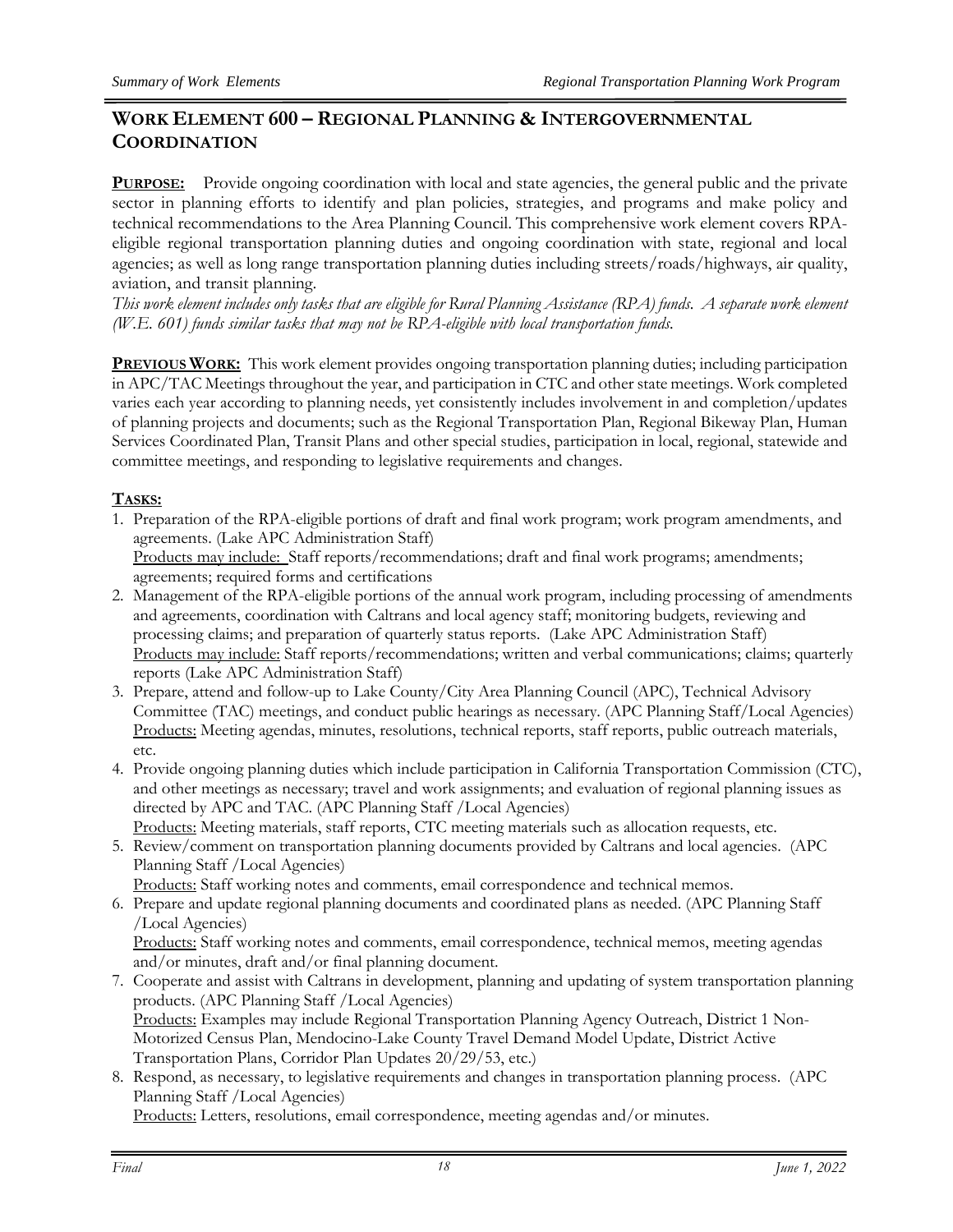9. Coordinate and consult with Native American Tribal governments during the planning process, and document Tribal government-to-government relations, to include quarterly Native American Planning/Status Meetings held in coordination by Caltrans District 1 Native American Coordinator. (APC Planning Staff /Local Agencies)

Products: Correspondence, public outreach materials, meeting agenda and/or minutes materials

10.Conduct and document outreach efforts to all segments of the community, including tribal governments and Native American Communities in accordance with the Public Participation Plan. (APC Planning Staff / Local Agencies)

Products: Correspondence, public outreach materials, meeting agenda and/or minutes materials

- 11.Coordinate with partners to implement the MAP-21/FAST Act Performance-based approach in the scope of the transportation planning process. (APC Planning Staff / Local Agencies) Products: Correspondence, reports, resolutions, etc.
- 12. Review and comment on environmental documents that are regional and/or interregional in nature to ensure consistency and compliance with the Regional Transportation Plan. (APC Planning Staff /Local Agencies) Products: Staff documented comments, correspondence, revised and/or amended Neg Decs or Environmental Impact Reports, etc.)
- 13.Provide \$2,000 local funding contribution to Rural Counties Task Force for the purpose of assisting in costs related to meetings. (RCTF)

Product: Meeting materials, workshop and forum materials, other materials relating to transportation issues of regional/state significance**.**

#### **PRODUCTS:**

Detailed with each task.

| Responsible Agency          | Approx.<br>Person Days | Budget       | Fiscal Year        | Funding<br>Source |
|-----------------------------|------------------------|--------------|--------------------|-------------------|
| City of Clearlake           | 10                     | \$7,000      | 22/23              | <b>RPA</b>        |
| City of Lakeport            | 4                      | \$2,500      | 22/23              | <b>RPA</b>        |
| County of Lake              | 15                     | \$10,000     | 22/23              | <b>RPA</b>        |
| <b>APC Staff Consultant</b> | 168                    | \$130,000    | 22/23              | <b>RPA</b>        |
|                             | $\Omega$               | \$0.00       | 21/22              | <b>RPA</b>        |
| <b>RCTF</b> Dues            | N/A                    | \$2,000.00   | 22/23              | <b>RPA</b>        |
| TOTAL:                      | 196                    | \$151,500.00 | $$151,500 - 22/23$ | <b>RPA</b>        |
|                             |                        |              | $$TBD - 20/21$     | <b>RPA</b>        |

#### **FUNDING SOURCES AND AGENCY PARTICIPATION:**

\* Use of State RPA funds must be in accordance with Caltrans' procurement and other requirements (no consultant mark-up; approved travel rates, etc.) Contact Lake APC staff with questions. **ESTIMATED TASK SCHEDULE:**

| <b>Tasks</b> | Jul         |   |             |             |   |           |             |             |             |             | $ Aug Sep Oct Nov Dec Jan Feb Mar Apr May Jun$ |   |
|--------------|-------------|---|-------------|-------------|---|-----------|-------------|-------------|-------------|-------------|------------------------------------------------|---|
| $1-4$        | X           | X | X           | X           | X | X         | X           | X           | X           | X           | X                                              | X |
| 5            |             |   |             |             |   | As Needed |             |             |             |             |                                                |   |
| 6            | X           | X | $\mathbf x$ | X           | X | X         | $\mathbf x$ | $\mathbf x$ | X           | $\mathbf x$ | $\mathbf x$                                    | X |
| 7            |             |   | $\mathbf x$ |             |   | X         |             |             | $\mathbf x$ |             |                                                | X |
| 8            | $\mathbf x$ | X | X           | $\mathbf X$ | X | X         | X           | X           | X           | X           | X                                              | X |
| $9-10$       |             |   |             |             |   | As Needed |             |             |             |             |                                                |   |
| 11           |             | X |             |             |   |           |             |             |             |             |                                                |   |
| 12           |             |   |             |             |   | As Needed |             |             |             |             |                                                |   |
| 13           |             | X |             |             |   |           |             |             |             |             |                                                |   |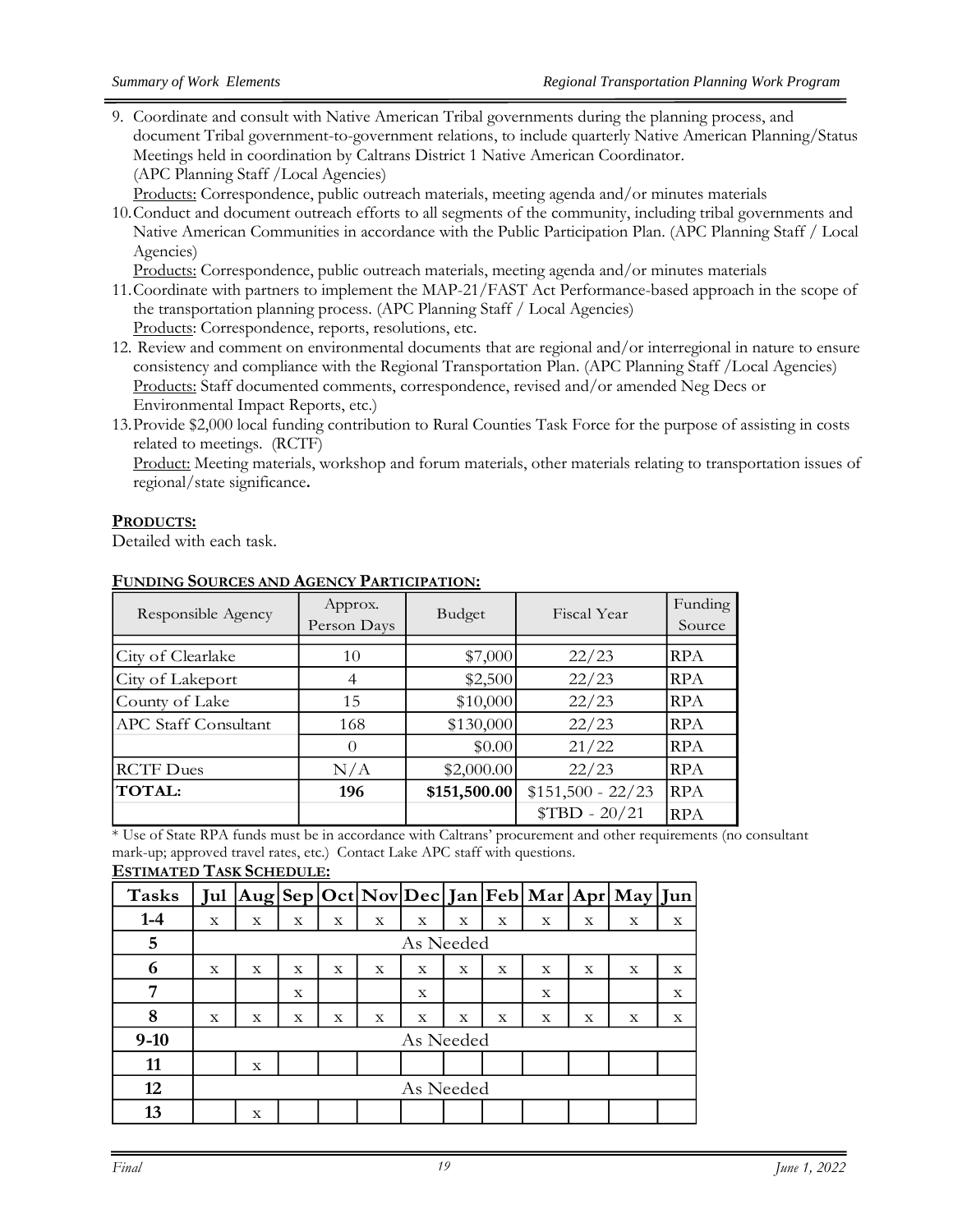# **WORK ELEMENT 601 – TDA ACTIVITIES & COORDINATION**

**PURPOSE:** This is an annual comprehensive work element that includes transportation planning tasks that may not be eligible for Rural Planning Assistance (RPA) funds, including routine day –to-day planning duties, general coordination activities with the state, regional, local and community agencies. It covers current as well as long range duties for all transportation planning modes, including streets/roads/highways, non-motorized transportation, air quality, aviation and transit planning.

**PREVIOUS WORK:** Many of these duties were previously performed under Work Element 600 (Regional Planning & Intergovernmental Coordination). In addition to ongoing transportation planning and coordination and quarterly Caltrans status reporting; some additional examples of staff involvement include SSTAC Meetings, 5310 and 5311 grant applications, RHNA participation and review of PID's and or PSR's.

#### **TASKS:**

- 1. Coordinate with APC Administration Staff, local agencies (including tribal governments) and Caltrans to assist in preparing the draft and final work programs and amendments. (APC Staff / Local Agencies) Products: Draft & Final Work Programs
- 2. Manage work program throughout the year, which includes coordinating with local agency staff, preparing quarterly reports to Caltrans on status of work program and developing an annual report defining work program expenses by element. (APC Staff / Local Agencies)

Products: Quarterly Status Reports

3. Prepare, attend and follow-up to Social Services Transportation Advisory Council (SSTAC), meetings, and conduct public hearings, as necessary. (APC Staff)

Products: Meeting agendas, minutes, resolutions, technical reports, staff reports, public outreach materials, etc.

- 4. Evaluate social services coordination as required and meet with Social Services Transportation Advisory Council and other community-based groups to obtain input on coordination issues, review and comment on SSTAC recommendations. (APC Staff) Products: Correspondence, meeting agendas and/or minutes, public outreach materials
- 5. Meeting attendance, as necessary, at local agency meetings (e.g. City Council/Board of Supervisors) on transportation related matters; and coordination with local agencies on transportation-related matters, on non RPA-eligible issues. (APC Staff) Products: Staff reports/recommendations; meeting notes
- 6. Participate in Section 5310 and 5311 grant funding and other transit grant funding opportunities, as appropriate. (APC Staff)

Products: Training/workshop materials, grant applications, quarterly reports

- 7. Current and long-range planning, meeting attendance, and work assignments that **may not be RPA eligible**. Involvement in these tasks is of a planning nature, and may include meeting attendance, communication, review of documents, plans, or studies; preparation of correspondence; etc. (APC Staff / Local Agencies)
	- Products: Staff reports/recommendations, correspondence, meeting notes
- 8. Monitor and respond to transportation-related legislation, including applicability to local agencies and regional transportation planning agencies. (APC Staff / Local Agencies) Products: Staff reports/recommendations, correspondence, meeting notes
- 9. Monitor progress of Federal Transportation Bill activities and candidate projects; provide assistance and coordination with local agencies regarding projects. (APC Staff / Local Agencies)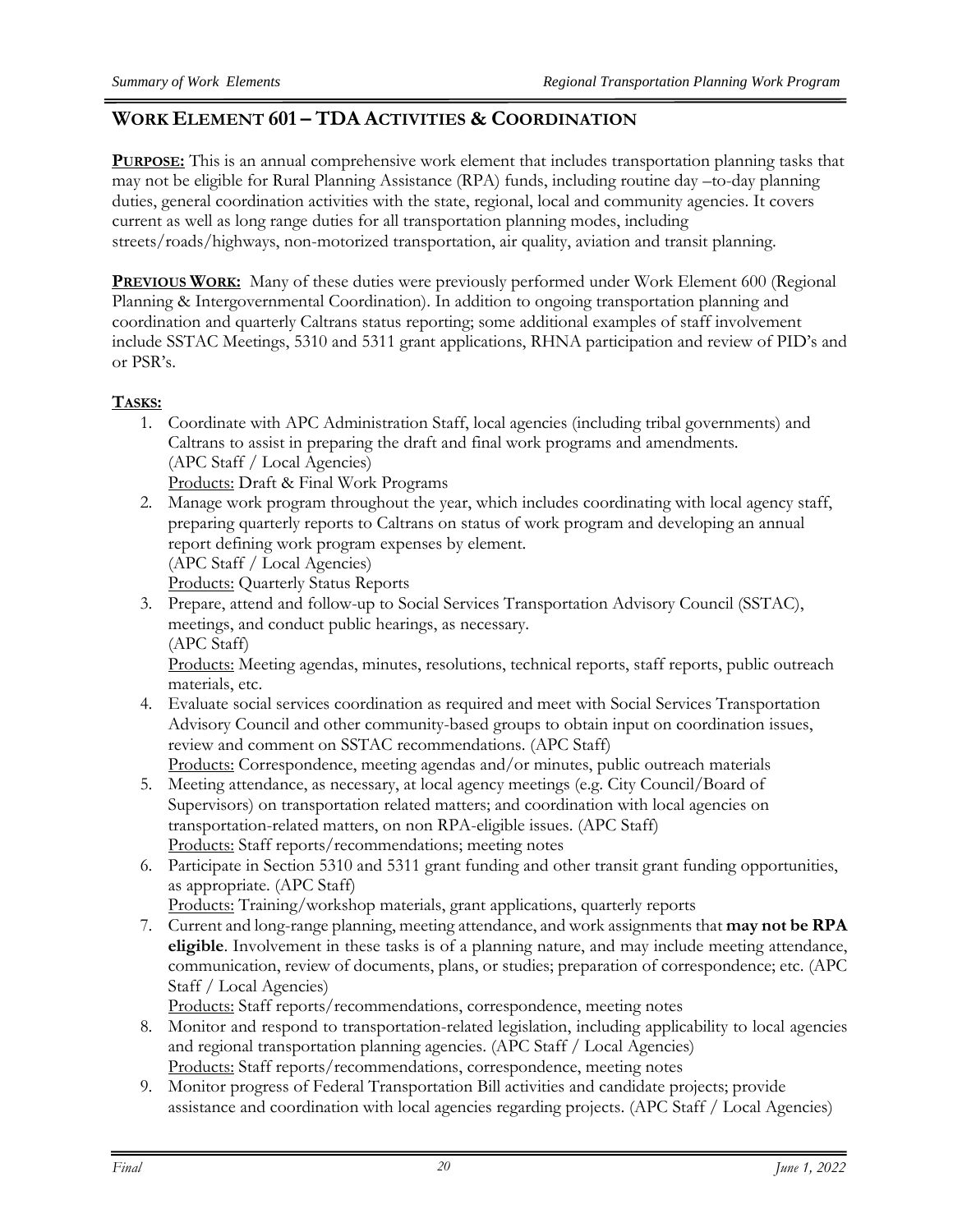Products: Staff reports/recommendations, correspondence, meeting notes

10. Develop and Prepare RFP's and coordinate studies consistent with regional transportation planning related tasks, plans and studies to reduce duplication of work and analysis. (APC Staff / Local Agencies)

Products: correspondence, meeting notes, comments on documents reviewed, Request for Proposals (RFP)

11. Various direct expenses relating to work element projects in the Overall Work Program.

#### **PRODUCTS:**

Detailed with each task.

| Responsible Agency   | Approx.<br>Person Days | Budget   | Fiscal Year       | Funding<br>Source |
|----------------------|------------------------|----------|-------------------|-------------------|
| City of Clearlake    | 3                      | \$2,000  | 22/23             | LTF               |
| City of Lakeport     |                        | \$2,500  | 22/23             | <b>LTF</b>        |
| APC Staff Consultant | 36                     | \$27,851 | 22/23             | <b>LTF</b>        |
|                      | 10                     | \$7,752  | 21/22             | <b>LTF</b>        |
| Direct Costs         | n/a                    | \$2,000  | 22/23             | <b>LTF</b>        |
|                      | n/a                    | \$0      | 21/22             | <b>LTF</b>        |
| TOTAL:               | 43                     | \$42,103 | $$34,351 - 22/23$ | <b>LTF</b>        |
|                      |                        |          | $$7,752 - 21/22$  | <b>LTF</b>        |

#### **FUNDING SOURCES AND AGENCY PARTICIPATION:**

| <b>Tasks</b> |             |           |   |   |   |   |   |             |   |   | Jul   Aug   Sep   Oct   Nov   Dec   Jan   Feb   Mar   Apr   May   Jun |   |
|--------------|-------------|-----------|---|---|---|---|---|-------------|---|---|-----------------------------------------------------------------------|---|
|              | X           | X         | X | X | X | X | X | X           | х | X | $\mathbf x$                                                           |   |
|              |             |           | X |   |   | X |   |             | X |   |                                                                       | X |
|              | $\mathbf X$ | X         | X | X | х | X | X | $\mathbf X$ | X | X | $\mathbf x$                                                           |   |
| $4 - 10$     |             | As Needed |   |   |   |   |   |             |   |   |                                                                       |   |
|              | X           | X         | X | X | X | X | X | X           | х | X | X                                                                     |   |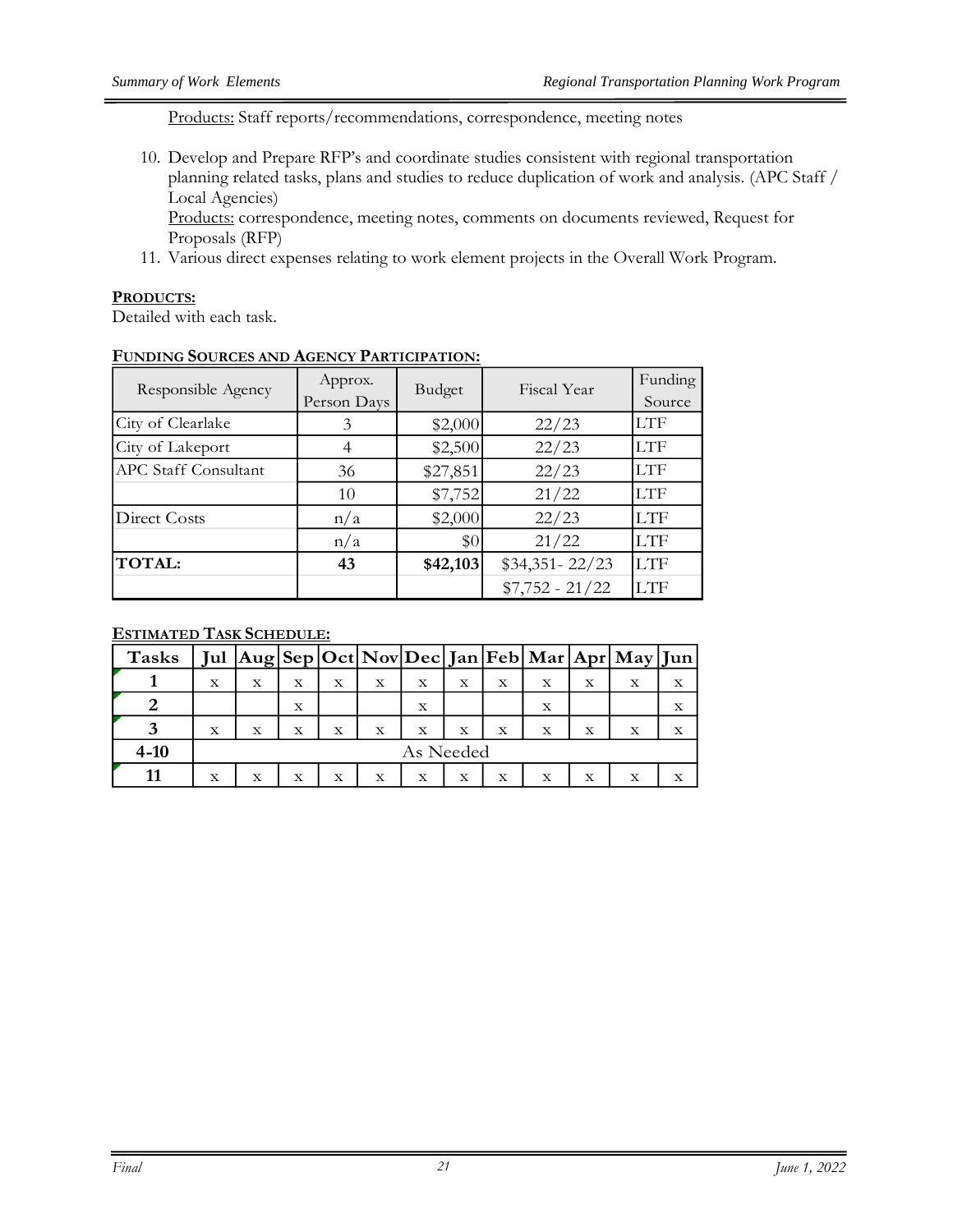# **WORK ELEMENT 602 – TRANSIT PLANNING & PERFORMANCE MONITORING**

**PURPOSE:** Responds to transit planning recommendations to improve monitoring and quarterly and annual assessments of schedule reliability, passenger loads, and other operating characteristics through on-board sampling. Facilitates more efficient transit routes, more accurate schedules, and greater security through tools to provide more effective operations monitoring.

**PREVIOUS WORK:** Participation in LTA Board Meetings; participated and reported on transit related planning activities to the APC and TAC; Review of social service agency coordination; Section 5311(f), CARES and other federal funding review, ranking, project support, management and workshops; preparation of monthly transit summary and evaluation reports; consultation and coordination with tribal governments on transit-related planning and project activities; Sustainable Planning Grant Application for the Transit Development Plan Update.

# **TASKS:**

- 1. Prepare, attend and follow-up to Lake Transit Authority Board meetings. (APC Staff)
- 2. Review Federal legislation and FTA guidance to determine how to utilize programs and consider necessary involvement, including completion and updates of the coordinated human service transportation plan. (APC Staff)
- 3. Review and comment on technical correspondence, report on other transit issues as assigned by the APC or TAC. (APC Staff)
- 4. Prepare grants/request for proposals as needed to support transit planning efforts (APC staff / Consultant)
- 5. Maintain ongoing consultation process with tribal governments regarding tribal transit needs to enable their participation in transportation planning and programming activities. (APC Staff)
- 6. Coordinate the Unmet Transit Needs Process and ensure coordination with the Regional Transportation Plan. (APC Staff /Local Agencies)
- 7. Prepare, attend and follow-up to Lake Transit Authority (LTA) meetings, and conduct public hearings as necessary. (APC Staff)
- 8. Participation in Non-Emergency Medical Transportation (NEMT) activities and meetings. (APC Staff)
- 9. Participate as needed in Consolidated Transportation Services Agency activities. (APC Staff)
- 10. Prepare updates to Transit Development Plans and other transit planning documents as required and/or needed. (APC Staff / Consultant: As required and/or needed.)
- 11. Provide software maintenance to the transit authority for planning purposes through Route Match Software. (Consultant)

# **PRODUCTS:**

LTA meeting agendas and minutes, resolutions, monthly transit summary and evaluation reports, staff reports, reporting pertaining to Federal Transportation Bills, written reports on issues of concern to APC and TAC and other status reports as necessary. The APC and LTA will have a sampling format and methodology based on partial automation of the performance measure data collection requirements, a working paper; compiled data, three quarterly reports, an annual report, specifications, and budget to fully automate (Phase II) data collection.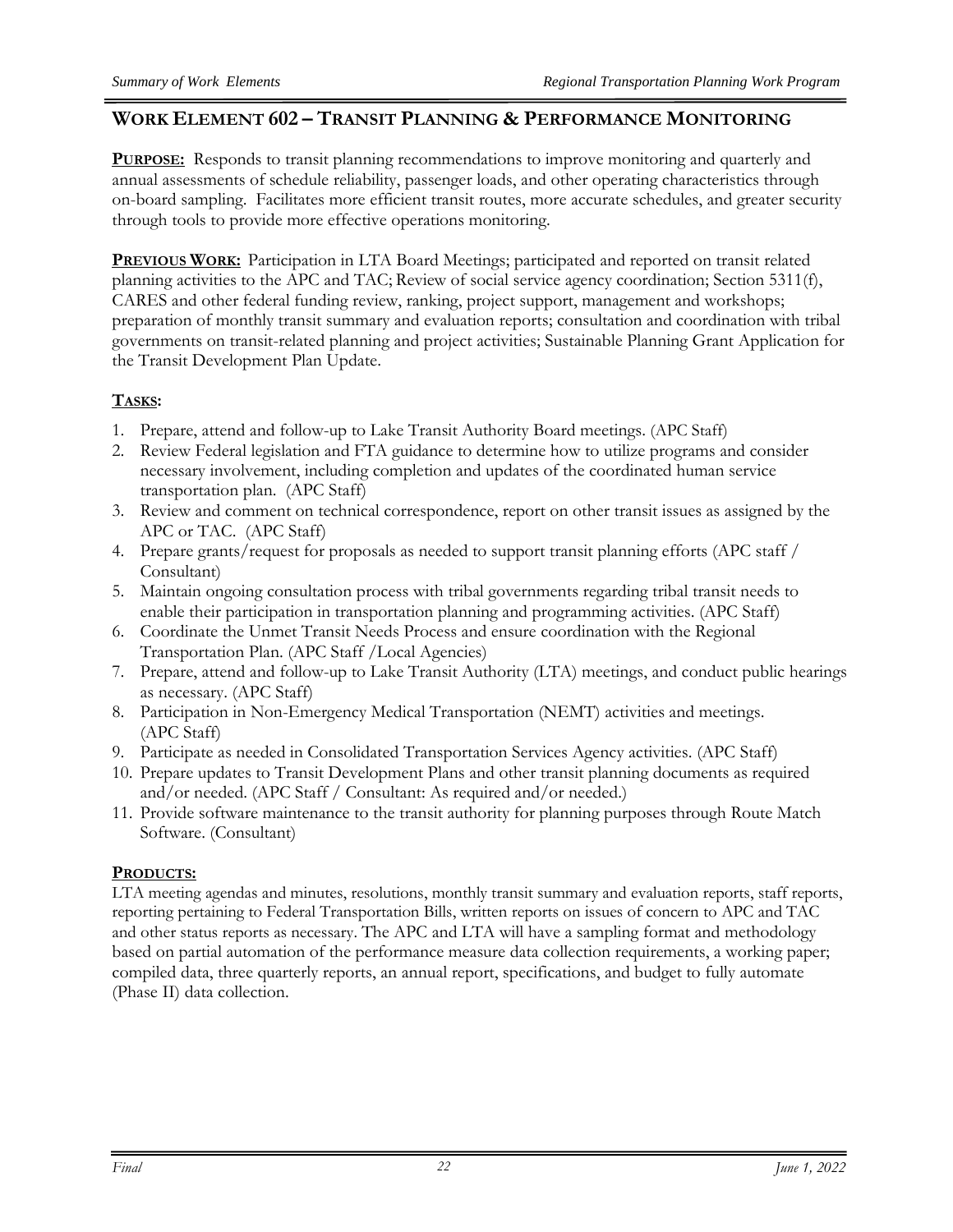#### **FUNDING AND AGENCY PARTICIPATION:**

| Responsible Agency          | Approx.<br>Person<br>Days | Budget   | Fiscal Year | Funding<br>Source |
|-----------------------------|---------------------------|----------|-------------|-------------------|
|                             |                           |          |             |                   |
| <b>APC</b> Staff Consultant | 22                        | \$15,000 | 22/23       | RPA               |
| <b>TOTAL:</b>               |                           | \$15,000 |             |                   |
|                             |                           |          |             |                   |
|                             |                           |          |             |                   |

\* Use of State RPA funds must be in accordance with Caltrans' procurement and other requirements (no consultant mark-up; approved travel rates, etc.) Contact Lake APC staff with questions.

| -----------  |     | $\blacksquare$ |   |   |                       |           |             |             |             |   |                                             |   |
|--------------|-----|----------------|---|---|-----------------------|-----------|-------------|-------------|-------------|---|---------------------------------------------|---|
| <b>Tasks</b> | Jul |                |   |   |                       |           |             |             |             |   | Aug Sep Oct Nov Dec Jan Feb Mar Apr May Jun |   |
|              | X   | X              | X | X | X                     | X         | X           | X           | X           | X | X                                           | X |
| 2            |     |                |   |   |                       | As Needed |             |             |             |   |                                             |   |
| 3            | X   | X              | X | X | X                     | X         | X           | X           | X           | X | X                                           | X |
| 4            |     |                |   |   | As Needed or Required |           |             |             |             |   |                                             |   |
| 5            |     |                | X |   |                       | X         |             |             | X           |   |                                             | X |
| 6            |     |                |   | X | X                     | X         | X           | X           | X           | X |                                             |   |
| $7-9$        | X   | X              | X | X | X                     | X         | $\mathbf X$ | $\mathbf X$ | $\mathbf X$ | X | X                                           | X |
| 10           |     | As Needed      |   |   |                       |           |             |             |             |   |                                             |   |
| 11           | X   | X              | X | X | X                     | X         | X           | X           | X           | X | X                                           | X |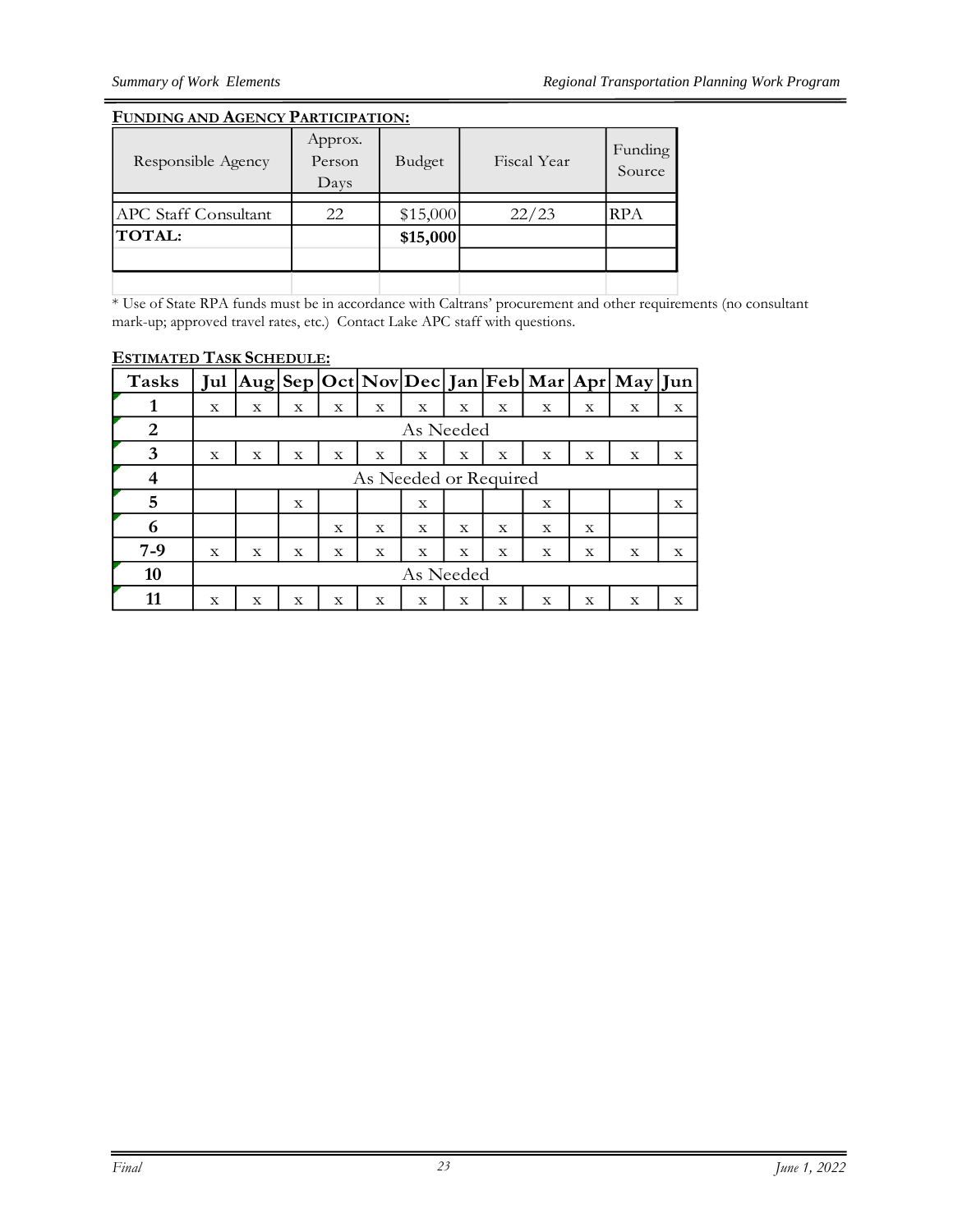# **WORK ELEMENT 603 – LAKE CO. PRIORITY INTERREGIONAL FACILITIES STUDY (CARRYOVER)**

**PURPOSE:** To study the potential transportation impacts that implementing multi-modal improvements on Highway 20 would have on Lake County's priority interregional facilities. The project will compare multi-modal build and no-build scenarios and analyze projected mode shift, changes in VMT, and GHG reductions for both options. An equity analysis will also be conducted for each scenario to determine potential impacts to disadvantaged communities. The results of this study will help guide the state and the APC with future interregional facility improvements.

**PREVIOUS WORK:** Lake 20 Principal Arterial Corridor Study, Northshore Traffic Calming and Beautification Plan, Wine Country Interregional Partnership Multi-Year Project and Plans, Including Jobs-Housing Imbalance and Impacts Report, Origin and Destination Study, Model Development Report. Additionally and more recent, the Vehicle Mile Travel Regional Baseline Study and Lake County Pedestrian Facility Needs Inventory and EFS.

#### **TASKS: (FINAL DOCUMENT WILL REFLECT ACTUAL TASK COMPLETION IN FY 2021/22.)**

#### **Task 1: Project Initiation/Coordination with Project Partners**

- Task 1.1: Form a Technical Advisory Group
- Task 1.2: Conduct Study Kick-off Meeting
- Task 1.3: Hold TAG Meetings

Task 1.4 Project Coordination and Technical Review

#### **Task 2: Data Collection/Establish Baseline Vehicle Miles Traveled (VMT) Data**

- Task 2.1: Collect, Review and Incorporate Relevant Data from Planning Documents
- Task 2.2: Review/Update Existing Travel Demand Models / Traffic Counts by Vehicle Category
- Task 2.3: Develop Baseline VMT Data
- Task 2.4: Examine rural case studies to evaluate the impacts to VMT of capacity increases to the California State Highway System

#### **Task 3: Development of Multi-Modal Build vs. No-Build Options (20 Yrs) Forecasting Tool**

- Task 3.1: Review Existing Plans for Multi-Modal Improvements on Hwy 20 (North Shore)
- Task 3.2: Project Future Mode Shift on Multi-Modal Build vs. No-Build
- Task 3.3: Model VMT Changes with Future Multi-Modal Build vs. No-Build
- Task 3.4: Analysis of GHG Reduction on Multi-Modal Build vs. No-Build

#### **Task 4: Conduct Equity Analysis**

Task 4.1: Conduct Qualitative and Environmental Justice Analysis of Transportation Impacts to DACs on Multi-Modal Build vs. No-Build

#### **Task 5: Draft and Final Reports**

- Task 5.1: Prepare and Present Draft Report
- Task 5.2: Prepare and Present Final Report

#### **PRODUCTS:**

Staff reports, technical memos, meeting agendas and/or minutes, correspondence, communication with consultant, tribal governments and Caltrans, Forecasting Tool and all supporting components, Equity Analysis, Draft and Final Reports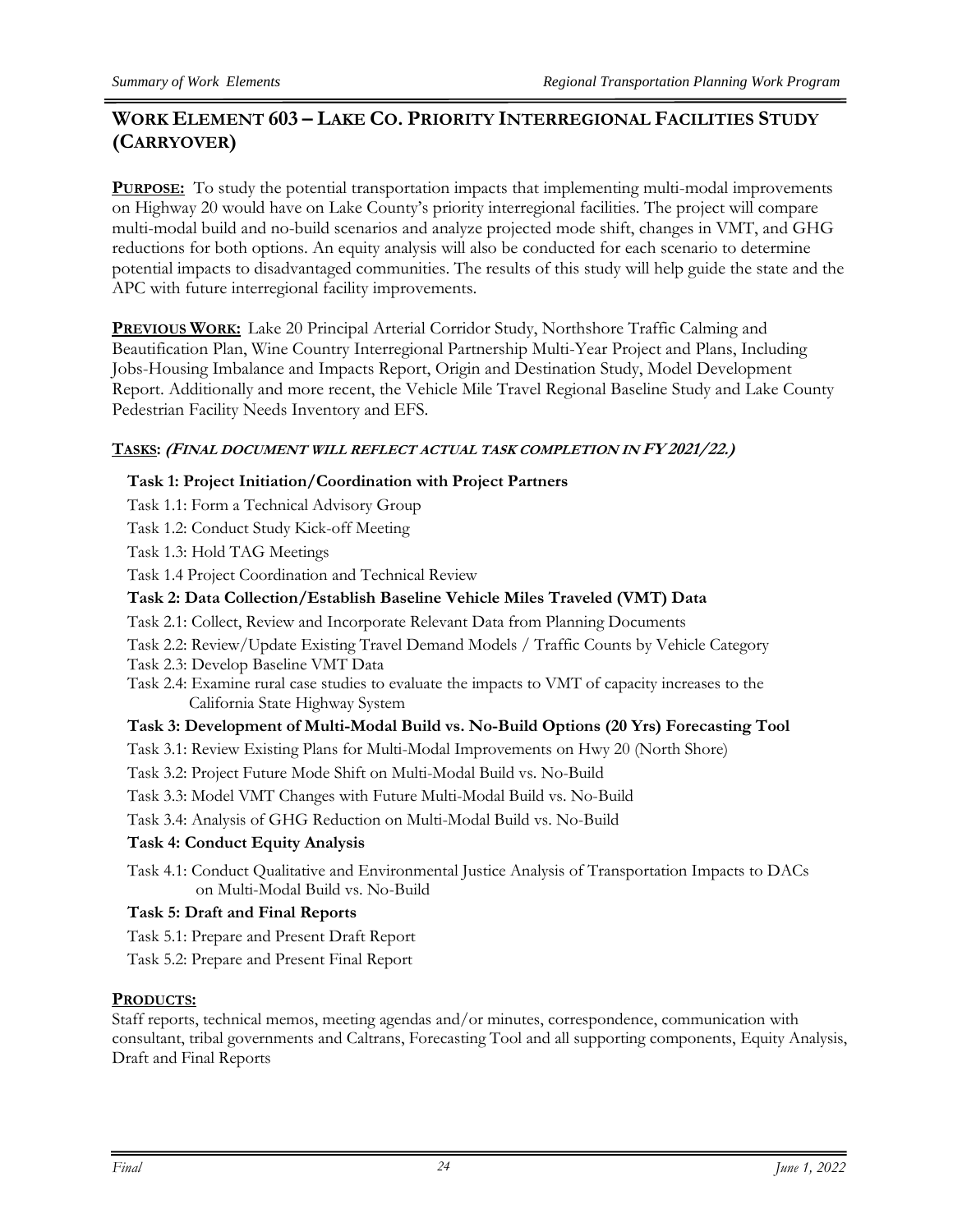#### **FUNDING AND AGENCY PARTICIPATION:**

| Responsible Agency | Approx.<br>Person<br>Days | Budget | Fiscal Year | Funding<br>Source |
|--------------------|---------------------------|--------|-------------|-------------------|
| Consultant         |                           | TBD    | 21/22       | .TF               |
| TOTAL:             |                           | \$0    |             |                   |
|                    |                           |        |             |                   |

| Tasks   Jul $ Aug Sep Oct Nov Dec Jan Feb Mar Apr May Jun $ |  |  |  |  |  |  |
|-------------------------------------------------------------|--|--|--|--|--|--|
|                                                             |  |  |  |  |  |  |
|                                                             |  |  |  |  |  |  |
|                                                             |  |  |  |  |  |  |
|                                                             |  |  |  |  |  |  |
|                                                             |  |  |  |  |  |  |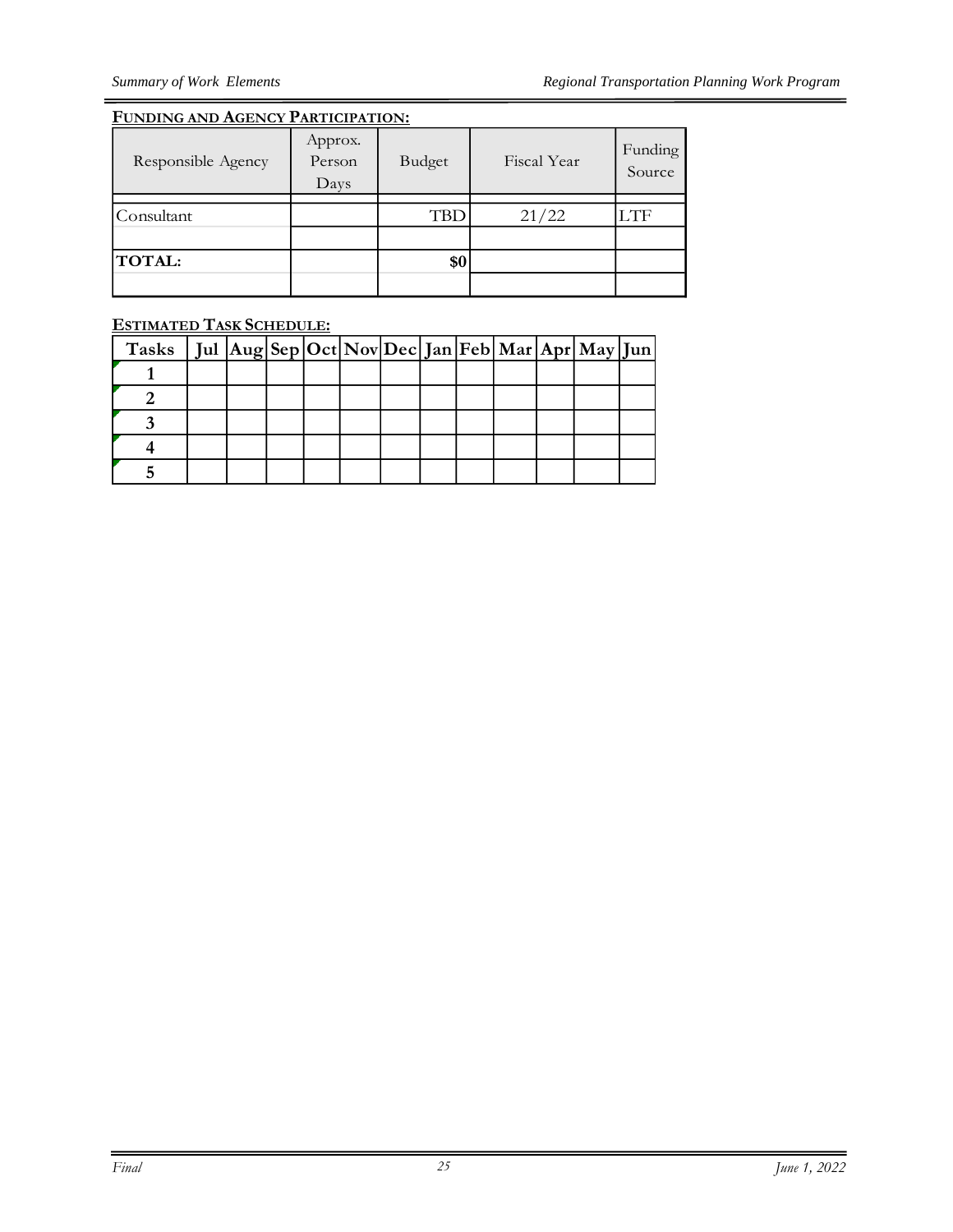## **WORK ELEMENT 604 –LAKE COUNTY PROJECT RESERVE FUNDS**

**Purpose:** To reserve funding to perform projects that are not typically funded in Lake County because of the lack of funding available in any "one" given fiscal year. The reserve account will allow the opportunity to accumulate funding to complete projects that have been needed for many years.

#### **PREVIOUS WORK:**

None to date.

#### **TASKS:**

No tasks will be initiated in FY 2022/23. Funding is **reserved** for a future project or local match requirement, which is anticipated to be programmed in FY 2022/23.

#### **PRODUCTS:**

No products will be produced in FY 2022/23.

#### **FUNDING AND AGENCY PARTICIPATION:**

| Responsible Agency | Approx.<br>Person<br>Days | Budget | Fiscal Year | Funding<br>Source |
|--------------------|---------------------------|--------|-------------|-------------------|
| Reserve            | N/A                       | \$0    | 22/23       | LTF               |
| TOTAL:             |                           | \$0    |             |                   |
|                    |                           |        |             |                   |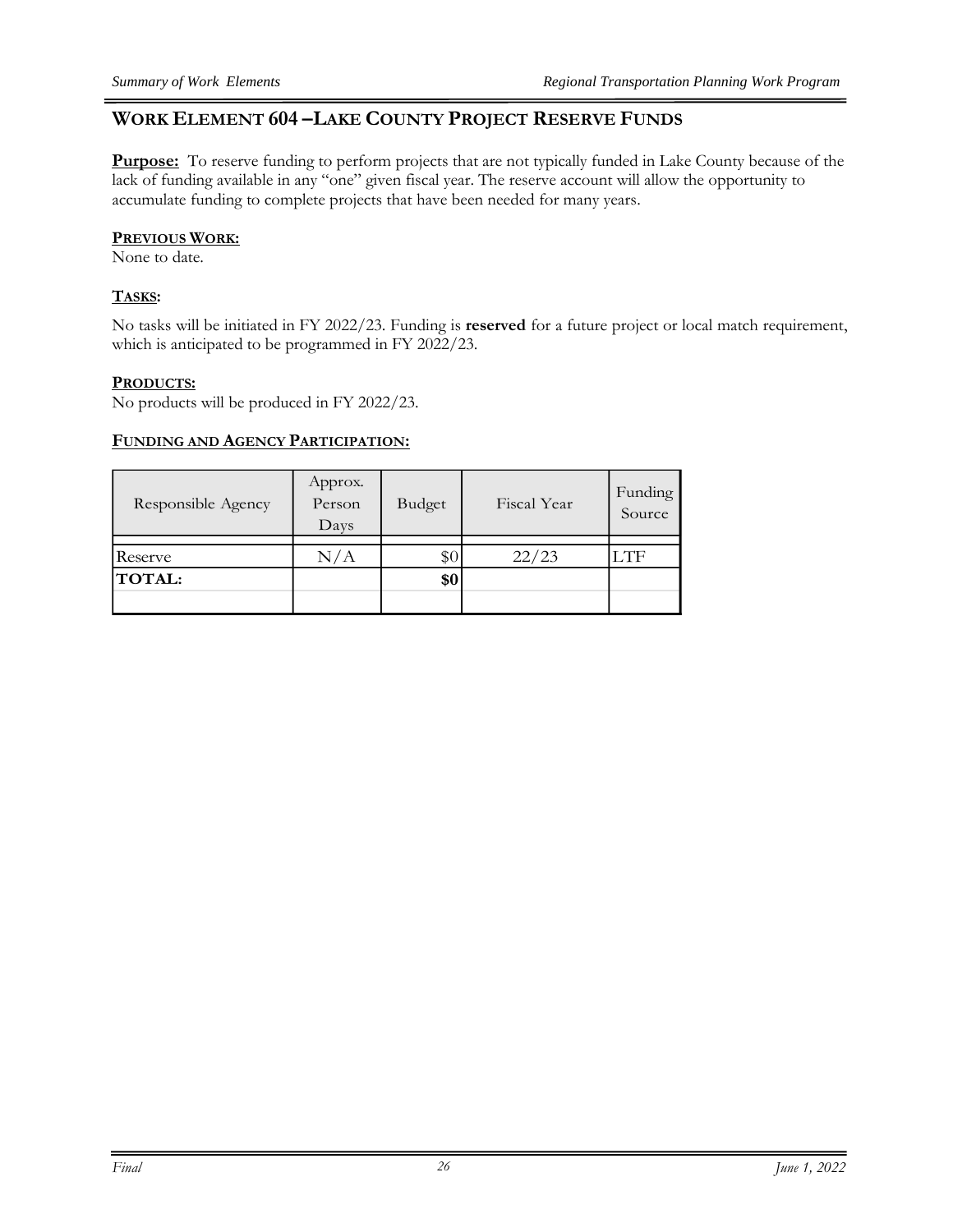# **WORK ELEMENT 605 – FEDERAL & STATE GRANT PREPARATION, MONITORING & ASSISTANCE**

**PURPOSE:** To provide technical assistance, research and support to local agencies, Lake Transit Authority, tribal governments and others, on federal, state and local grant opportunities to maximize federal and State sources that may be available to improve all modes of transportation in Lake County.

**PREVIOUS WORK:** Various grant applications submitted by local agencies, LTA, and Lake APC Staff. Some previous grant applications submitted include: Sustainable Transportation Equity Project Application for Low Income EV Car Sharing Program Feasibility Study; ATP Grant Application for Dam Rd Extension Project; HSIP Grant Application for Lakeport Sign Replacement Program; Sustainable Planning Grant for both a Wildfire Evacuation Plan and Transit Development Plan Update.

# **TASKS:**

- 1. Review and establish regionally significant priorities projects for the current fiscal year. (Local Agencies)
- 2. Research and distribute information pertaining to available and upcoming Federal and State transportation planning grants that may be available to meet the regions priorities. Caltrans planning grant opportunities can be accessed at [www.dot.ca.gov/hq/tpp/grants.htm](http://www.dot.ca.gov/hq/tpp/grants.htm) (APC Staff/Local Agencies)
- 3. Prioritize grants by purpose, funding source, matching requirements, granting authority, and availability related to the transportation planning process, excluding capital projects. (APC Staff/Local Agencies)
- 4. Coordinate with potential grant applicants to seek Lake APC sponsorship of transportation related grants. (APC Staff/Local Agencies)
- 5. Utilize entity staff or consultants to gather required transportation related information and prepare grant documents. (APC Staff/Local Agencies)
- 6. Provide technical assistance (including hosting workshops) to local agencies, tribal governments, LTA and others in preparation of various federal and state grant applications. (APC Staff/Local Agencies)
- 7. Review and rank transportation grant applications as requested by Caltrans; including possible participation on evaluation committees. (APC Staff/Local Agencies)
- 8. Submit grant applications to appropriate agencies including but not limited to the Active Transportation Program (ATP), grant applications pertaining to the new Federal Transportation Bill FAST Act, Road Repair and Accountability Act of 2017, California Air Resources Board (CARB) and other programs. (APC Staff/Local Agencies)
- 9. As necessary, coordinate and consult with all tribal governments on grant process and development of grants. (Local Agencies / APC Staff)
- 10. As necessary, participation, monitoring and assisting with grant funded work elements and projects to ensure scope, schedule and deliverables have been met as required by Caltrans. (APC Staff: Ongoing)

#### **PRODUCTS:**

Copies of transportation planning grant applications prepared on behalf of APC, cities of Lakeport, and Clearlake, and Lake County. Staff reports, technical memos, meeting agendas and/or minutes, correspondence, communication with Tribal Governments.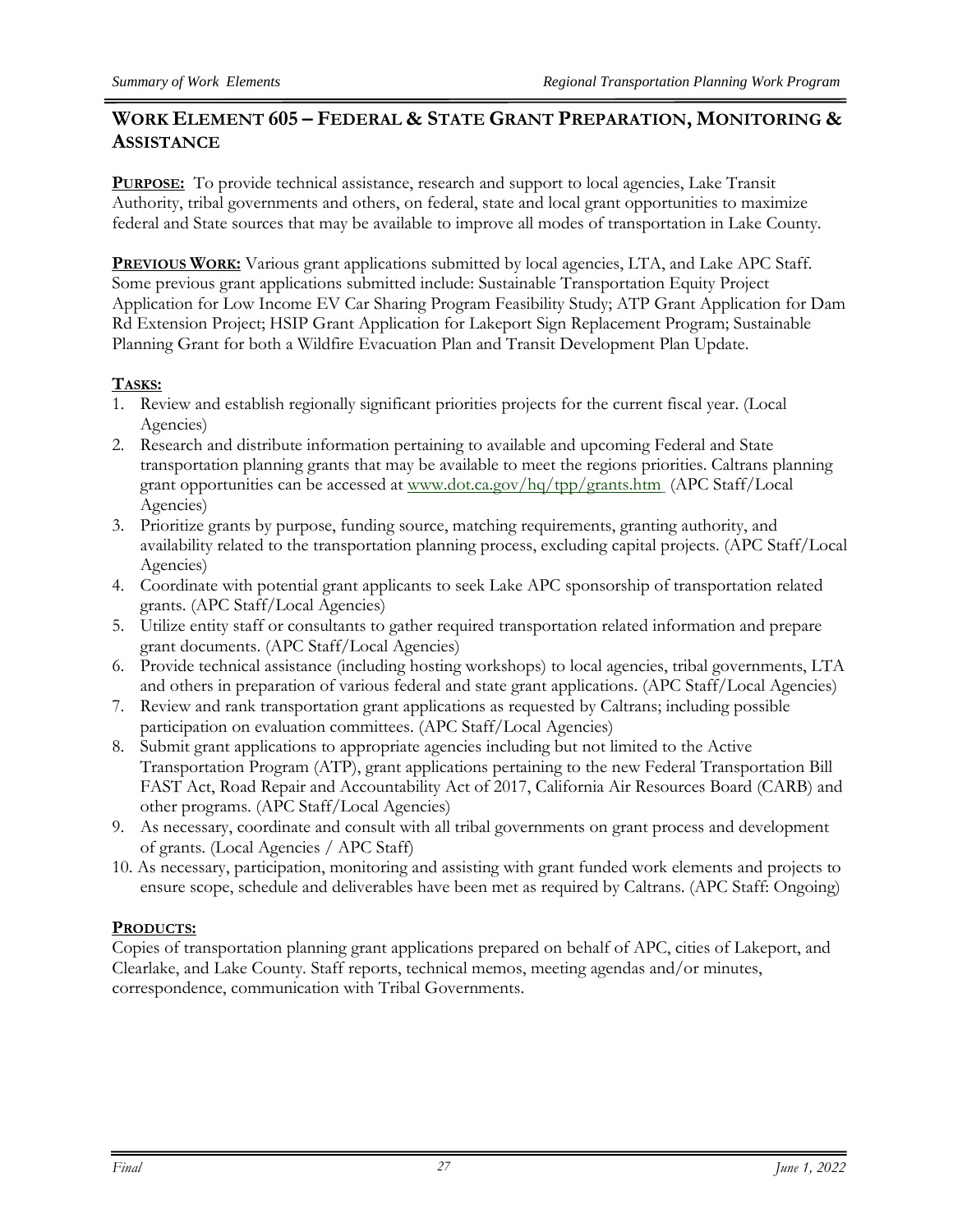# **FUNDING SOURCES AND AGENCY PARTICIPATION:**

|                             | Approx.     |          |             | Funding    |
|-----------------------------|-------------|----------|-------------|------------|
| Responsible Agency          | Person Days | Budget   | Fiscal Year | Source     |
|                             |             |          |             |            |
| City of Clearlake           | 9           | \$6,000  | 22/23       | RPA        |
| County of Lake              | 10          | \$6,700  | 22/23       | <b>RPA</b> |
| City of Lakeport            | 11          | \$7,500  | 22/23       | <b>RPA</b> |
| <b>APC</b> Staff Consultant | 45          | \$35,000 | 22/23       | <b>RPA</b> |
| <b>TOTAL:</b>               | 75          | \$55,200 |             |            |
|                             |             |          |             |            |

| Tasks   Jul Aug Sep Oct Nov Dec Jan Feb Mar Apr May Jun |  |  |  |  |  |  |
|---------------------------------------------------------|--|--|--|--|--|--|
|                                                         |  |  |  |  |  |  |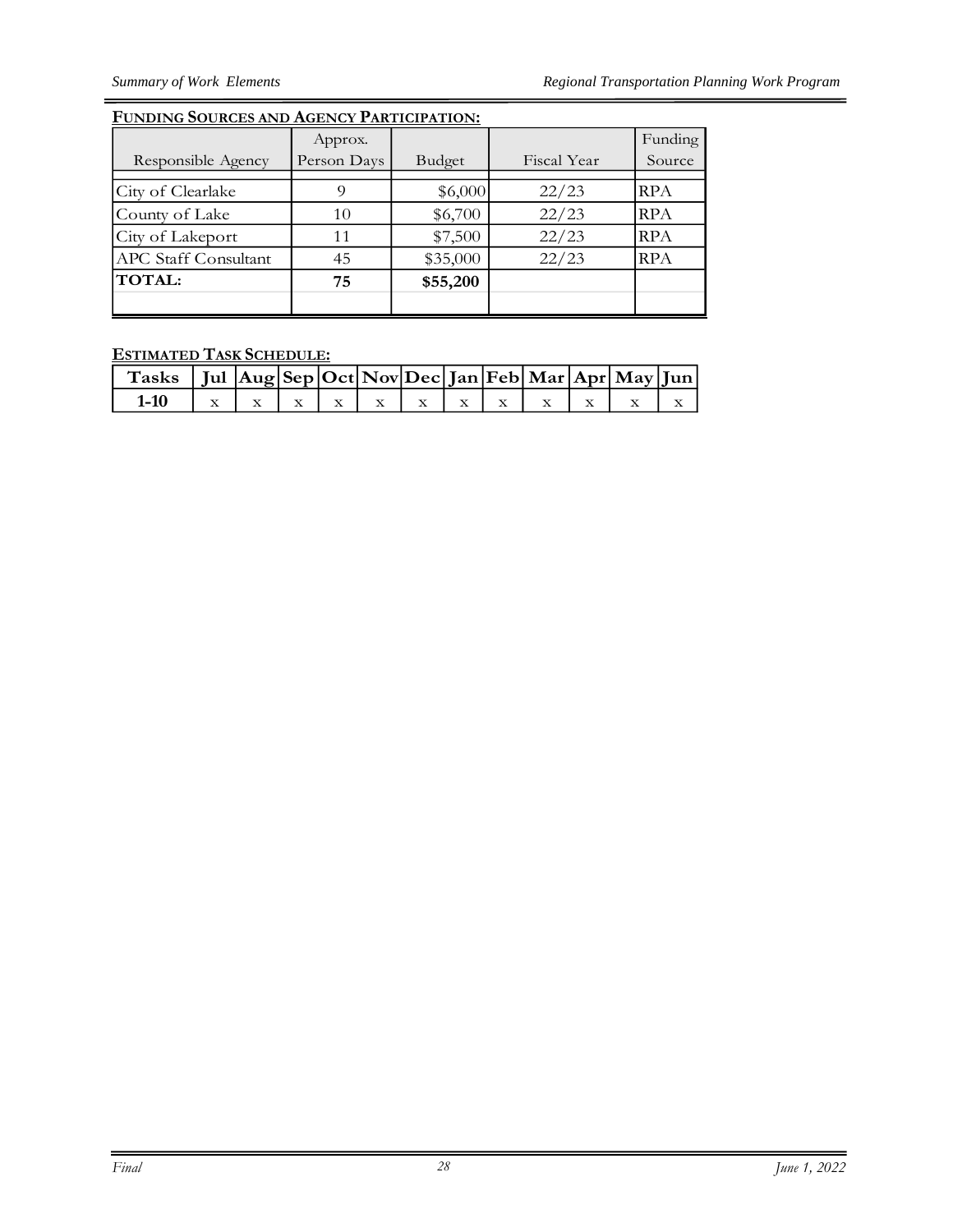# **WORK ELEMENT 606 – SPEED ZONE – LAKEPORT**

**PURPOSE:** To gather and interpret roadway, traffic, and accident data in order to establish and enforce appropriate traffic speed limits in the community, to improve safety for automobiles, bicycles and pedestrian use. The countywide Speed Zone Studies are completed over several years, in segmented portions that were determined through an evaluation study. The countywide Speed Zone Studies contribute to the planning of the Regional Transportation Plan and used regularly for reference in other significant planning documents and applications.

**PREVIOUS WORK:** Speed Zone Studies for the City of Lakeport were previously completed as part of the 2015/16 Overall Work Program.

#### **TASKS:**

- 1. Meet with Local Agency staff to determine scope of study effort according to speed analysis schedule. (APC Staff)
- 2. Develop a data collection plan to ensure appropriate speed sampling and maximum utilization of existing facilities will be collected from the region. (APC Staff)
- 3. Collect spot speed data at selected locations around the county. (APC Staff)
- 4. Research accident history of roads selected for speed sampling. (APC Staff)
- 5. Coordinate study with data from WE 607 Special Studies; and WE 608 Planning, Programming and Monitoring, to reduce duplication of work and analysis, as appropriate. (APC Staff)
- 6. Collect field data regarding traffic and roadway characteristics. (APC Staff)
- 7. Analyze data to ensure and prepare report of findings, including recommendations for implementation. (APC Staff)
- 8. Present document to Local Agencies for consideration. (APC Staff)

#### **PRODUCT:**

Spot speed data collection, accident history data, traffic and roadway characteristic data, draft and final Speed Zone Study Report.

|                             | Approx.     |          |             | Funding    |
|-----------------------------|-------------|----------|-------------|------------|
| Responsible Agency          | Person Days | Budget   | Fiscal Year | Source     |
|                             |             |          |             |            |
| <b>APC Staff Consultant</b> |             | \$12,500 | 22/23       | <b>RPA</b> |
|                             |             | \$(      |             |            |
| <b>TOTAL:</b>               |             | \$12,500 |             |            |
|                             |             |          |             |            |

#### **FUNDING AND AGENCY PARTICIPATION:**

| Tasks   |             |   |   |   |   |   |   |   |             |   | Jul   Aug   Sep   Oct   Nov   Dec   Jan   Feb   Mar   Apr   May   Jun |   |
|---------|-------------|---|---|---|---|---|---|---|-------------|---|-----------------------------------------------------------------------|---|
|         | X           | X | X | X | х | X |   |   |             |   |                                                                       |   |
|         |             |   |   |   |   | X |   |   |             |   |                                                                       |   |
| $3 - 4$ | $\mathbf x$ | X | X | X | X | X |   |   |             |   |                                                                       |   |
|         | X           | X | X | х | X | X | х | X | X           | х | X                                                                     | X |
|         |             |   |   |   |   |   |   |   | $\mathbf X$ | X | $\mathbf x$                                                           | X |
| 7-8     |             |   |   |   |   |   |   |   |             |   | X                                                                     | X |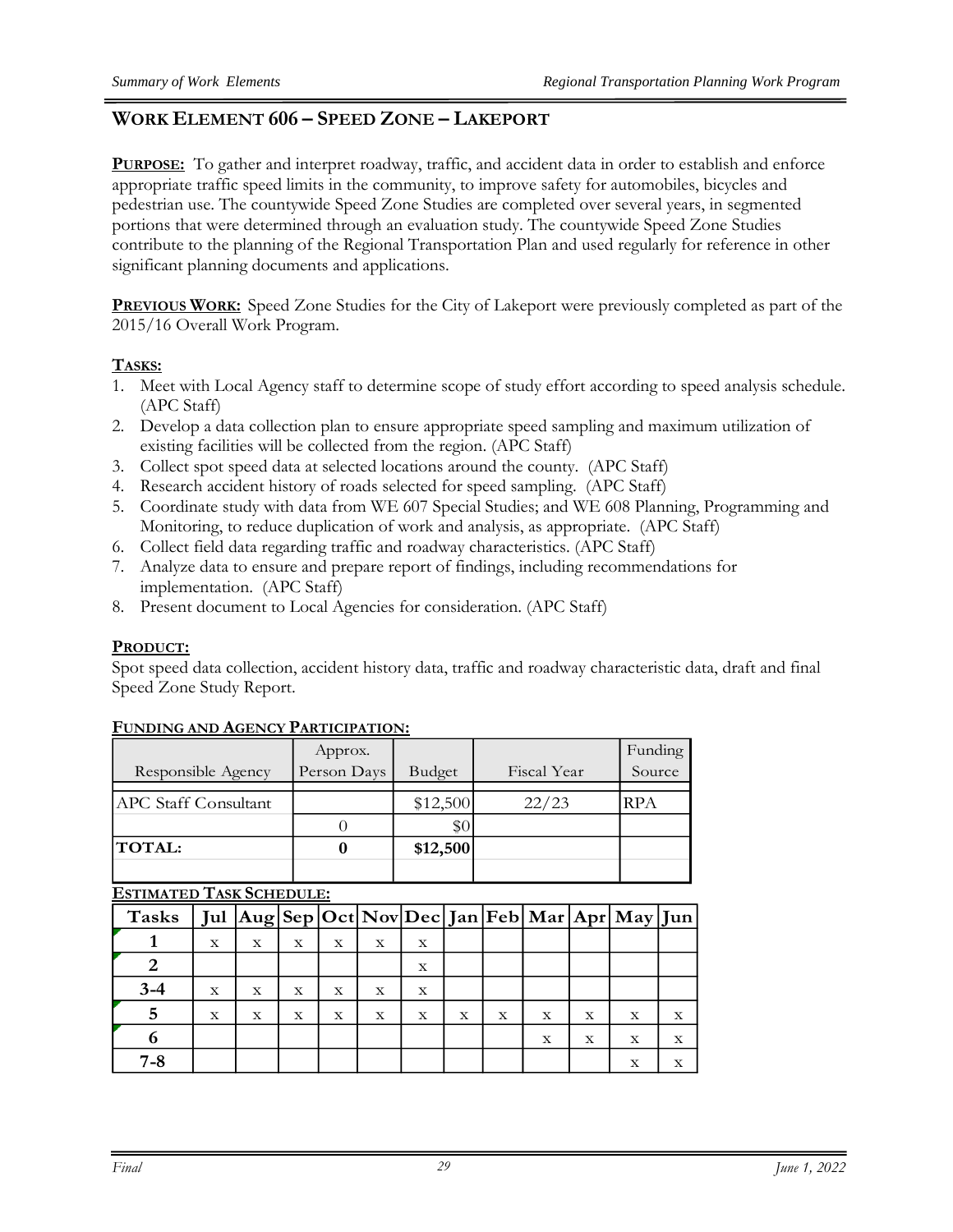# **WORK ELEMENT 607 – SPECIAL STUDIES**

**PURPOSE:** Collect data and perform studies for the County and two cities which will be useful to update the transportation data base, respond to local issues, aid in implementation of the Regional Transportation Plan, Active Transportation Program and other projects as needed.

**PREVIOUS WORK:** Research and monitoring of various planning documents including the Regional Transportation Plan (RTP), the Active Transportation Plan (ATP), Local Circulation Elements, and regional transit plans that involve or relate to current projects and potential future projects. Reviewed the Coordinated Plan and corresponded with the selected State Agency assisting the rural agencies for "group plan" update. Staff also reviewed several documents for a variety of current planning projects and application information.

# **TASKS:**

- 1. Perform studies, volume monitoring, inventories, analyses, and evaluations to ensure adequate data is available for County roads and City streets in Clearlake and Lakeport. (APC Staff / Local Agencies / Consultant)
- 2. Provide timely transportation related data and technical support to aid in the evaluation of local issues, including the development of and updates to transportation planning documents. (APC Staff / Local Agencies / Consultant)
- 3. Prepare grants/RFPs and coordinate studies consistent with data from Speed Zone Studies, Federal & State Grant Preparation and Monitoring, and Planning, Programming & Monitoring to reduce duplication of work and analysis. (APC Staff)
- 4. Coordination and consultation with Native American Tribal Governments as appropriate, and document Tribal government-to-government relations. (APC Staff/ Local Agencies)
- 5. Perform county-wide speed/volume surveys and traffic counts to support a variety of planning documents/studies that may not be completed through WE 606. (APC Staff / Local Agencies / Consultant: Annually)
- 6. Evaluate high accident roadway segments, options for repair, and preparation of cost estimates for desired alternatives. (APC Staff / Local Agencies / Consultant)
- 7. Perform updates to sign inventory programs, and pavement marking & sign inventories, and conduct traffic safety inspections. (APC Staff / Local Agencies / Consultant)

# **PRODUCTS:**

- 1. Special Studies Summary which outlines scope, recipient agency, cost, and completion date of projects. (APC Staff, Consultants, Lake County DPW & Cities)
- 2. Report of final results of speed and volume studies on County Maintained Roads and City Streets. (APC Staff)
- 3. Report that identifies the top ten accident producing roadway segments. (Lake County DPW, cities)
- 4. Proposed corrective measures and cost estimates. (Consultants, Lake County DPW and Cities)
- 5. Updates to transportation planning projects such as sign inventory programs, traffic counting programs, bikeway and pedestrian projects, and other data bases. (Consultants, Lake County DPW and Cities)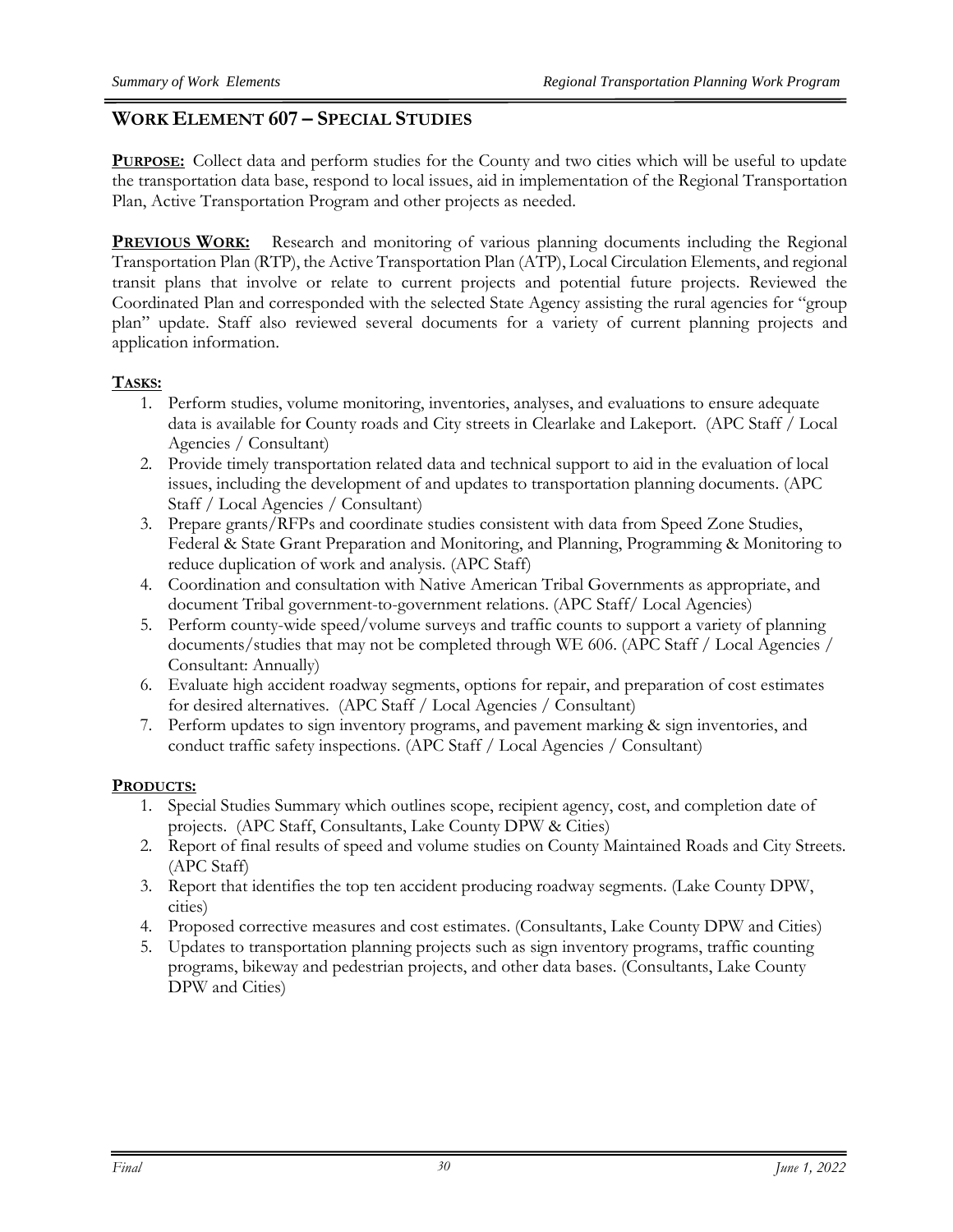### **FUNDING SOURCES AND AGENCY PARTICIPATION:**

| Responsible Agency          | Approx.<br>Person Days | Budget   | Fiscal Year       | <b>Funding Source</b> |
|-----------------------------|------------------------|----------|-------------------|-----------------------|
|                             |                        |          |                   |                       |
| City of Clearlake           |                        | \$5,000  | 22/23             | <b>LTF</b>            |
| County of Lake              | 44                     | \$30,000 | 22/23             | <b>LTF</b>            |
| <b>APC</b> Staff Consultant | 45                     | \$35,000 | 22/23             | <b>RPA</b>            |
| <b>TOTAL:</b>               | 97                     | \$70,000 | $$35,000 - 22/23$ | <b>LTF</b>            |
|                             |                        |          | $$35,000 - 22/23$ | <b>RPA</b>            |
|                             |                        |          |                   |                       |

**ESTIMATED TASK SCHEDULE:**

| Tasks   Jul Aug Sep Oct Nov Dec Jan Feb Mar Apr May Jun |  |  |  |  |  |  |
|---------------------------------------------------------|--|--|--|--|--|--|
|                                                         |  |  |  |  |  |  |

 $=$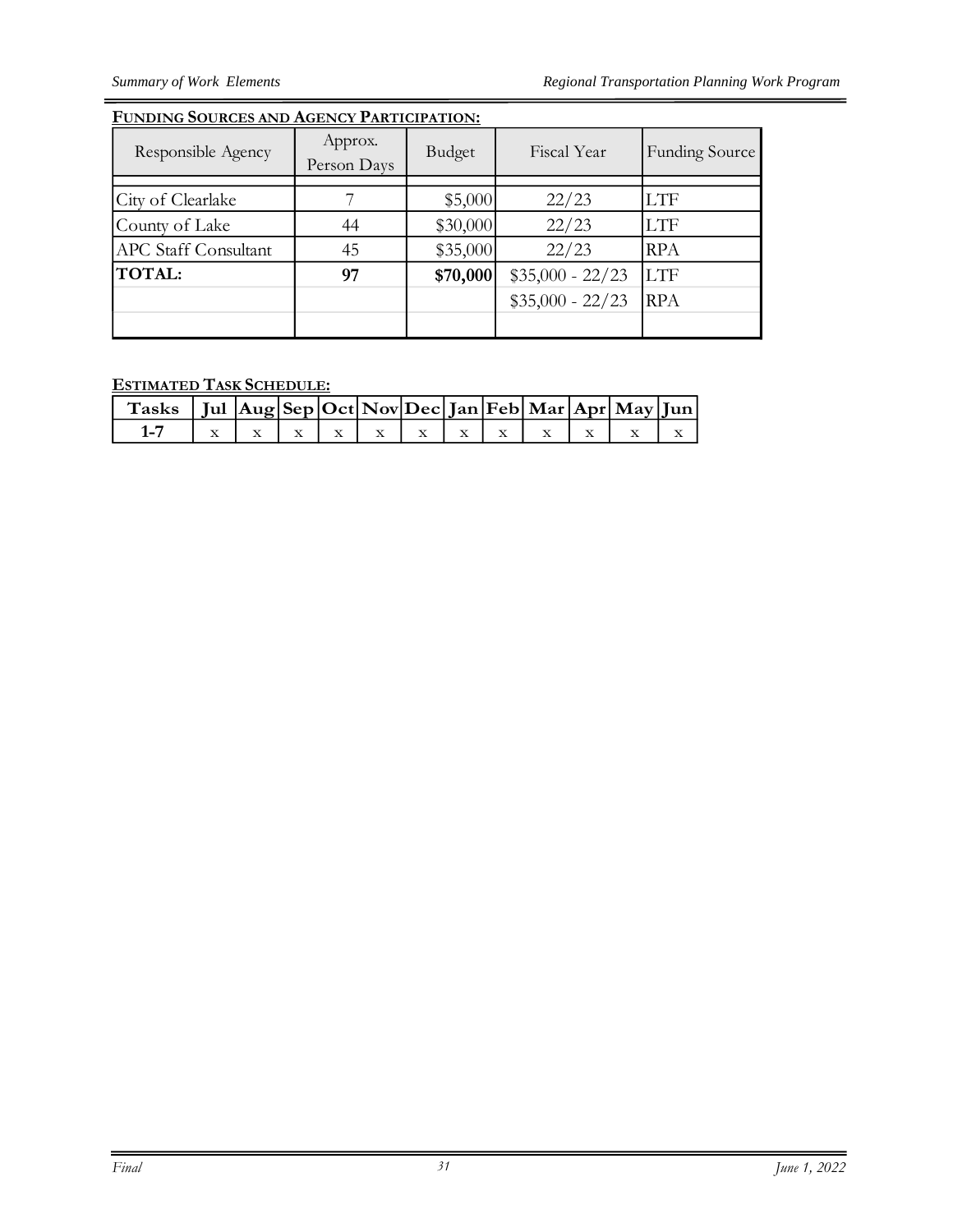# **WORK ELEMENT 608 - PLANNING, PROGRAMMING & MONITORING**

**PURPOSE:** This element will provide planning, programming, and monitoring activities associated with project development for RTIP (Regional Transportation Improvement Program) projects; coordination of ITIP (Interregional Transportation Improvement Projects) and the STIP (State Transportation Improvement Program); maintain Countywide Traffic Monitoring Program and respond to, major changes in transportation planning process.

**PREVIOUS WORK:** Implementation of SB 45 legislative requirements; development of SB 45 funding distribution formula; and participation in SB 45 Guidelines development; development of RTIPs and Amendments; coordination with Caltrans and local agencies on various Planning, Programming & Monitoring (PPM) activities.

# **TASKS:**

- 1. Attendance at STIP related meetings at the statewide, regional and local level; coordination with local Cities and County. (APC Staff & Local Agencies)
- 2. Ongoing coordination of STIP Guidelines. (APC Staff & Local Agencies)
- 3. Ongoing review/response to STIP related correspondence as needed. (APC Staff & Local Agencies)
- 4. Development of policy issues for the APC's consideration. (APC Staff)
- 5. Development of state and local project funding priorities for the APC's consideration. (APC Staff)
- 6. Review new and existing funding plans, program sources and develop/update a priority list for each improvement type and funding source. (APC Staff & Local Agencies)
- 7. Prepare and update a five-year improvement plan. (Lake County DPW)
- 8. Maintain/develop cost estimates for existing and proposed improvement projects (Consultant, County and Cities)
- 9. Planning, programming, and monitoring activities associated with RTIPs, ITIPs, STIPs and Amendments; coordination with Caltrans and CTC, and provide assistance to local agencies. (APC Staff, Lake County DPW and Cities)
- 10. Conduct and update bicycle, pedestrian and vehicular counts and maintain traffic monitoring program (APC Staff Consultant, Consultant, County and Cities)
- 11. Coordinate and consult with Tribal governments on planning, programming and monitoring activities, and document Tribal government-to-government relations. (APC Staff & Local Agencies)
- 12. Prepare preliminary engineering reports to include projects' scope of work, costs and timelines. (Lake County DPW, Cities & Consultant)
- 13. Purchase and maintain equipment and software necessary to collect data and provide funding to process acquired data.

**PRODUCTS:** Products may include staff comments, reports, and recommendations on STIP correspondence and guidelines; possible RTIP Amendments, extension requests, or other STIP documents. Equipment and/or software to collect data.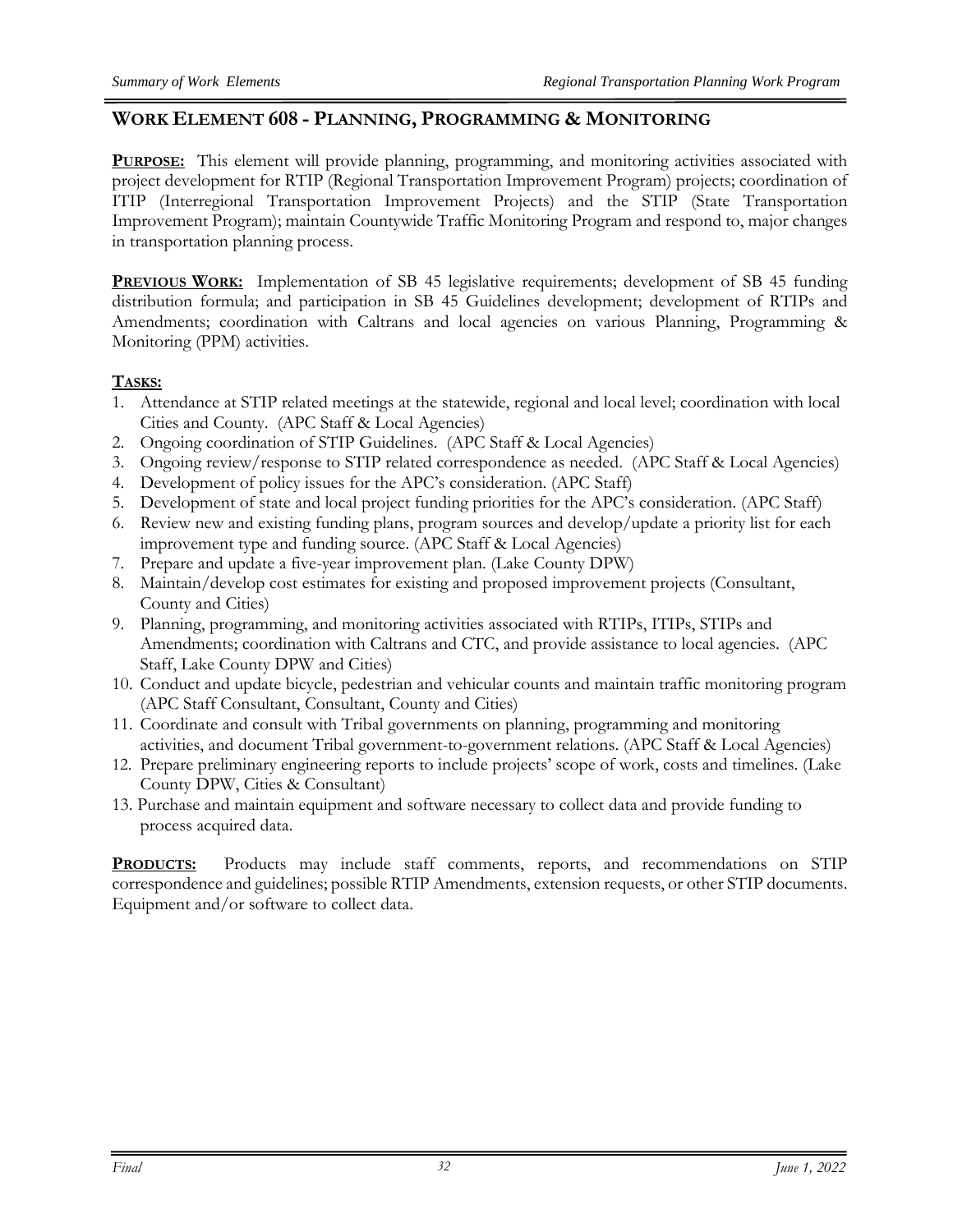# **FUNDING SOURCES AND AGENCY PARTICIPATION:**

| Responsible Agency          | Approx.<br>Person Days | Budget   | Fiscal Year       | Funding<br>Source |
|-----------------------------|------------------------|----------|-------------------|-------------------|
|                             |                        |          |                   |                   |
| City of Clearlake           |                        | \$5,000  | 22/23             | PPM               |
| County of Lake              | 5                      | \$3,400  | 22/23             | <b>PPM</b>        |
| <b>APC</b> Staff Consultant | 44                     | \$34,481 | 22/23             | <b>PPM</b>        |
|                             |                        | \$5,519  | 22/23             | <b>RPA</b>        |
| <b>TOTAL:</b>               | 107                    | \$48,400 | $$42,881 - 22/23$ | <b>PPM</b>        |
|                             |                        |          | $$5,519 - 22/23$  | <b>RPA</b>        |
|                             |                        |          |                   |                   |

# **ESTIMATED TASK SCHEDULE:**

| $\int$ Tasks   Jul $\left \text{Aug}\right \text{Sep}\left \text{Oct}\right \text{Nov}\left \text{Dec}\right \text{Jan}\left \text{Feb}\right \text{Mar}\left \text{Apr}\right \text{May}\left \text{Jun}\right $ |  |  |  |  |  |  |
|-------------------------------------------------------------------------------------------------------------------------------------------------------------------------------------------------------------------|--|--|--|--|--|--|
| 1-13   $x$   $x$   $x$   $x$   $x$   $x$   $x$   $x$   $x$   $x$   $x$   $x$   $x$                                                                                                                                |  |  |  |  |  |  |

 $=$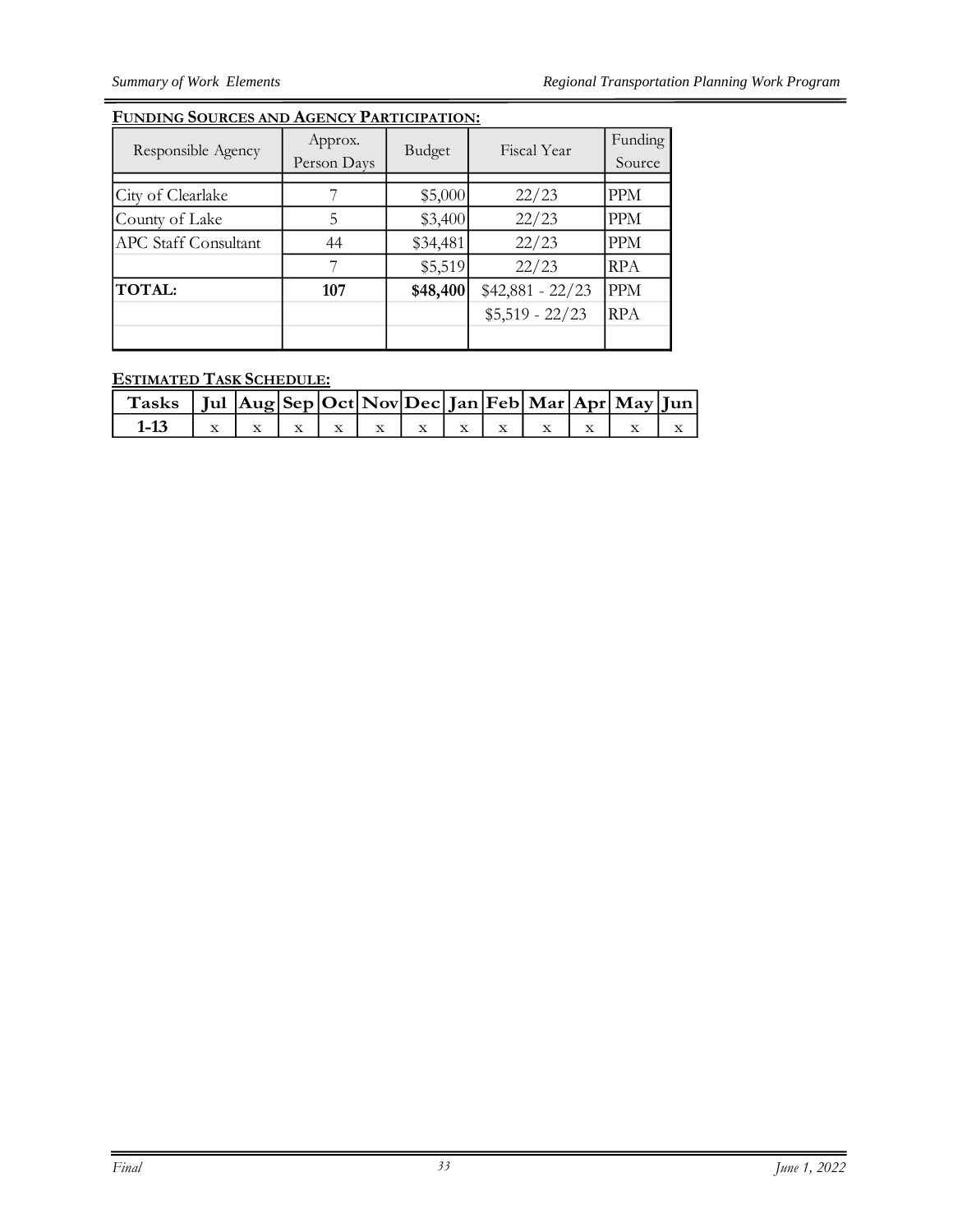# **WORK ELEMENT 609 – SUSTAINABLE TRANSPORTATION PLANNING**

**PURPOSE:** To support the goals of SB 375 and AB 32 to reduce greenhouse gas emissions and respond to goals of the Air Resources Board and Strategic Growth Council and conduct sustainable transportation planning activities.

**PREVIOUS WORK:** Some of these tasks were previously performed under Work Element 600 (Regional Government & Intergovernmental Coordination). Ongoing research focused on clean energy and electric cars, followed-up with investigation into Greenhouse Gas (GHG) Reduction Programs.

# **TASKS:**

- 1. Current and long-range transportation planning duties to implement the goals of the Regional Transportation Plan; and support SB 375 and AB 32 concepts to reduce greenhouse gas emissions. (APC Staff: Ongoing)
- 2. Participate in Federal and State Clean Air Act transportation related air quality planning activities that may arise. (APC Staff: As Needed)
- 3. Review/respond, as needed, to issues identified by the Strategic Growth Council, including reviewing/commenting on emerging programs and guidelines that may be developed, including applicability and opportunities/challenges for rural areas. (APC Staff: As Needed)
- 4. Review/respond, as needed, to issues identified by the Air Resources Board, including reviewing/commenting on emerging programs and guidelines that may be developed, including applicability and opportunities/challenges for rural areas. (APC Staff: As Needed)
- 5. Review/respond, as needed, to emerging cap and trade issues, including reviewing/commenting on various programs and guidelines that may be developed. (APC Staff: As Needed)
- 6. Review/respond, as needed, to climate change related issues and programs related to transportation. (APC Staff: As Needed)
- 7. Review/respond as needed, to issues related to the reduction of greenhouse gas emissions pertaining to motorized and non-motorized transportation, including regional planning and preparedness for alternative fuels, zero emission vehicles, and infrastructure for zero emission vehicles. (APC Staff: As Needed)
- 8. Coordination with state and local agencies on sustainable transportation related matters, including meeting attendance, as necessary, at agency meetings (e.g. California Transportation Commission/City Councils/Board of Supervisors); and reviewing/responding to related issues. (APC Staff: As Needed)
- 9. Coordinate with local agencies to encourage consistency with Lake APC's adopted Regional Blueprint, as applicable, on local transportation planning and land use documents. (APC Staff: As Needed)
- 10. Meeting preparation and attendance for APC or TAC on items relating to sustainable transportation planning, as needed. (APC Staff: As Needed)
- 11. Air quality planning duties including receiving agendas/monitoring activities of Air Quality Management District; coordination with Air Quality Management District regarding transportation planning activities which may impact regional air quality; reviewing correspondence from State/Federal and local agencies which pertain to air quality issues. APC staff's involvement in these tasks is of a planning nature, and may include meeting attendance, communication; review of documents, plans, or studies; preparation of correspondence, etc. APC staff's involvement in these tasks is not engineering or political. (APC Staff: As Needed)
- 12. Coordination and consultation with all tribal governments. (APC Staff: As Needed)
- 13. Identify and coordinate documents relating to regional transportation and community goals while coordinating and considering land use, housing, economic development, social welfare and environmental preservation. (APC Staff: As Needed)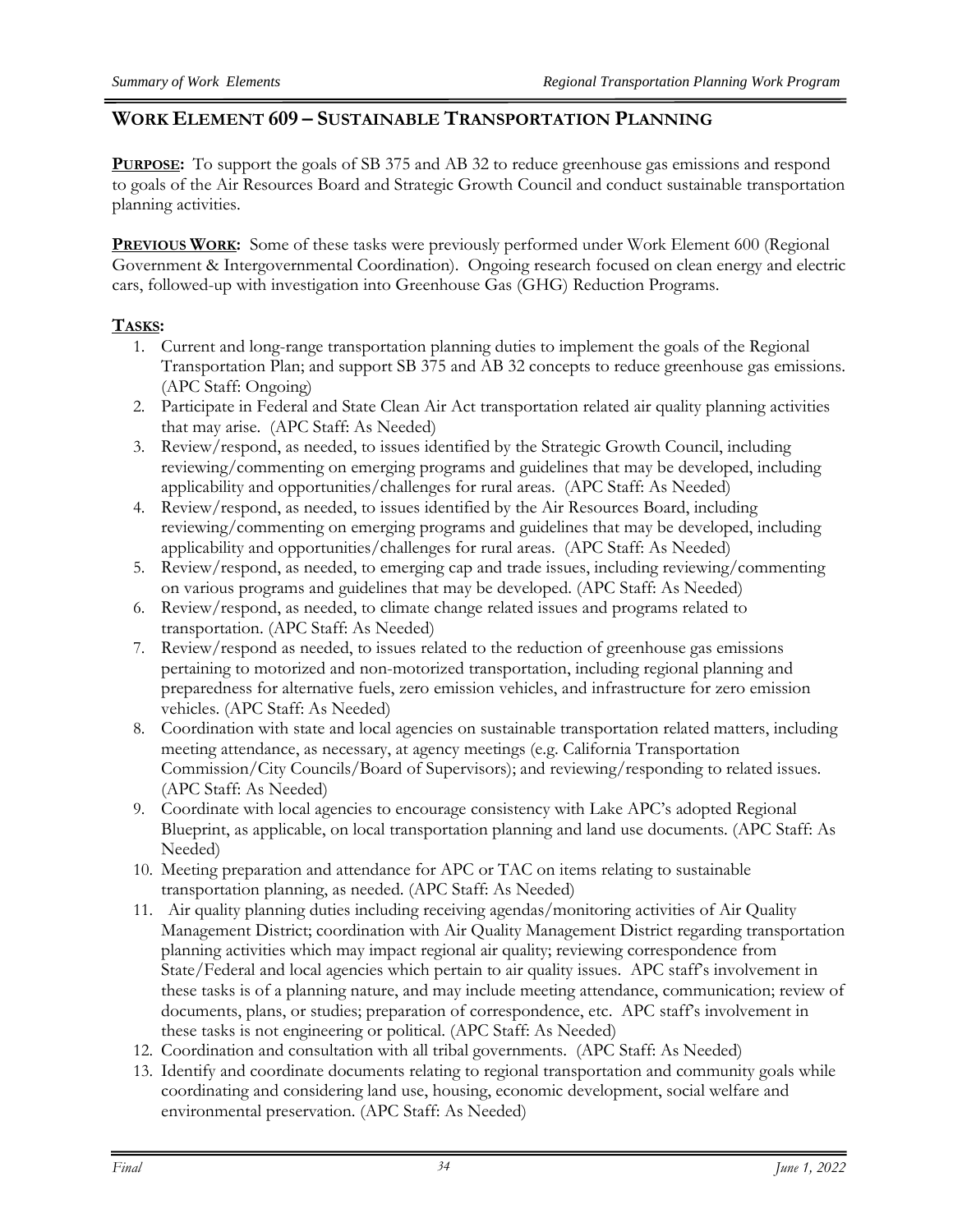14. Develop partnerships with local agencies and tribal governments responsible for land use decisions to facilitate coordination of regional transportation planning with land use, open space, jobhousing balance, environmental constraints and growth management. (APC Staff: As Needed)

#### **PRODUCTS:**

Agendas, minutes, staff reports/recommendations; correspondence, review/comment on local documents, meeting attendance, written and oral communications, and documentation of tribal consultation.

| <u>UNDING UOURCES INNDIAGENCI TIIRITCII IMTION.</u> |                           |         |             |                   |
|-----------------------------------------------------|---------------------------|---------|-------------|-------------------|
| Responsible Agency                                  | Approx.<br>Person<br>Days | Budget  | Fiscal Year | Funding<br>Source |
|                                                     |                           |         |             |                   |
| <b>APC Staff Consultant</b>                         | 13                        | \$9,281 | 22/23       | RPA               |
| <b>TOTAL:</b>                                       |                           | \$9,281 |             |                   |
|                                                     |                           |         |             |                   |

#### **FUNDING SOURCES AND AGENCY PARTICIPATION:**

\* Use of State RPA funds must be in accordance with Caltrans' procurement and other requirements (no consultant markup; approved travel rates, etc.) Contact Lake APC staff with questions.

| Tasks   Jul $ {\rm Aug} {\rm Sep} {\rm Oct} {\rm Nov} {\rm Dec} {\rm Jan} {\rm Feb} {\rm Mar} {\rm Apr} {\rm May} {\rm Jun} $ |  |  |  |  |  |                                                                                                           |  |
|-------------------------------------------------------------------------------------------------------------------------------|--|--|--|--|--|-----------------------------------------------------------------------------------------------------------|--|
| $1-14$                                                                                                                        |  |  |  |  |  | $\vert x \vert x \vert x \vert x \vert x \vert x \vert x \vert x \vert x \vert x \vert x \vert x \vert x$ |  |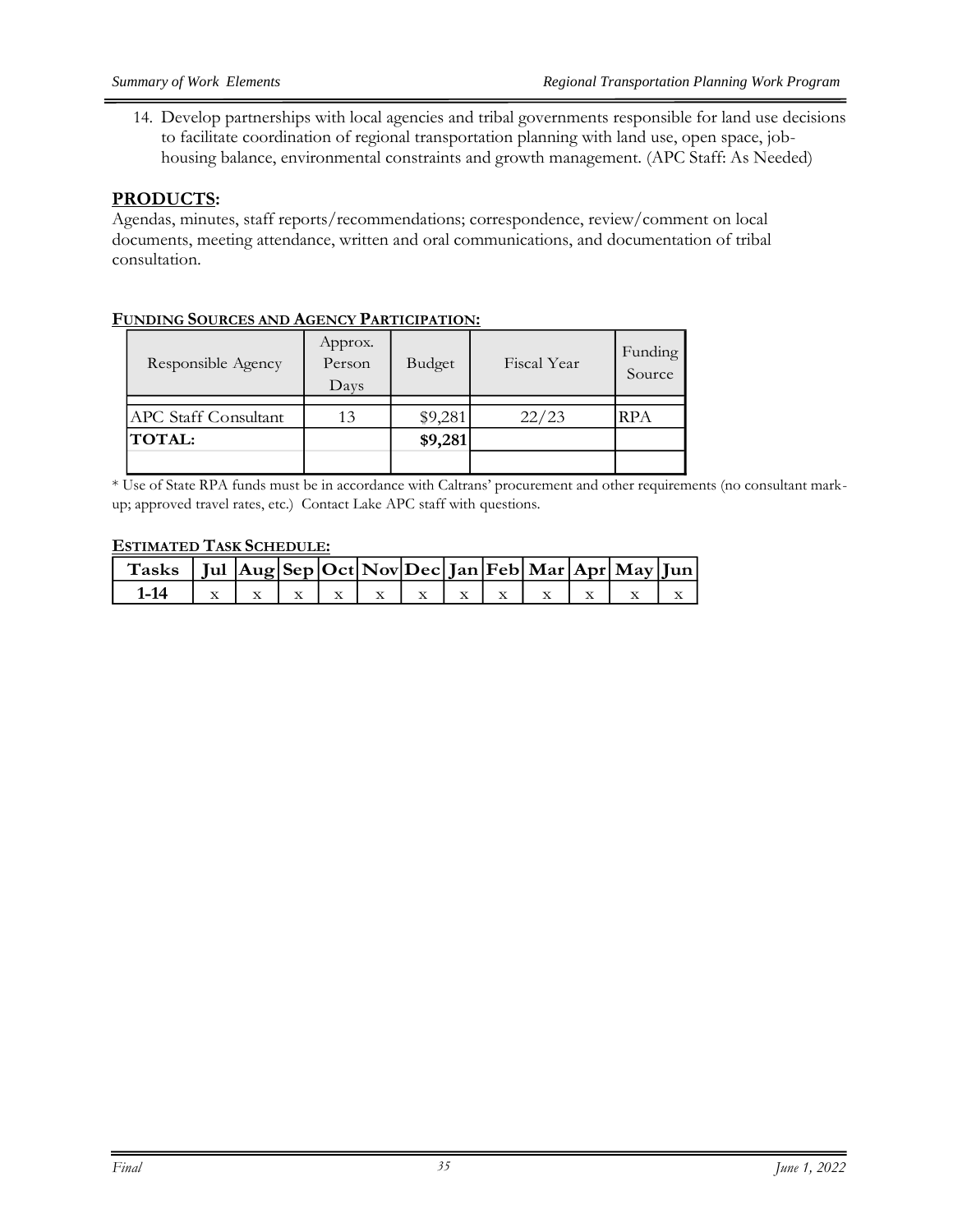# **WORK ELEMENT 610 – ACTIVE TRANSPORTATION**

**PURPOSE:** To encourage growth to bicycle and pedestrian travel in the region by integrating and promoting bicycle and pedestrian facilities and services with roadway and transit planning operations.

**PREVIOUS WORK:** Active Transportation Program (ATP) Grant Application development and assistance, update of the 2022 Active Transportation Plan for Lake County, Tribal correspondence during the ATP Plan update, various bike and pedestrian research, trainings, and webinars.

# **TASKS:**

- 1. Coordinate bicycle and pedestrian transportation planning, including coordination with local, regional and state agencies (including tribal governments) regarding various funding sources. (APC Staff)
- 2. Provide input and assistance to local, regional and state agencies on how to integrate bicycle and pedestrian features into roadway and land use development. (APC Staff)
- 3. Assist local jurisdictions in the development of regional plans. (APC Staff)
- 4. Investigate methods to reduce vehicle travel by expanding and enhancing bicycle and pedestrian travel by incorporating features of the California Complete Streets Act into project planning. (APC Staff)
- 5. Encourage and assist in the submittal of grant applications to support the development of bike and pedestrian planning projects through Work Element 605 of this Work Program. (APC Staff)
- 6. Coordinate and consult with Native American Tribal governments during the planning process, and document Tribal government-to-government relations. (APC Staff)
- 7. As necessary, conduct and document outreach efforts to all segments of the community, including tribal governments and Native American Communities in accordance with the Introduction – Public Participation section of this OWP. (APC Staff)
- 8. Coordination with Caltrans District 1 on the development of the District Active Transportation Plan. (APC Staff: As needed)
- 9. Development and coordination of the Active Transportation Plan/ Element of the Regional and Active Transportation Plans Update, as needed. (APC Staff: As needed)

**PRODUCTS:** Grant applications and projects, meeting agendas or minutes, staff reports, training and webinar documentation, tribal correspondence.

| Responsible Agency          | Approx.<br>Person Days | Budget   | Fiscal Year | Funding<br>Source |
|-----------------------------|------------------------|----------|-------------|-------------------|
| <b>APC Staff Consultant</b> | 20                     | \$10,000 | 22/23       | <b>RPA</b>        |
| <b>TOTAL:</b>               | 20                     | \$10,000 |             | <b>RPA</b>        |
|                             |                        |          |             |                   |

#### **FUNDING SOURCES AND AGENCY PARTICIPATION:**

\* Use of State RPA funds must be in accordance with Caltrans' procurement and other requirements (no consultant mark-up; approved travel rates, etc.) Contact Lake APC staff with questions.

| Tasks   Jul Aug Sep Oct Nov Dec Jan Feb Mar Apr May Jun |  |  |  |  |  |  |
|---------------------------------------------------------|--|--|--|--|--|--|
| $1-9$                                                   |  |  |  |  |  |  |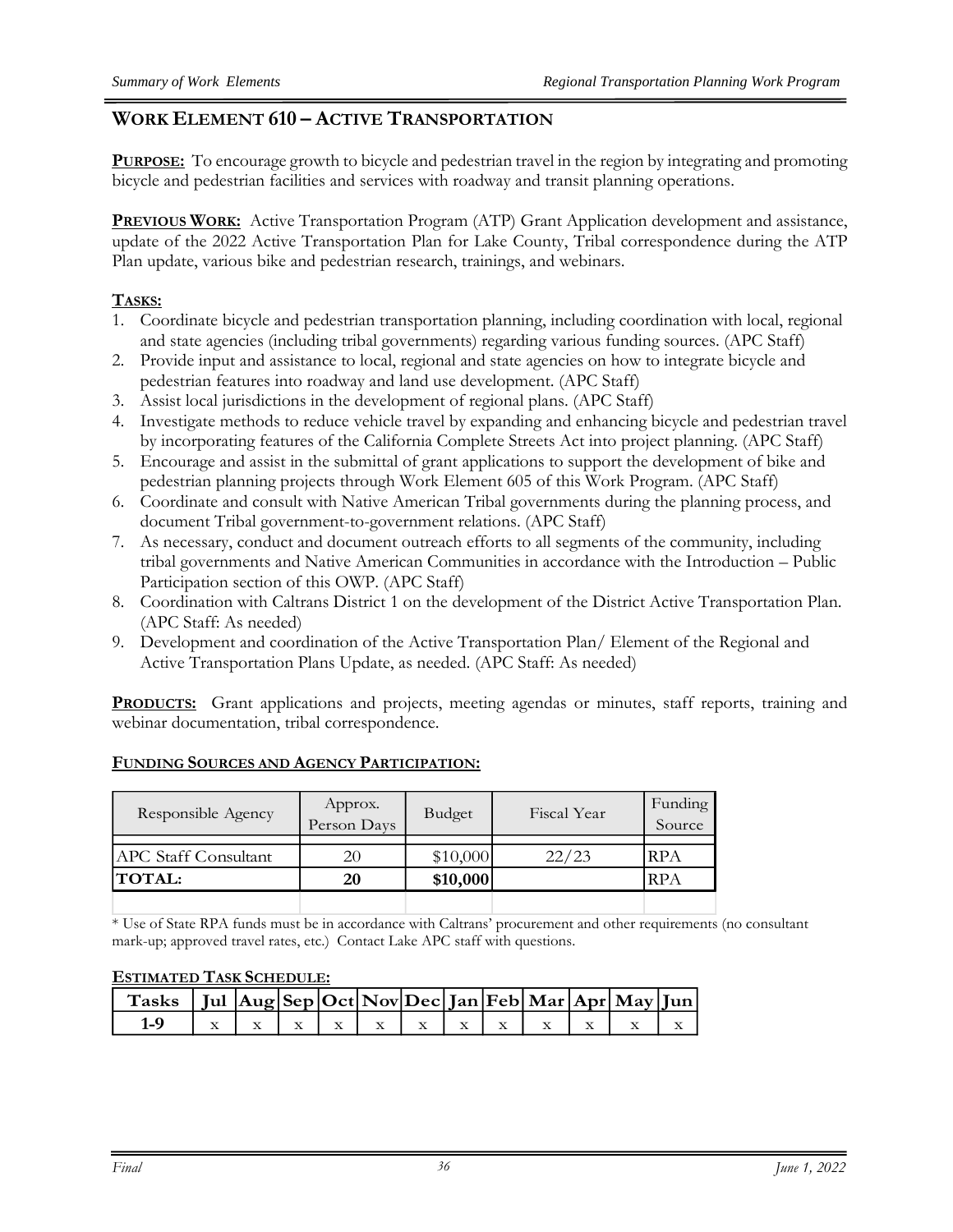# **WORK ELEMENT 611 – PAVEMENT MANAGEMENT PROGRAM (CARRYOVER)**

**PURPOSE:** To update the County of Lake's, City of Clearlake's and the City of Lakeport's Pavement Management Program (PMP) to provide a systematic method to determining roadway pavement maintenance, rehabilitation, reconstruction needs to lead to improving safety for automobiles, bikes and pedestrian use in agreement with the Lake County RTP goals and objectives. The PMP is an interregional project assessing the local roadway system, with immediate ties to the State Highway System. This useful interregional tool categorizes and prioritizes the local streets and roads for all three jurisdictions in Lake County. This project will also include a component to link the PMP database to the County and the Cities' Geographic Information System (GIS) street centerlines.

**PREVIOUS WORK:** Development of the Pavement Management System was completed in 1997 and funded through the Lake County/City Area Planning Council Planning Work Program. Updates to the PMP are on a three-year cycle on a countywide basis. The first update was completed in FY 2004/05, and has continued on in three-year cycles, with the last cycle ending in FY 2018/19.

#### **TASKS: (FINAL DOCUMENT WILL REFLECT ACTUAL TASK COMPLETION IN FY 2021/22.)**

- 1. Develop Request for Proposals (RFP) and distribute to qualified firms. (APC Staff)
- 2. Coordinate consultant selection process, review proposals, select consultant, negotiate, and prepare contract and administer contract. (APC Staff)
- 3. Project kick-off meeting to refine scope of work and schedule. (APC Staff)

#### **PMP Update**

- 4. Collect maintenance and rehabilitation information since the time of the last update as well as information on any new streets added to the system to be incorporated into the database. (Consultant)
- 5. Review and update "decision trees" with local agency staff. (Consultant)
- 6. Perform a visual pavement condition inspection of paved roads in Lake County and the cities that had a PCI above 25 at the time of the last update. (Consultant)
- 7. Input the inspection data into the MTC program and calculate the Pavement Condition Index (PCI) for each road. (Consultant)
- 8. Calculate budget scenarios for multiple budget scenarios for each agency. (Consultant)
- 9. Summarize all work done in engineering reports to include a pavement condition report for the maintained mileage, budget scenarios, and system information. (Consultant)

#### **PMP/GIS Conversion**

- 10. Determine relationship between PMP segments & street centerline segments. (Consultant)
- 11. Make any needed changes to the GIS data to be consistent with the updated MTC PMP database. (Consultant)
- 12. Utilize Quality Assurance/Quality Control procedures to verify that GIS street centerline segments have been linked to the appropriate PMP segments. (Consultant)
- 13. Purchase Streetsaver Annual user license to allow local agencies the ability to review and monitor regionally significant priorities in Lake County and prioritize candidate projects based on the Regional Transportation Plan (RTP), Pavement Management Program Update and other planning documents. (October 2022)

**PRODUCTS:** Request for Proposal, PMP Software upgrades; Updated Pavement Management databases and Condition Reports for the County of Lake, City of Clearlake and the City of Lakeport Maintained Road Systems and County Service Areas (CSAs); Linkage of the PMP segments to the street centerline map topology for the County of Lake, City of Clearlake and the City of Lakeport; Final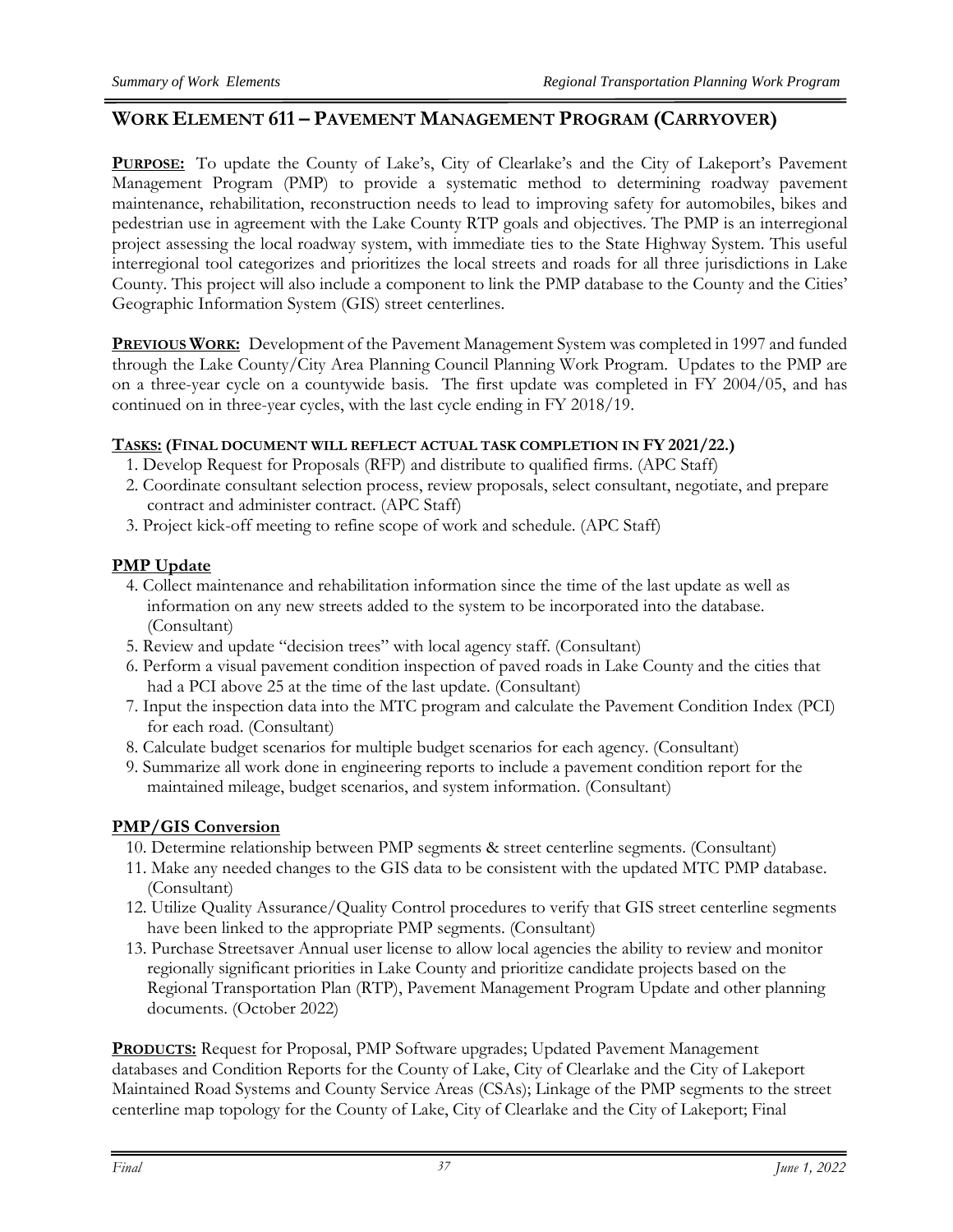#### Project Reports, Delivery and installation of the products. **FUNDING SOURCES AND AGENCY PARTICIPATION:**

| Responsible Agency   | Approx.<br>Person<br>Days | Budget     | Fiscal Year      | Funding<br>Source |
|----------------------|---------------------------|------------|------------------|-------------------|
| Consultant           |                           | <b>TBD</b> | 20/21            | <b>PPM</b>        |
|                      |                           | TBD        | 21/22            | <b>RPA</b>        |
| Streetsaver Software | n/a                       | \$2,381    | 22/23            | <b>LTF</b>        |
|                      | n/a                       | \$4,119    | 22/23            | <b>PPM</b>        |
| <b>TOTAL:</b>        |                           | \$6,500    | $$2,381 - 22/23$ | <b>LTF</b>        |
|                      |                           |            | $$4,119 - 22/23$ | <b>PPM</b>        |
|                      |                           |            |                  |                   |

| Tasks          |  |   |  |  |  | Jul   Aug   Sep   Oct   Nov   Dec   Jan   Feb   Mar   Apr   May   Jun |  |
|----------------|--|---|--|--|--|-----------------------------------------------------------------------|--|
|                |  |   |  |  |  |                                                                       |  |
| $\mathfrak{D}$ |  |   |  |  |  |                                                                       |  |
|                |  |   |  |  |  |                                                                       |  |
| 5              |  |   |  |  |  |                                                                       |  |
|                |  |   |  |  |  |                                                                       |  |
| $7-9$          |  |   |  |  |  |                                                                       |  |
| $10 - 12$      |  |   |  |  |  |                                                                       |  |
| 13             |  | X |  |  |  |                                                                       |  |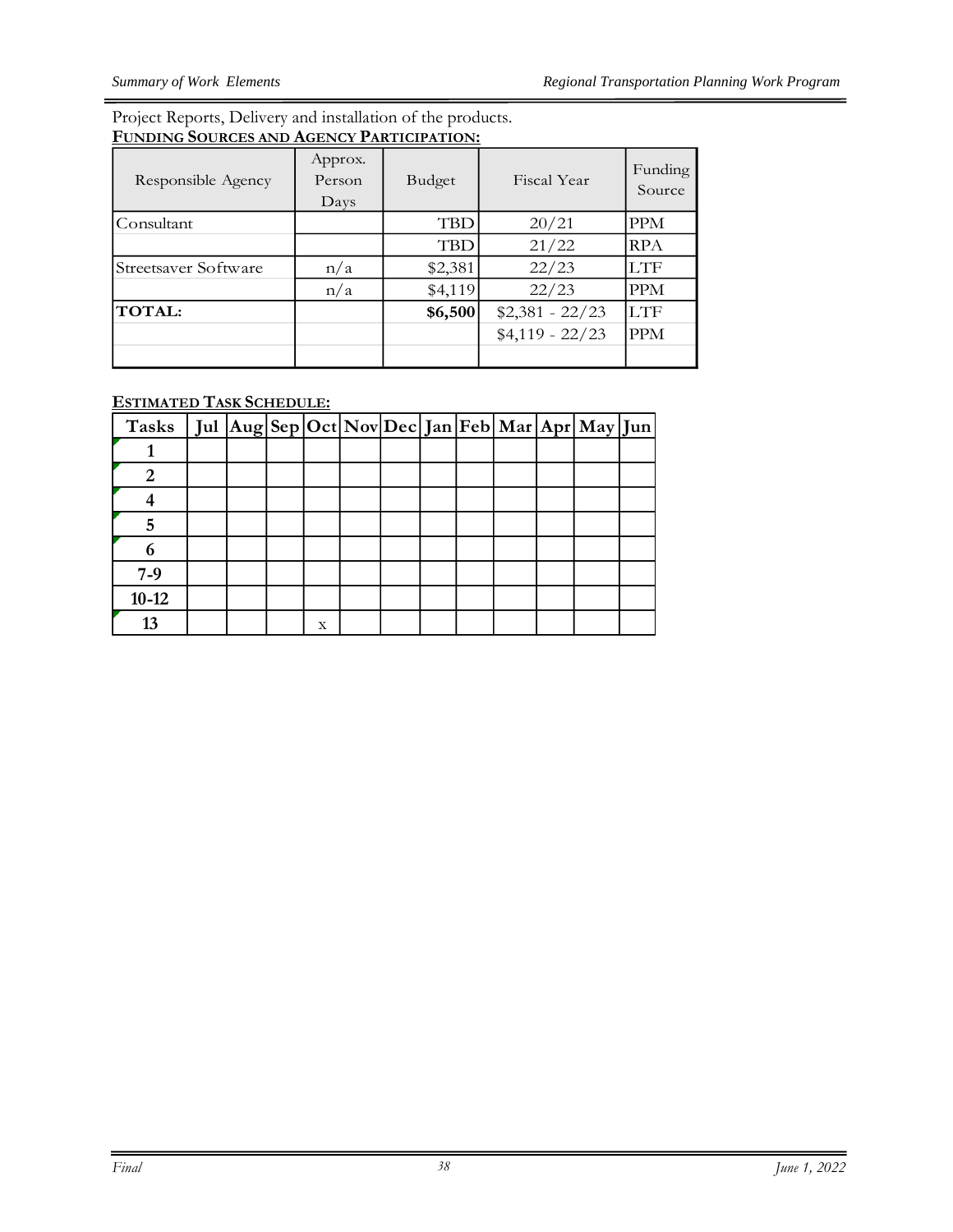## **WORK ELEMENT 612 – COUNTYWIDE TECHNOLOGY SUPPORT SERVICES**

**PURPOSE:** To provide support services to agencies within Lake County involved with the roadway transportation system, aviation, bike/pedestrian, and transit planning in agreement with the Lake County RTP goals and objectives. Supported agencies may include: Area Planning Council (APC); Lake Transit Authority (LTA); cities of Lakeport and Clearlake, County of Lake, Caltrans (including Division of Aeronautics).

**PREVIOUS WORK:** Update of countywide roads database, accident database, culvert, sign and bridge inventories, speed zone/accident databases, bus stop & shelters database.

**TASKS:** Technology support services may include the following:

- 1. GIS Collection, input and manipulation of geographic information. (Local Agency Staff/Consultant)
- 2. GIS Facilitation and coordination of interagency and interdepartmental sharing of data. (Local Agency Staff)
- 3. Assist in the development of GIS applications. (Local Agency Staff/Consultant)
- 4. Provide multimedia support for public presentations. (Local Agency Staff/Consultant)
- 5. Conduct spatial analyses. (Local Agency Staff/Consultant)
- 6. Provide training and attend GIS related meetings. (Local Agency Staff/Consultant)
- 7. Purchase software upgrades, hardware and annual maintenance licenses to ensure compatibility of products with other agencies and consultants. (Local Agency Staff/Consultant)
- 8. Utilization and maintenance of a transportation planning web-based system to be used for tracking, managing and reporting the annual Overall Work Program, as well as managing other state and federal programs, such as the State Transportation Improvement Program, Regional Improvement Transportation Program, Road Repair and Accountability Act and various grant programs. The goal is to create a system that will coordinate with reporting requirements and reduce duplicity in reporting and documentation. (Local Agency Staff/Consultant/Direct Cost)

**PRODUCTS:** Regional Transportation Plan/GIS Integration; Wine-Country Inter-Regional Partnership; Speed Zone Studies/Accident Analysis; Call Box Locations Database; Regional Bikeway Plan/GIS Integration, roadways database; Pathway/Multi-Use trails database; sign inventory databases; Pavement Management Program/GIS Integration, VMT Tool Hosting, etc.

| Responsible Agency | Approx.<br>Person Days | Budget  | Fiscal Year | Funding Source |
|--------------------|------------------------|---------|-------------|----------------|
|                    |                        |         |             |                |
| City of Lakeport   |                        | \$3,000 | 22/23       | LTF            |
| County of Lake     |                        | \$3,400 | 22/23       | LTF            |
| <b>TOTAL:</b>      |                        | \$6,400 |             |                |
|                    |                        |         |             |                |

#### **FUNDING SOURCES AND AGENCY PARTICIPATION:**

| Tasks   Jul $ {\rm Aug} {\rm Sep} {\rm Oct} {\rm Nov} {\rm Dec} {\rm Jan} {\rm Feb} {\rm Mar} {\rm Apr} {\rm May} {\rm Jun} $ |  |  |  |  |  |  |
|-------------------------------------------------------------------------------------------------------------------------------|--|--|--|--|--|--|
| $1-9$                                                                                                                         |  |  |  |  |  |  |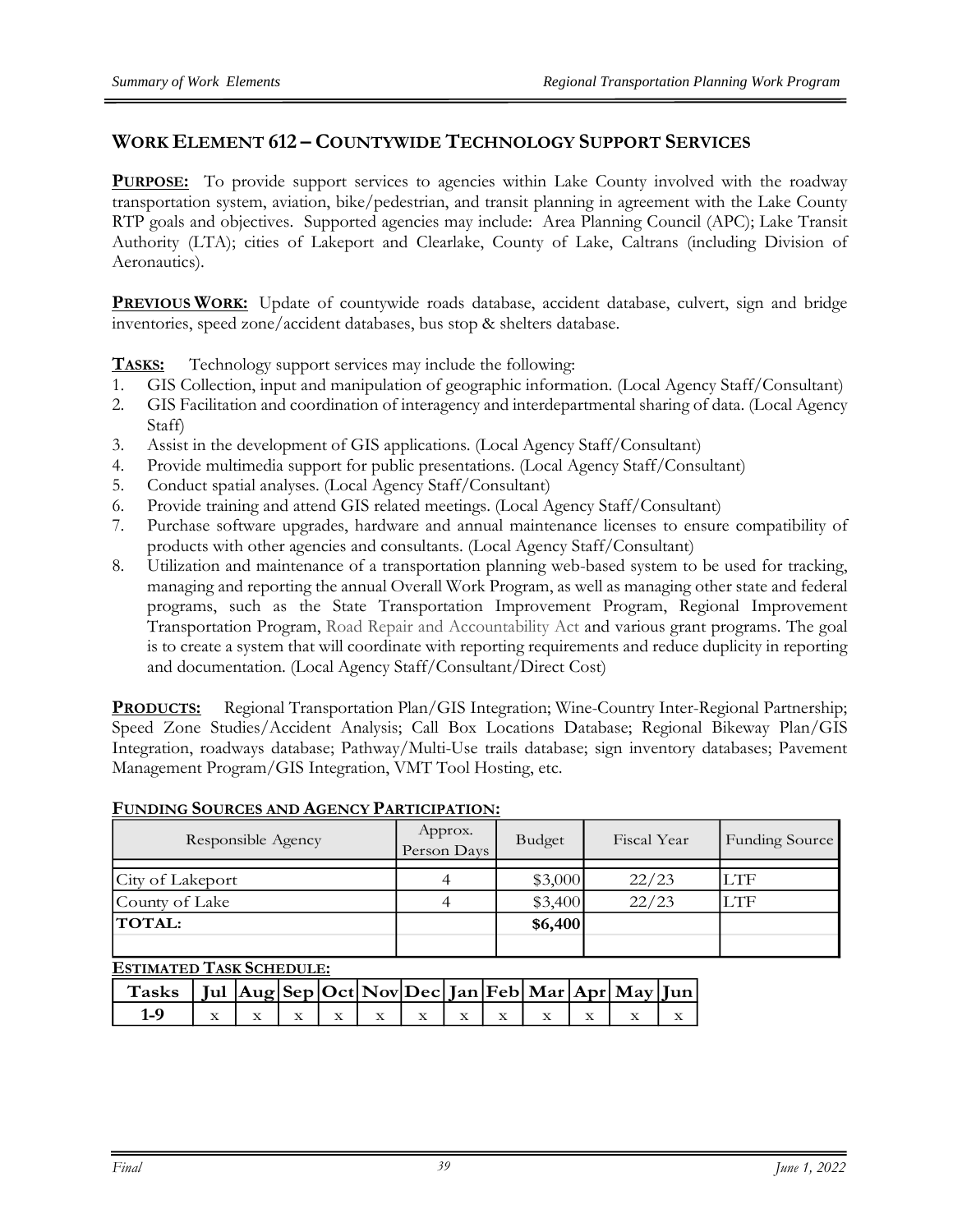# **WORK ELEMENT 613 – TRANSPORTATION INFORMATION OUTREACH AND PUBLIC PARTICIPATION**

**PURPOSE:** To inform and educate Lake County residents and visitors on transportation issues and provide opportunities for public input consistent with the 2021 Lake APC Public Participation Plan. Provide access to plans, reports and other information by facilitating public participation opportunities.

**PREVIOUS WORK:** The Lake APC website was developed in 2005 and is a useful tool that provides access to various reports, plans, on-line surveys, public notices, and upcoming meetings/workshops.

# **TASKS:**

- 1. Coordinate with the County, Cities of Lakeport and Clearlake, Lake Transit Authority, Caltrans and other agencies/businesses when possible to include public involvement pertaining to the Regional Transportation Planning Process. (APC Staff)
- 2. Coordinate and consult, as possible, with all potentially impacted Tribal Governments, and document Tribal government-to-government relations pertaining to the Regional Transportation Planning Process. (APC Staff)
- 3. As possible, conduct outreach to low income, disabled and elderly as it pertains to the Regional Transportation Planning Process. (APC Staff)
- 4. Conduct and perform updates to the Public Participation Plan, as needed. (APC Staff)
- 5. As necessary, conduct and document outreach efforts to all segments of the community in accordance with the 2021 Public Participation Plan. (APC Staff)

#### **PRODUCTS:**

Website (LakeAPC.org) with current transportation outreach materials, plans and reports, outreach materials for specific projects, Public Participation Plan updates and correspondence.

#### **FUNDING SOURCES AND AGENCY PARTICIPATION:**

| Responsible Agency          | Approx.<br>Person Days | Budget  | Fiscal Year | Funding Source |
|-----------------------------|------------------------|---------|-------------|----------------|
|                             |                        |         |             |                |
| <b>APC Staff Consultant</b> | 14                     | \$4,500 | 22/23       | LTF            |
| <b>TOTAL:</b>               | 14                     | \$4,500 |             |                |

| Tasks   Jul $ {\rm Aug} {\rm Sep} {\rm Oct} {\rm Nov} {\rm Dec} {\rm Jan} {\rm Feb} {\rm Mar} {\rm Apr} {\rm May} {\rm Jun} $ |  |  |  |  |  |  |
|-------------------------------------------------------------------------------------------------------------------------------|--|--|--|--|--|--|
| 1-5 $x \mid x \mid x \mid x \mid x \mid x \mid x \mid x \mid x \mid x \mid x \mid x \mid x \mid x$                            |  |  |  |  |  |  |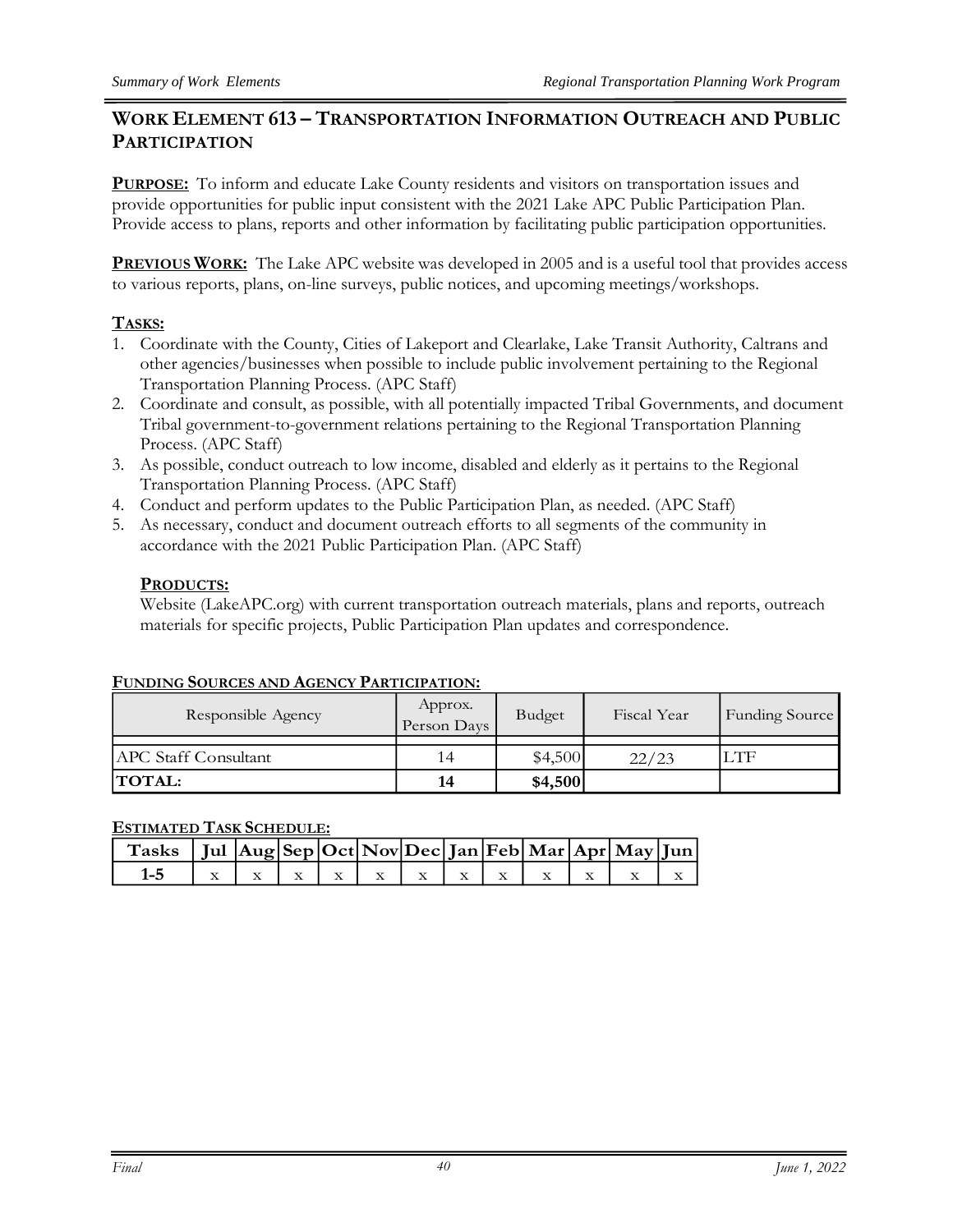**WORK ELEMENT 614 – INTENTIONALLY LEFT BLANK**

 $\equiv$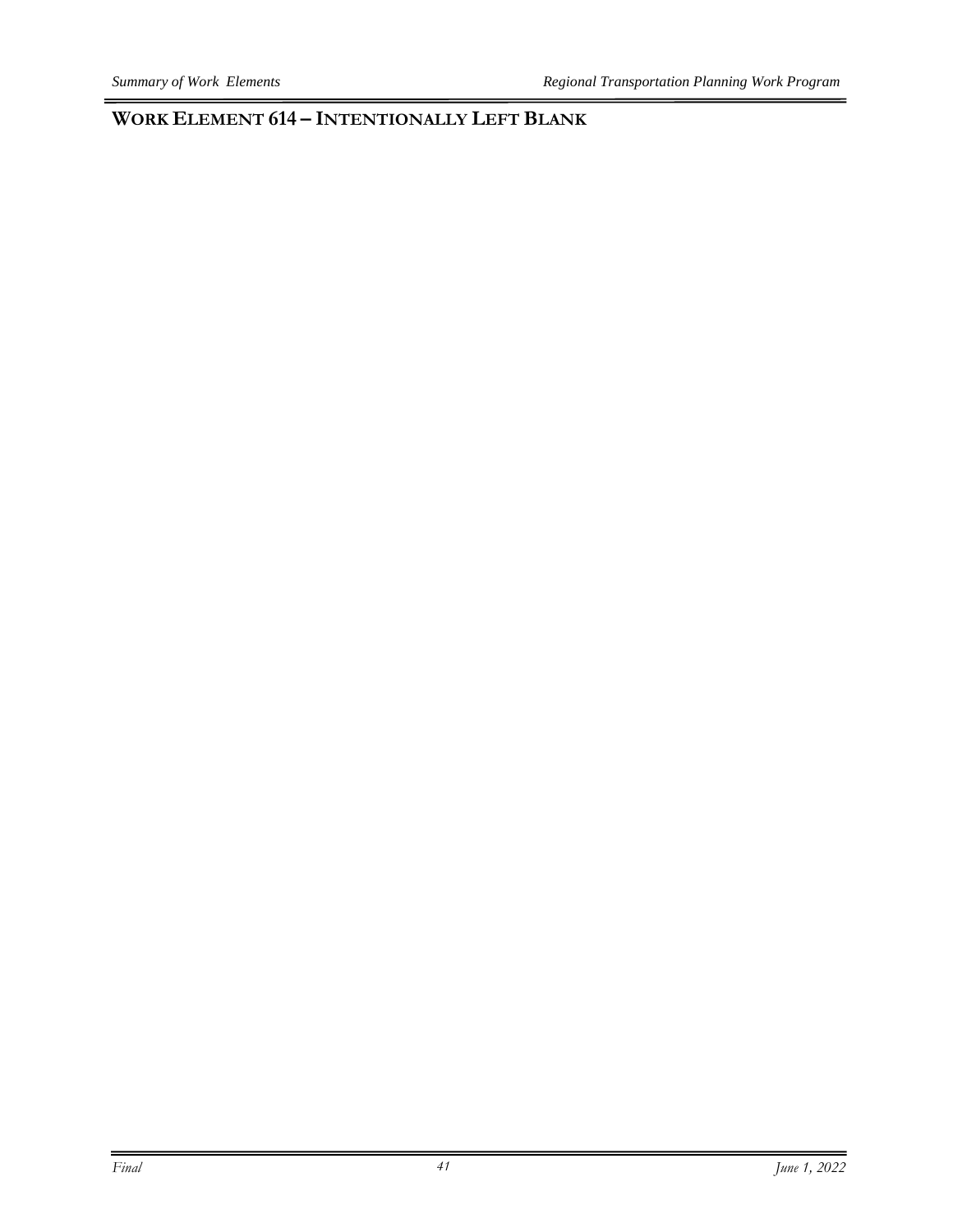# **WORK ELEMENT 615 –LAKE COUNTY TRANSIT DEVELOPMENT PLAN UPDATE (NEW)**

**PURPOSE:** This project involves an update to the County's 2015 Transit Development Plan (TDP) for use by Lake Transit Authority (LTA) and other local service providers. The project will evaluate transit services provided by LTA (e.g. existing routes, scheduling, interregional connectivity, accessibility, etc.) to determine their efficacy in meeting the current and future needs of its users. Additional analysis will focus on other private or non-profit transportation providers in the region such as Lake Links (CTSA), People Services and/or Transportation Network Companies (TNCs), to provide a more comprehensive assessment of mobility services available to area residents. Finally, the updated TDP will look at the potential for more flexible or ondemand type services as a means of addressing the needs of transit dependent users unable to utilize fixed route service. This is based on a recurring need identified through the "Unmet Transit Needs" process conducted by Lake Area Planning Council (APC) on an annual basis. Improvement and strategy recommendations will be made in each of these areas to help guide service providers through the near-term (approximately five-year) horizon.

#### **PREVIOUS WORK:**

Current Project Tasks Completed in FY 2021/22: **01: Project Administration (Lake APC Planning/Administration Staff)**

- *Host/Participate in Caltrans Project Kick-Off Meeting*
- **02: Consultant Procurement (Lake APC Planning Staff)**
	- *RFP development for consultant services*
	- *Form Consultant Selection Committee, review and select consultant*
	- *Prepare/execute awarding contract*

*Products Expected: Request for Proposal, Consultant Selection Committee agenda and meeting notes, executed contract and meeting agenda and notes from Consultant Kick-Off Meeting.*

- **1. Coordination with Project Partners & Consultant (Lake APC Planning Staff/Consultant)**
	- *Form Technical Advisory Group (TAG)*
	- *Consultant/ TAG Project Kick-Off Meeting*
- **2. Data Collection (Lake APC Planning Staff/Consultant)**
	- *Collect, Review and Incorporate Relevant Data, including but not limited to the current Transit Development Plan, Coordinated Plan and the Regional Transportation Plan, etc.*
	- Review existing aspect of the Regional Transit System, including but not limited to existing plans, demographic data, route *information, boarding and alighting data etc.*
	- *Prepare a bibliography of documents, studies and reports reviewed with a summary of relevance.*

*Products: List of plans and data reviewed, list of current operations and unmet needs reviewed, data summary memo.* 

#### **3. Public Participation and Community Outreach (Lake APC Planning Staff/Consultant)**

• *Develop list of stakeholders*

#### **TASKS:**

#### **01: Project Administration (Lake APC Planning/Administration Staff)**

- Prepare/review invoices
- Prepare quarterly reports and other relevant project information

Products Expected: Meeting notes, quarterly invoices, and progress reports

**1. Coordination with Project Partners & Consultant (Lake APC Planning Staff/Consultant)**

• Periodic TAG / Consultant Meetings (Ongoing) Products Expected: Monthly project team status meeting agendas, minutes and reports. TAG roster, TAG agendas and minutes.

- **3. Public Participation and Community Outreach (Lake APC Planning Staff/Consultant)**
	- Develop and conduct a Passenger and Stakeholder Survey, including both online and traditional methods.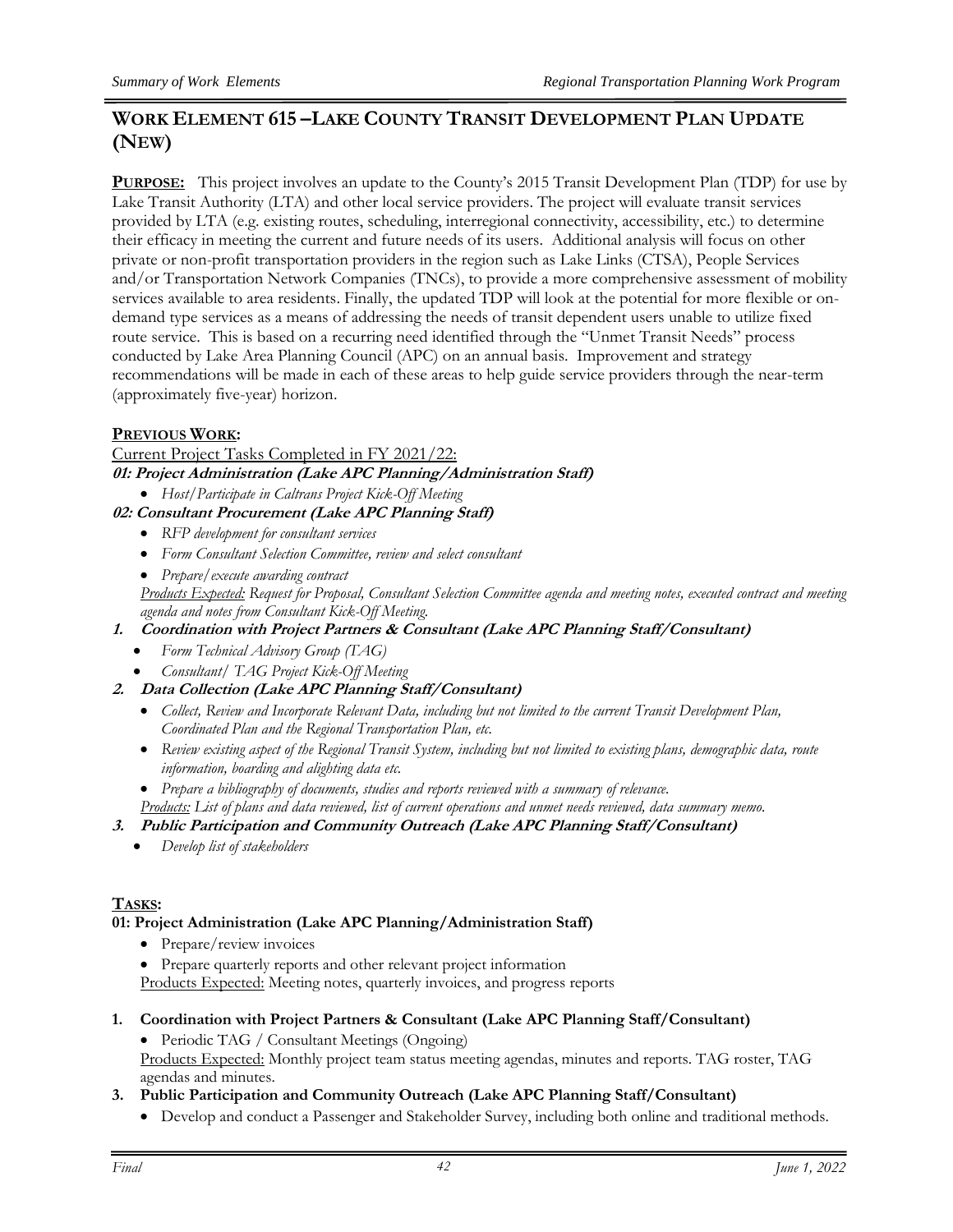- Conduct interviews of key stakeholders, including transit service providers
- Prepare for and conduct two (2) Stakeholder Meeting/Community Workshops.
- Prepared all meeting and survey materials in English and Spanish.
- Summarize findings of the surveys and outreach.
- Present the findings and results to TAG for discussion, review, and comment.

Products Expected: List of stakeholders; advertising materials, news releases, surveys, etc. agendas and meeting notes, record of stakeholders and public comment, and community outreach summary memo.

#### **4. Transit Policy, Service and Demand Analysis (June 2022 – January 2023)**

- Prepare a list of Performance Standards, for evaluation and measuring efficiency and effectiveness of current operations.
- Evaluation of current transit demand in the region and identify improvements.
- Conduct Financial Analysis and Evaluation
- Evaluate alternatives to fixed-route service that benefit transit dependent residents.
- Present findings of analysis to TAG
- Develop a Five-Year Operating Plan for Routes and Services

Products: Expected: Memo Summary of review and analysis; Draft Five-Year Operating Plan; Agenda and Meeting Notes

#### **5. Draft and Final Transit Development Plan (December 2022 – June 2023)**

- Prepare Draft Transit Development Plan (TDP)
- Present Draft Transit Development Plan to TAG, SSTAC, and LTA Board for Comment.

# **These Tasks will be completed in the FY 2023/24 Overall Work Program**

#### **5. Draft and Final Transit Development Plan (December 2022 – June 2023)**

• Prepare and Distribute Final Transit Development Plan (TDP) Products Expected: Draft and Final Transit Development Plan, presentation

**PRODUCTS:** Listed with each task.

#### **FUNDING SOURCES AND AGENCY PARTICIPATION:**

| Responsible Agency | Approx.<br>Person Days | Budget      | Fiscal Year | <b>Funding Source</b> |
|--------------------|------------------------|-------------|-------------|-----------------------|
|                    |                        |             |             |                       |
| APC Staff          | 1                      | \$573.50    | 20/21       | <b>LTF</b>            |
|                    | 4                      | \$4,426.50  | 21/22       | FTA - Sustainable     |
|                    |                        |             |             | Comm.                 |
| Consultant         | 9                      | \$9,176.00  | 21/22       | LTF                   |
|                    | 71                     | \$70,824.00 | 21/22       | FTA - Sustainable     |
|                    |                        |             |             | Comm.                 |
| <b>TOTAL:</b>      | 85                     | \$85,000.00 |             |                       |

| <b>Tasks</b> |   |           |   |   |   |           |   |  |  |   | Jul Aug Sep Oct Nov Dec Jan Feb Mar Apr May Jun |  |
|--------------|---|-----------|---|---|---|-----------|---|--|--|---|-------------------------------------------------|--|
| 01           |   | Ongoing   |   |   |   |           |   |  |  |   |                                                 |  |
| 02           |   | Completed |   |   |   |           |   |  |  |   |                                                 |  |
|              |   | Ongoing   |   |   |   |           |   |  |  |   |                                                 |  |
| 2            |   |           |   |   |   | Completed |   |  |  |   |                                                 |  |
|              | X |           | Х | Х | Х |           | Х |  |  |   |                                                 |  |
|              | Х | Х         | Х | Х | Х | Х         | X |  |  |   |                                                 |  |
|              |   |           |   |   |   |           |   |  |  | Х | Х                                               |  |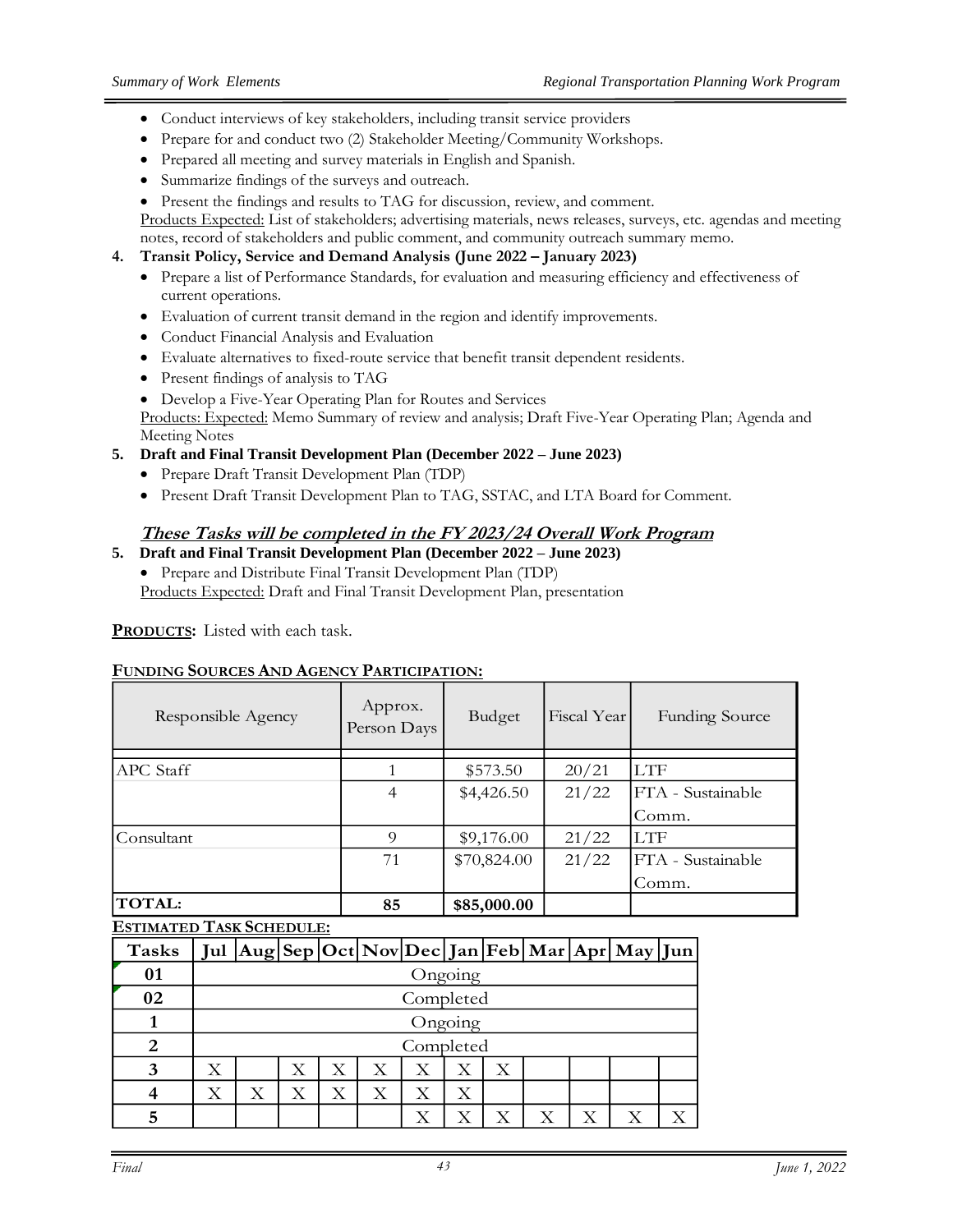# **WORK ELEMENT 616 – TRAINING**

**PURPOSE:** To provide funding for technical training in the transportation planning field to the Lake County/City Area Planning Council (APC) planning staff, to keep informed of changes in the field.

**PREVIOUS WORK:** CalCOG Leadership Forum, ITS Managing Transportation & Land Use Interactions, Fundamentals of Traffic Engineering, Regional Blueprint Planning Workshops & Trainings, California's Brownfield's Training, Focus on the Future Conference, CTA/CalACT Conferences

### **TASKS:**

1. Attendance at transportation planning academies, conferences, seminars or workshops. (APC Staff: As needed)

**PRODUCTS:** Educational materials & resources, Trained staff

#### **FUNDING SOURCES AND AGENCY PARTICIPATION:**

| Responsible Agency                        | Approx.<br>Person<br>$_{\text{Days}}$ | <b>Budget</b> | Fiscal Year | Funding<br>Source |
|-------------------------------------------|---------------------------------------|---------------|-------------|-------------------|
|                                           |                                       |               |             | LTF               |
| <b>APC Staff Consultant</b>               | n/a                                   | <b>TBD</b>    | 21/22       |                   |
|                                           | n/a                                   | <b>TBD</b>    | 20/21       | LTF               |
| Direct Costs (includes direct costs-      | n/a                                   | TBD           | 20/21       | LTF               |
| registration, travel, hotel, meals, etc.) |                                       |               |             |                   |
|                                           |                                       |               |             |                   |
| <b>TOTAL:</b>                             |                                       | \$0           |             |                   |

| Tasks   Jul $ {\rm Aug} {\rm Sep} {\rm Oct} {\rm Nov} {\rm Dec} {\rm Jan} {\rm Feb} {\rm Mar} {\rm Apr} {\rm May} {\rm Jun} $ |  |  |  |  |  |  |
|-------------------------------------------------------------------------------------------------------------------------------|--|--|--|--|--|--|
|                                                                                                                               |  |  |  |  |  |  |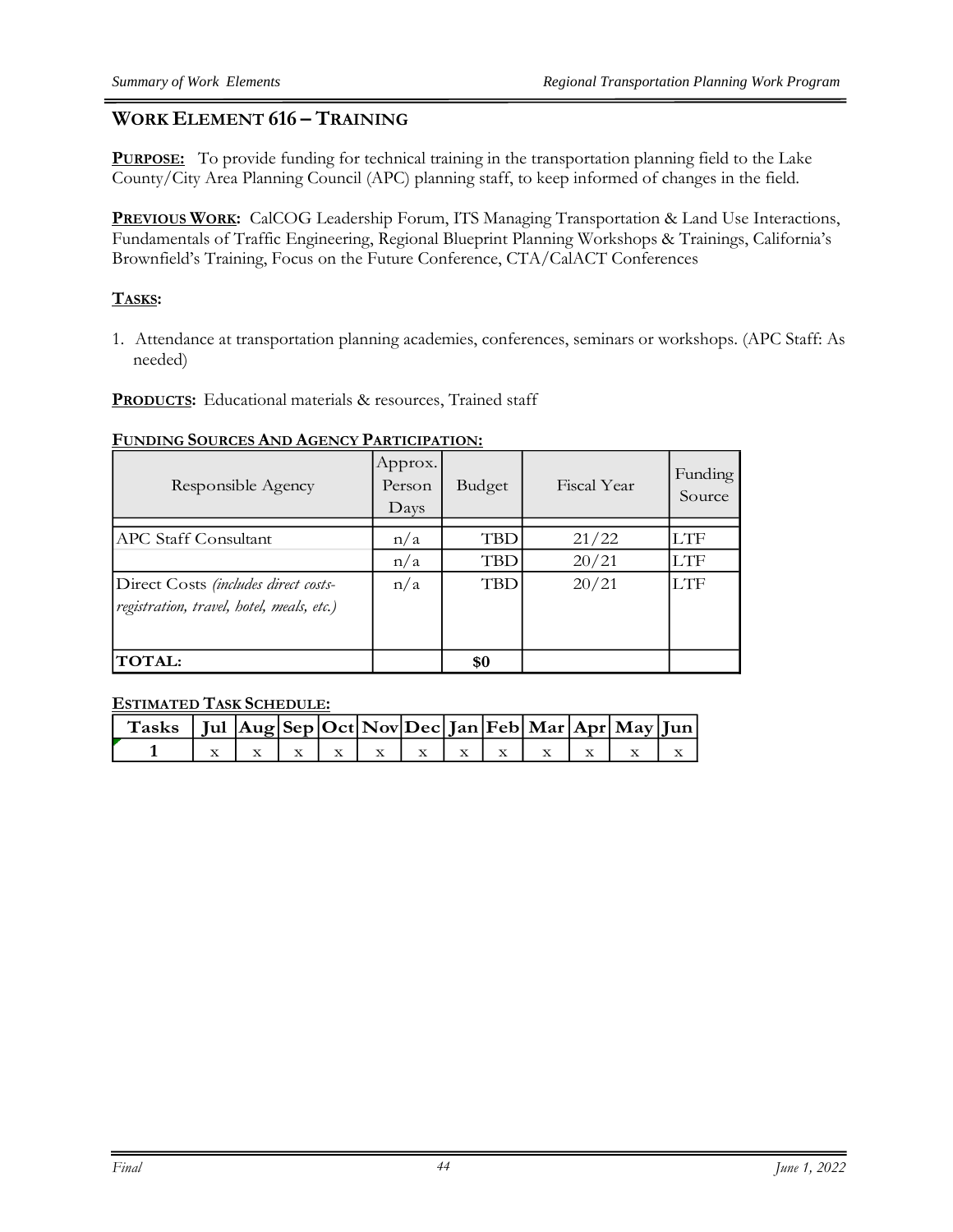# **LAKE COUNTY/CITY AREA PLANNING COUNCIL 2022/23 WORK PROGRAM SCHEDULE**

| Work<br>Element | July | August | September | October | November | $\mbox{December}$ | January | February | March | April | May | June |
|-----------------|------|--------|-----------|---------|----------|-------------------|---------|----------|-------|-------|-----|------|
| 600             |      |        |           |         |          |                   |         |          |       |       |     |      |
| 601             |      |        |           |         |          |                   |         |          |       |       |     |      |
| 602             |      |        |           |         |          |                   |         |          |       |       |     |      |
| 603             |      |        |           |         |          |                   |         |          |       |       |     |      |
| 604             |      |        |           |         |          |                   |         |          |       |       |     |      |
| 605             |      |        |           |         |          |                   |         |          |       |       |     |      |
| $606\,$         |      |        |           |         |          |                   |         |          |       |       |     |      |
| 607             |      |        |           |         |          |                   |         |          |       |       |     |      |
| 608             |      |        |           |         |          |                   |         |          |       |       |     |      |
| 609             |      |        |           |         |          |                   |         |          |       |       |     |      |
| 610             |      |        |           |         |          |                   |         |          |       |       |     |      |
| 611             |      |        |           |         |          |                   |         |          |       |       |     |      |
| 612             |      |        |           |         |          |                   |         |          |       |       |     |      |
|                 |      |        |           |         |          |                   |         |          |       |       |     |      |
| 613             |      |        |           |         |          |                   |         |          |       |       |     |      |
| 614             |      |        |           |         |          |                   |         |          |       |       |     |      |
| 615             |      |        |           |         |          |                   |         |          |       |       |     |      |
| 616             |      |        |           |         |          |                   |         |          |       |       |     |      |

 $=$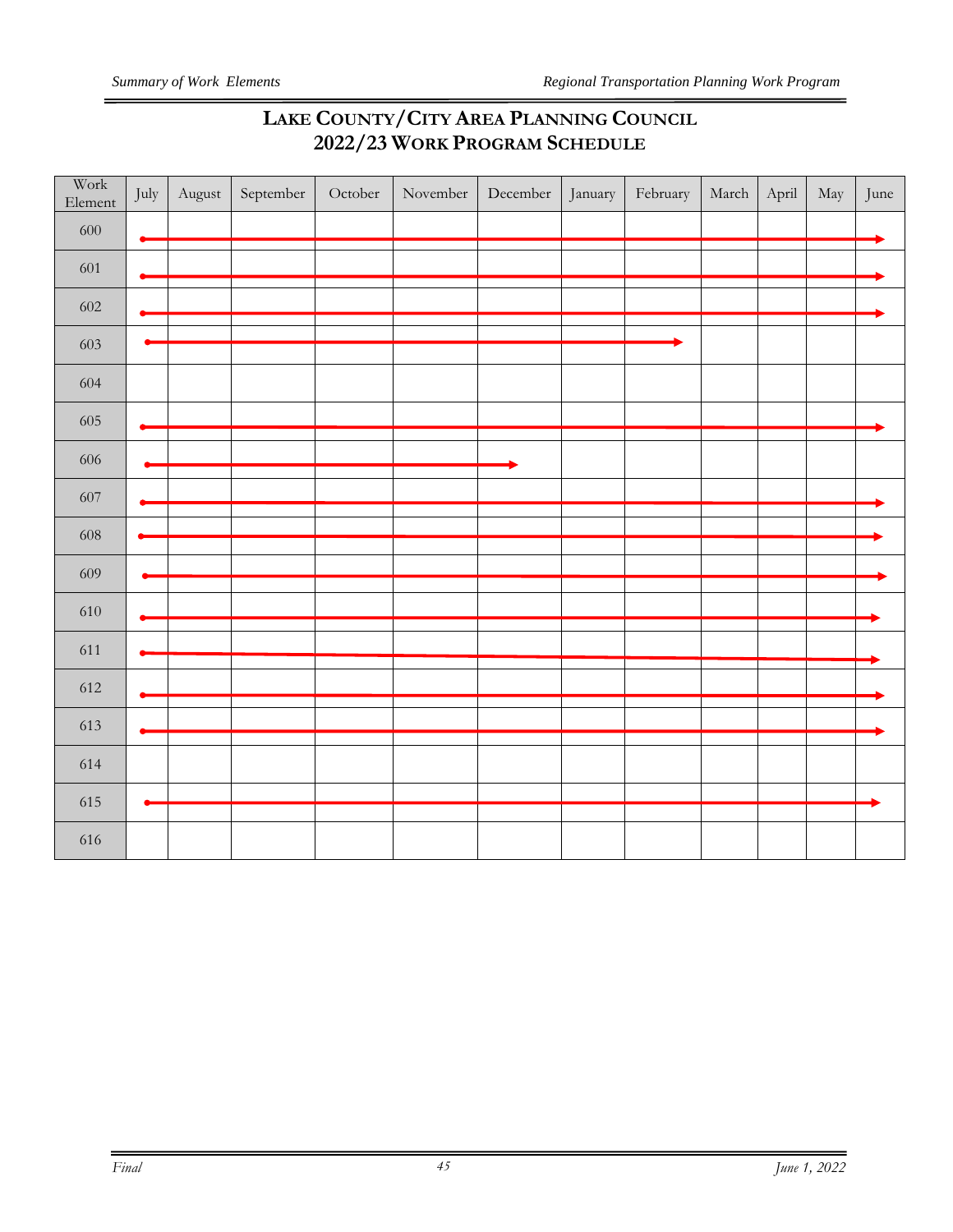# **INFORMATION ELEMENT**

Per Overall Work Program Guidelines, this Final Work Program includes an Information Element. The purpose of the Information Element is to list transportation planning activities that are being done by other agenciesinthe region.

| Title/Product(s)                                    | <b>Activity Description</b>                                                                                                                                                                                                                                                | <b>Lead Agency</b> | <b>Due Date</b>  |
|-----------------------------------------------------|----------------------------------------------------------------------------------------------------------------------------------------------------------------------------------------------------------------------------------------------------------------------------|--------------------|------------------|
| Regional Transportation<br>Planning Agency Outreach | Proposal for establishing meaningful and<br>consistent project-related communication<br>with RTPA's and local agency<br>stakeholders.                                                                                                                                      | Caltrans           | Ongoing          |
| Non-Motorized Traffic Census<br>Effort              | RegularcountscheduleinDistrict 1 to collect<br>non-motorized data on a rotating, three-year<br>basis. Multiple locations within Lake County<br>are scheduledfor collection.                                                                                                | Caltrans           | Annually         |
| Active Transportation<br>Census Design              | A plan establishing guidelines, policies, and<br>procedures for implementation of<br>permanent countstationfor the District. The<br>count network is in the design/development<br>stage by statisticians to help calibrate and<br>integrate its use with Streetlight Data. | Caltrans           | April 2024       |
| Mendocino-Lake County Travel<br>Demand Model Update | An update of the Wine-Country Travel<br>Demand Model for Mendocino and Lake<br>Counties. Work has begun with a TAC and<br>Consultants.                                                                                                                                     | Caltrans           | February<br>2023 |
| District<br>System<br>Management Plan               | The DSMP is a strategic policy and planning<br>document focused on systempreservation,<br>operating, managing, and developing the<br>transportation system.                                                                                                                | Caltrans           | 2022-23          |
| Corridor Plan Update - SR 53<br>Focused Update      | Corridor Planning is a multimodal<br>transportation planningapproach therecognizes<br>thattransportation needs are based on the<br>complex geographic, demographic, economic,<br>and social characteristics of communities.                                                | Caltrans           | 2022-23          |
| Growth Factor Updates                               | Reexamining the factors that affect traffic<br>projections for District 1. Methodology and<br>proof<br>of concept.                                                                                                                                                         | Caltrans           | 2022-23          |
| Climate Change Vulnerability<br>Assessments         | Revising the District 1 Climate Change<br>Vulnerability Assessment                                                                                                                                                                                                         | Caltrans           | 2022-23          |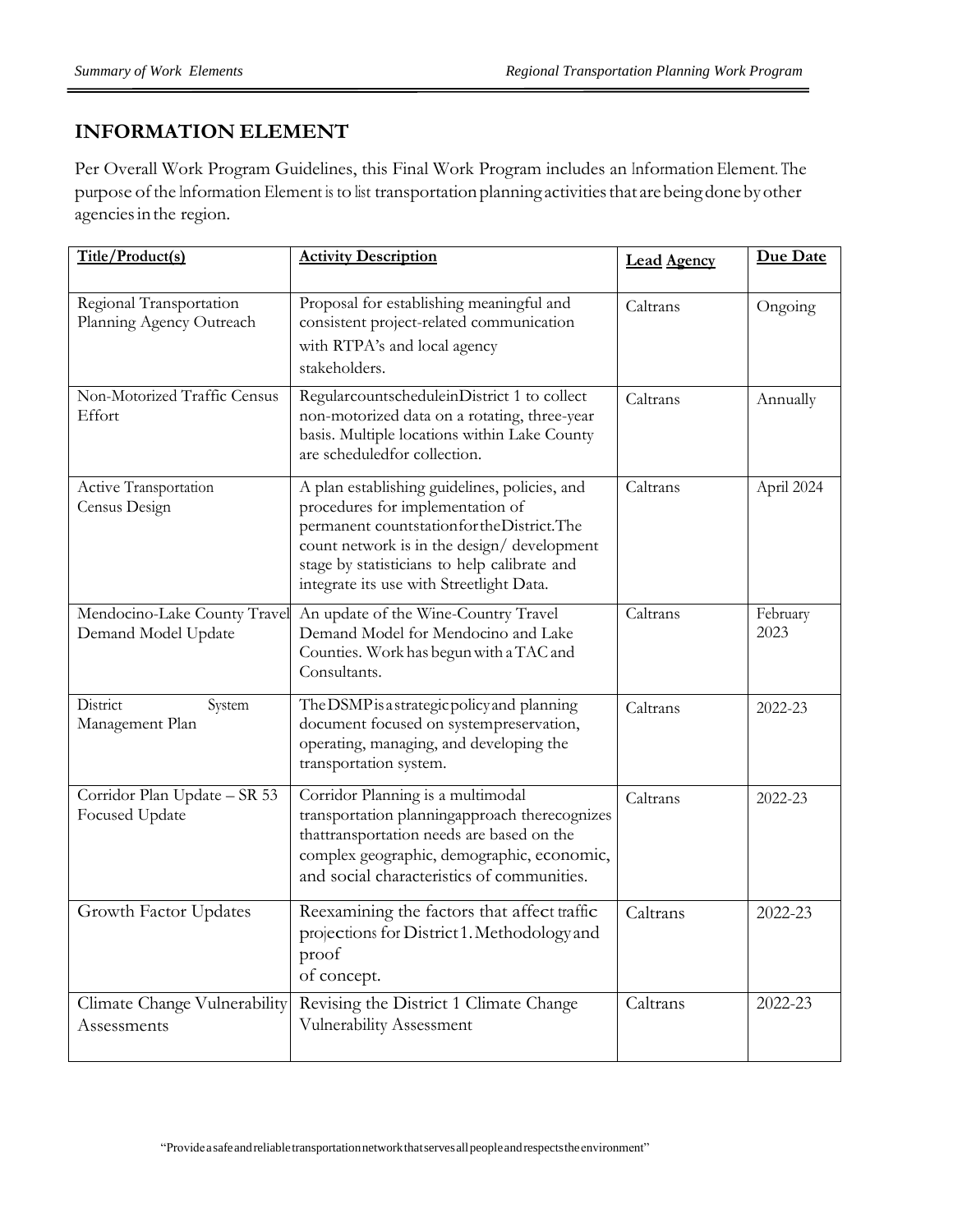| Climate Change Vulnerability<br>Assessments                       | Revising the District 1 Climate Change<br>Vulnerability Assessment                                                         | Caltrans              | 2022-23    |
|-------------------------------------------------------------------|----------------------------------------------------------------------------------------------------------------------------|-----------------------|------------|
| <b>Climate Action Website</b>                                     | Launching a North Coast Climate Action<br>website for District 1                                                           | Caltrans              | 2022       |
| District 1 Pedestrian and<br><b>Bicycle Advisory</b><br>Committee | A districtwide committee to discuss<br>pedestrian and bicycle activities and needs on<br>the state highway system.         | Caltrans              | Ongoing    |
| Robinson Rancheria<br><b>Updated LRTP</b>                         | 2022-23 Sustainable Transportation Planning<br>Grant to prepare an update to the Tribal<br>Long-Range Transportation Plan. | Robinson<br>Rancheria | April 2025 |
| City of Lakeport Active<br>Transportation Plan                    | 2022-23 Sustainable Transportation Planning<br>Grant to<br>prepare a citywide active<br>transportation plan.               | City of<br>Lakeport   | April 2025 |